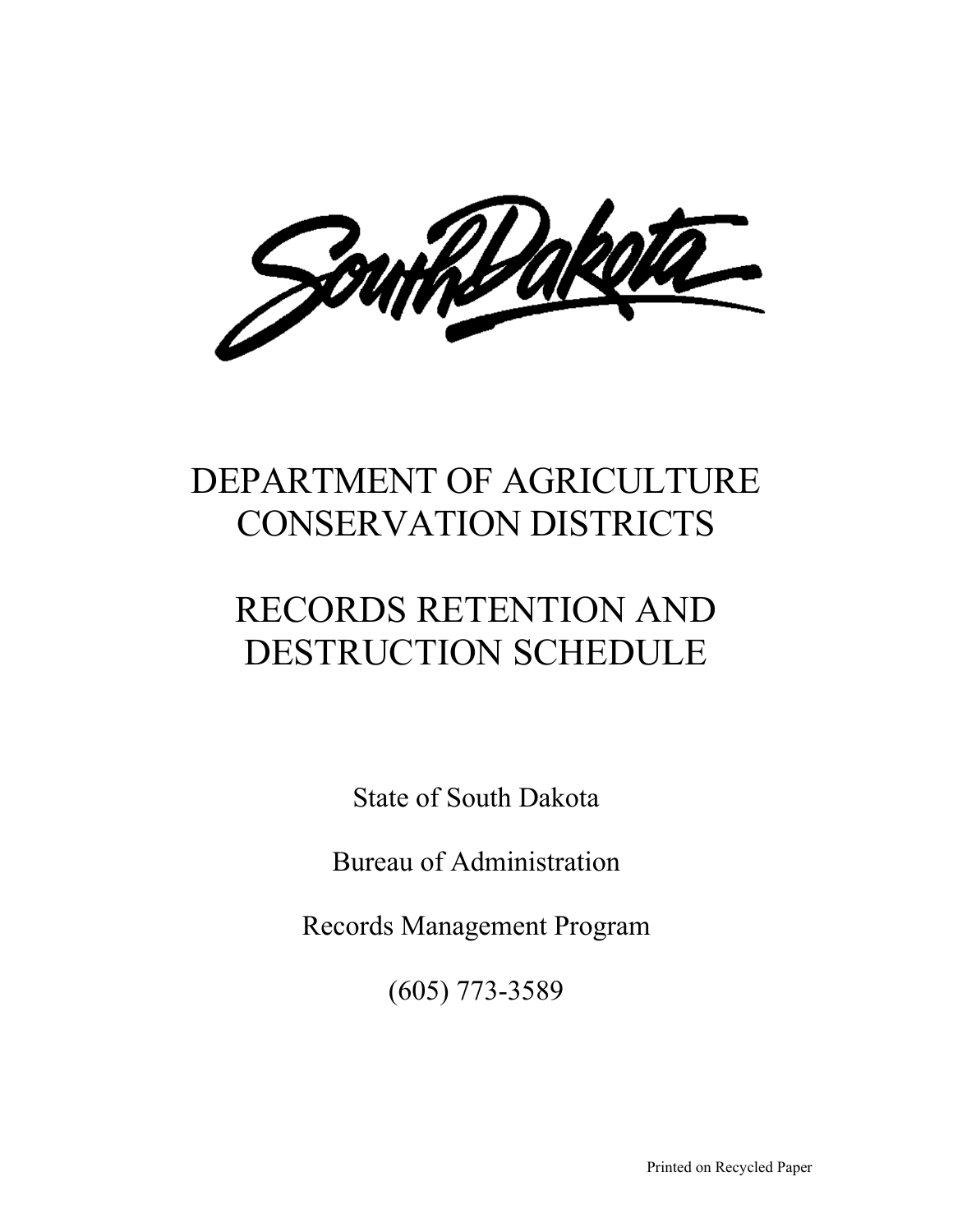### **ACKNOWLEDGEMENTS**

#### **PREPARED BY:**

Bureau of Administration Records Management Program 104 S Garfield Avenue; Building E c/o 500 East Capitol Avenue Pierre, South Dakota 57501-5070

# **2020**

#### **PROJECT STAFF**

Larry Rhoden, Interim Secretary Department of Agriculture Kyle Holt, Records Officer Department of Agriculture Bill Smith, Director of the Conservation & Forestry Division Department of Agriculture The employees of the Department of Agriculture and the Conservation Districts who contributed their time to explain the purpose and review the content of each record. Dana Hoffer Resource State Records Manager Connie Nold Records Management Specialist

#### **STATE RECORD DESTRUCTION BOARD**

Scott Bollinger, Commissioner Bureau of Administration (Chairman)

Chelle Somsen, State Archivist Department of Education

Russell Olson, State Auditor General Legislative Audit

Pat Archer Office of the Attorney General

Jenna Latham Office of the State Auditor

Dana Hoffer State Records Manager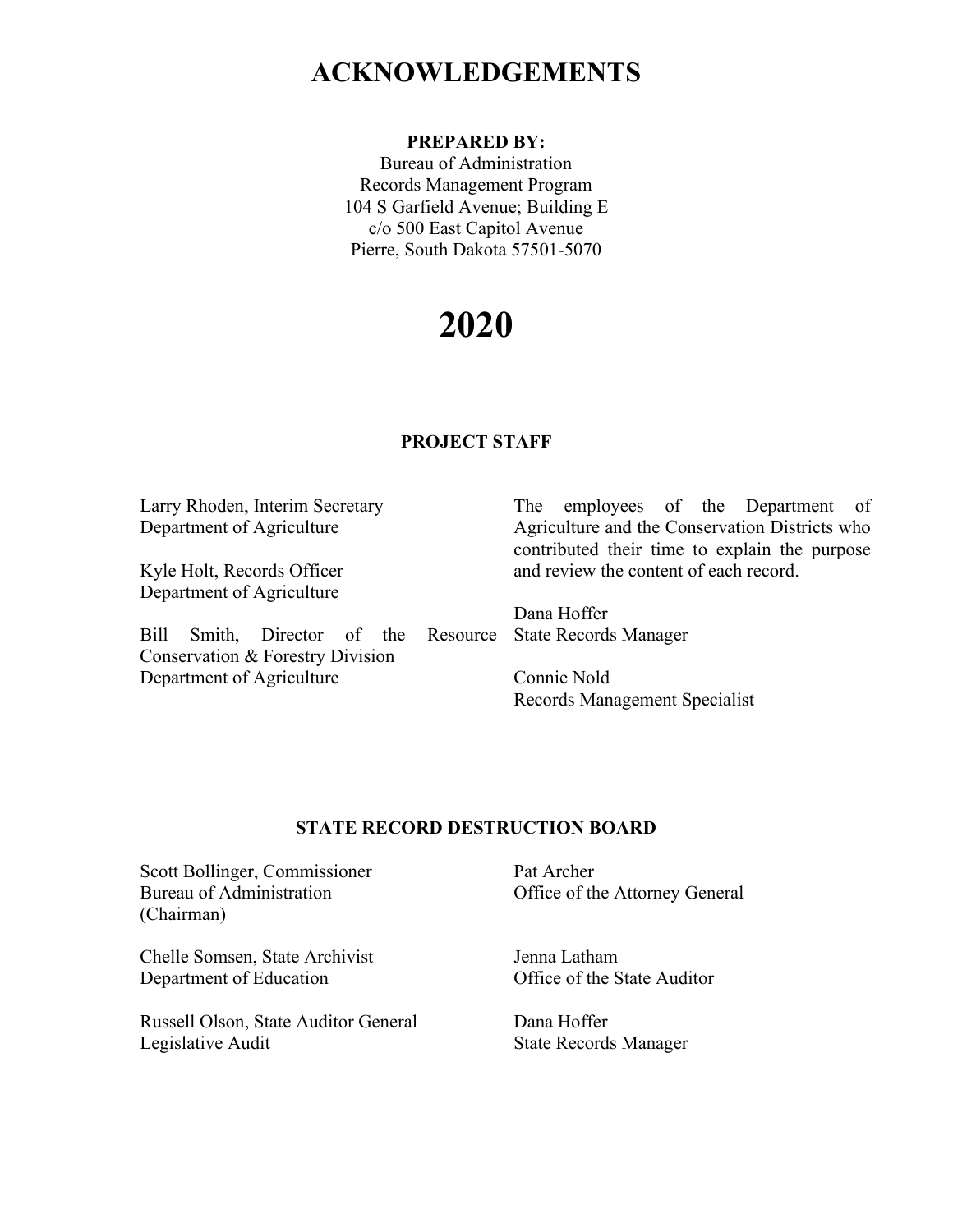

DEPARTMENT OF EXECUTIVE MANAGEMENT

> **BUREAU OF ADMINISTRATION**

**RECORDS MANAGEMENT PROGRAM** 104 S Garfield Avenue c/o 500 East Capitol Avenue Pierre, SD 57501-5070 Phone: (605) 773-3589 Fax: (605) 773-5955

**PMB 01234**

### MEMORANDUM

TO: State Agencies

FROM: Dana Hoffer State Records Manager

#### SUBJECT: **Records Retention and Destruction Schedule Manual**

DATE: July 20, 2020

In 1967, the South Dakota Legislature established the Records Management Program and the Records Destruction Board. In the same act, the Legislature required every State agency to develop a records retention and destruction schedule and declared that "No record shall be destroyed or otherwise disposed of by any agency of the State unless it is determined by majority vote of such board (Records Destruction Board) that the record has no further administrative, legal, fiscal, research or historical value."

Pursuant to ARSD 10:04:01:03 (5), Review the inventory and the retention and destruction schedules **annually** and petition changes to the state records manager to make the schedules current, accurate, and complete.

According to Administrative Rule 24:52:11:01, any State government agency planning to destroy agency records shall notify the State Archivist 30 days before the date of the proposed destruction. The request shall include the name or title of the records, inclusive dates, information content of the records, and quantity. This rule applies to all records, including those granted exclusive or continuous disposal authorization by the Records Destruction Board, with the following exceptions: vouchers and supporting documents; warrants; personnel and payroll records; client/case files; capital asset inventories; cash receipts; and duplicate copies of state publications.

The State Archivist has 30 days to certify that the records have no permanent value and may be destroyed, or to make arrangements to transfer the records to the archives. If the Archivist fails to make a recommendation within this time, the records may be destroyed, provided that the agency has received authorization from the Records Destruction Board.

Finally, if you have any questions about implementing this manual or about your records in general, please contact Records Management at 773-3589. We will welcome an opportunity to discuss the proper implementation of sound records management practices.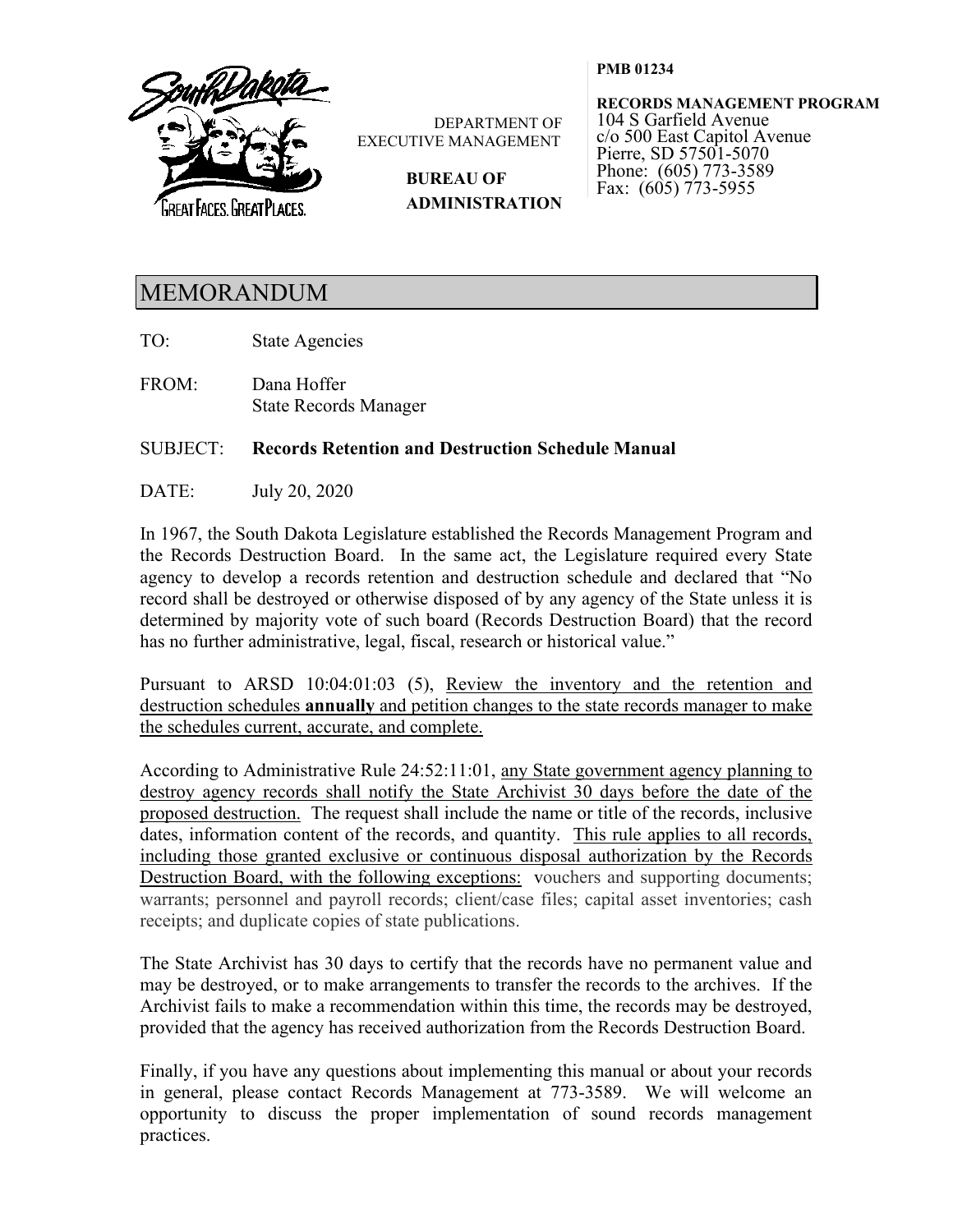#### **South Dakota Codified Laws:**

1-27-1. Public records open to inspection and copying. Except as otherwise expressly provided by statute, all citizens of this state, and all other persons interested in the examination of the public records, as defined in § 1-27-1.1, are hereby fully empowered and authorized to examine such public record, and make memoranda and abstracts there from during the hours the respective offices are open for the ordinary transaction of business and, unless federal copyright law otherwise provides, obtain copies of public records in accordance with this chapter.

Each government entity or elected or appointed government official shall, during normal business hours, make available to the public for inspection and copying in the manner set forth in this chapter all public records held by that entity or official.

1-27-1.1. Public records defined. Unless any other statute, ordinance, or rule expressly provides that particular information or records may not be made public, public records include all records and documents, regardless of physical form, of or belonging to this state, any county, municipality, political subdivision, or tax-supported district in this state, or any agency, branch, department, board, bureau, commission, council, subunit, or committee of any of the foregoing. Data which is a public record in its original form remains a public record when maintained in any other form. For the purposes of §§ 1-27-1 to 1-27-1.15, inclusive, a tax-supported district includes any business improvement district created pursuant to chapter 9-55.

1-27-9. Records management programs--Definition of terms. Terms used in §§ 1-27-9 to 1- 27-18, inclusive, mean:

(2) "Record," a document, book, paper, photograph, sound recording, or other material, regardless of physical form or characteristics, made or received pursuant to law or ordinance or in connection with the transaction of official business. Library and museum material made or acquired and preserved solely for reference or exhibition purposes, extra copies of documents preserved only for convenience of reference, and stocks of publications and of processed documents are not included within the definition of records as used in §§ 1-27-9 to 1- 27-18, inclusive.

1-27-11. Board to supervise destruction of records--State records manager as ex officio member--Permission required for destruction. There is hereby created a board consisting of the commissioner of administration, state auditor, attorney general, auditor-general, and state archivist to supervise and authorize the destruction of records. The state records manager shall also serve as an ex officio member in an advisory capacity only. No record may be destroyed or otherwise disposed of by any agency of the state unless it is determined by majority vote of the board that the record has no further administrative, legal, fiscal, research, or historical value.

1-27-15. Destruction of non-record materials. Any non-record material not included within the definition of records as contained in § 1-27-9 may be destroyed at any time by the agency in possession of such materials without the prior approval of the commissioner of administration.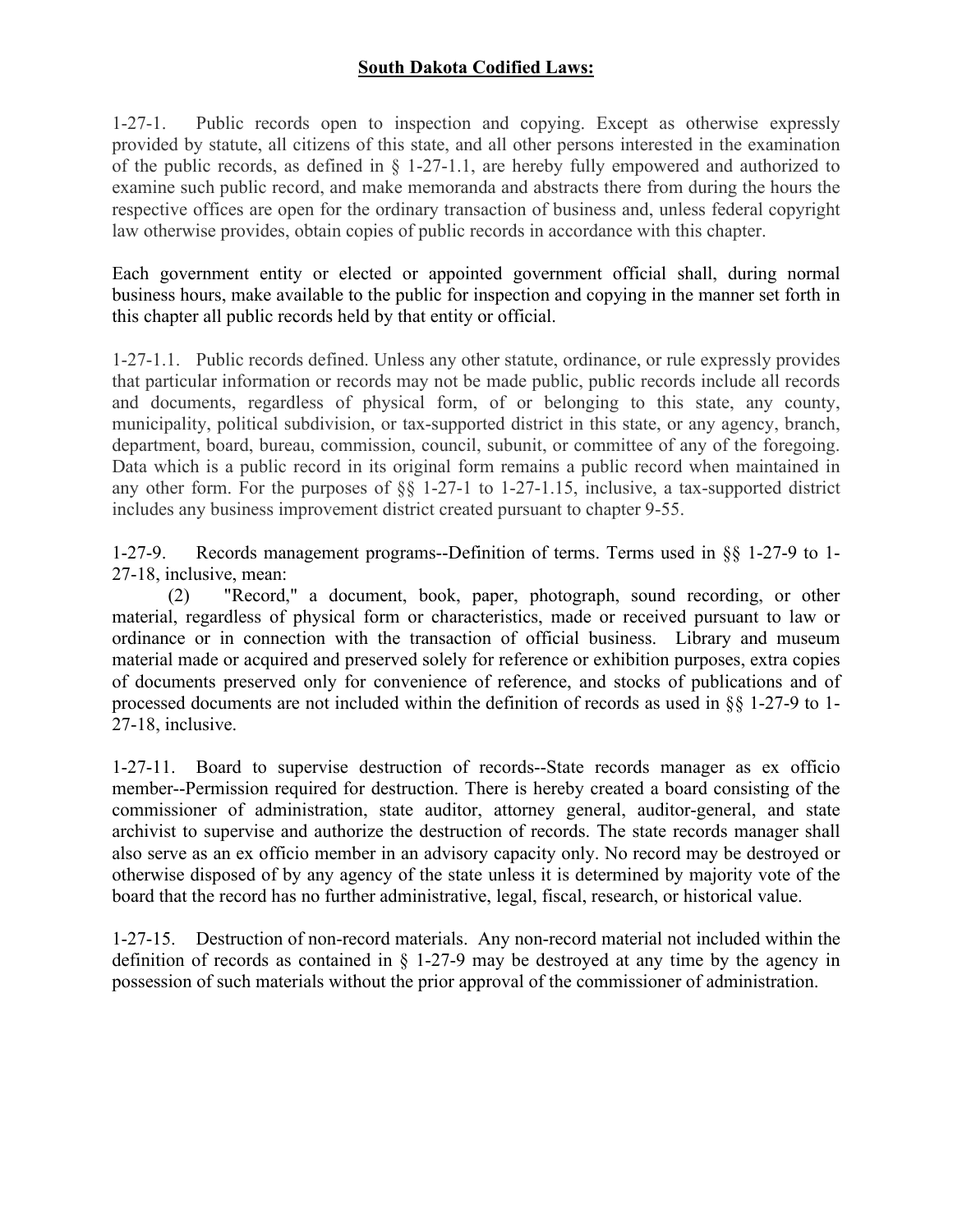#### **Notes:**

• Pursuant to ARSD 10:04:01:03 (5), Review the inventory and the retention and destruction schedules **annually** and petition changes to the state records manager to make the schedules current, accurate, and complete.

#### **Record Handling:**

- Records listed in this manual may be retained in paper form or electronically.
- EDMS = Electronic Document Management System (used to manage the creation, storage, capture, distribution, retention, and retrieval of documents within a centralized repository).
- Unless this records retention and destruction schedule specifies otherwise, retain scanned paper for 3 business days after a system-level backup of the records has occurred, then destroy provided all images have been verified to be accurate and complete.
- Consider converting long-term/permanent retention electronic images to microfilm.
- Records retention rules apply to all records, regardless of the media on which they reside.
- If records are being retained only in electronic format, the record must remain accessible for the entire retention period requirement.
- Records, regardless the format, relevant to pending or reasonable anticipated litigation must be preserved even if this manual allows for its destruction.

#### **Definitions:**

**Superseded:** To take the place of; replace.

**Obsolete:** No longer in use.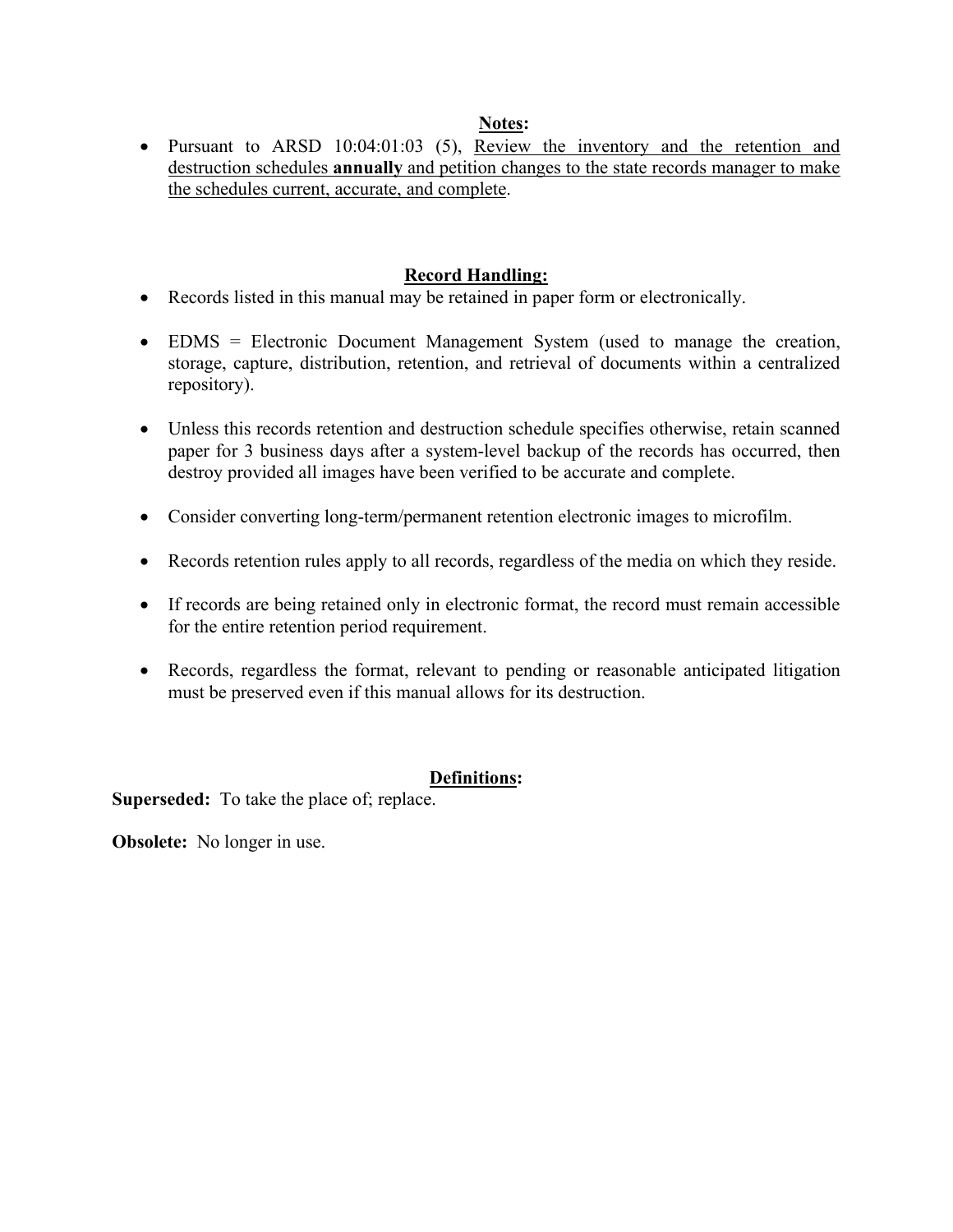### **TABLE OF CONTENTS**

| $CD-001.$ |                                                         |  |
|-----------|---------------------------------------------------------|--|
| $CD-002.$ |                                                         |  |
| CD-003.   |                                                         |  |
| $CD-004.$ | <b>ADMINISTRATIVE REFERENCE FILES: Deleted from</b>     |  |
|           |                                                         |  |
|           | CD-004.1. APPLICATIONS FOR EMPLOYMENT, UNSUCCESSFUL:  3 |  |
| $CD-005.$ |                                                         |  |
| CD-006.   |                                                         |  |
|           | CD-006.1. AUDIO/VIDEO RECORDING OF BOARD MEETINGS:  4   |  |
| $CD-007.$ |                                                         |  |
| CD-008.   |                                                         |  |
| CD-009.   |                                                         |  |
| $CD-010.$ |                                                         |  |
| $CD-011.$ |                                                         |  |
| $CD-012.$ |                                                         |  |
|           |                                                         |  |
| $CD-013.$ |                                                         |  |
| CD-014.   |                                                         |  |
| $CD-015.$ | <b>CLAIMS, PAID AND DISALLOWED: Deleted from</b>        |  |
|           |                                                         |  |
|           |                                                         |  |
|           |                                                         |  |
| $CD-016.$ |                                                         |  |
| CD-017.   |                                                         |  |
| $CD-018.$ |                                                         |  |
| $CD-019.$ |                                                         |  |
| $CD-020.$ |                                                         |  |
| $CD-021.$ | <b>DISTRICT ORGANIZATION DOCUMENTATION: 12</b>          |  |
| $CD-022.$ |                                                         |  |
|           |                                                         |  |
| $CD-023.$ |                                                         |  |
| $CD-024$  | <b>EQUIPMENT MASTER FILES:</b>                          |  |
| $CD-025.$ |                                                         |  |
| $CD-026.$ |                                                         |  |
| $CD-027.$ |                                                         |  |
| $CD-028.$ |                                                         |  |
| $CD-029.$ |                                                         |  |
| $CD-030.$ |                                                         |  |
| $CD-031.$ |                                                         |  |
| $CD-032.$ |                                                         |  |
| $CD-033.$ |                                                         |  |
| $CD-034.$ |                                                         |  |
|           |                                                         |  |
|           |                                                         |  |
|           |                                                         |  |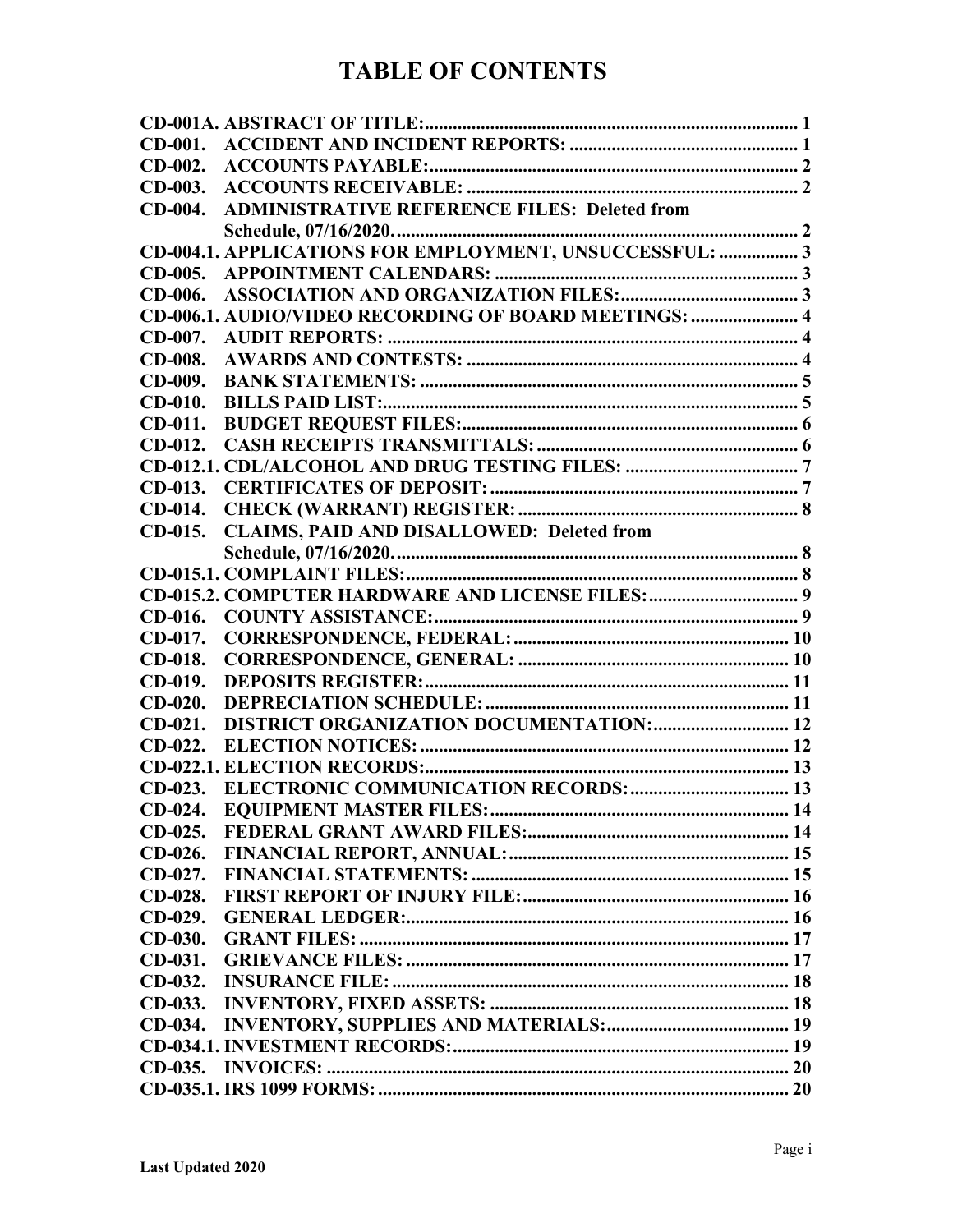### **TABLE OF CONTENTS**

| CD-036.   |                                                             |  |
|-----------|-------------------------------------------------------------|--|
|           |                                                             |  |
|           |                                                             |  |
| CD-038.   |                                                             |  |
| CD-039.   |                                                             |  |
| $CD-040.$ |                                                             |  |
|           |                                                             |  |
|           |                                                             |  |
| $CD-041.$ |                                                             |  |
| $CD-042.$ | MEMORANDA OF UNDERSTANDING, CONTRACTS, LEASES,              |  |
|           |                                                             |  |
| $CD-043.$ |                                                             |  |
| CD-044.   |                                                             |  |
| CD-045.   | <b>MINUTES, CONSERVATION DISTRICT BOARD:  26</b>            |  |
| CD-046.   |                                                             |  |
|           |                                                             |  |
| CD-047.   | PACKING SLIPS: Deleted from Schedule, 07/16/2020.  27       |  |
| CD-048.   |                                                             |  |
| CD-049.   | PAYROLL TAX FILES: Deleted from Schedule, 07/16/2020 28     |  |
| $CD-050.$ |                                                             |  |
| $CD-051.$ |                                                             |  |
| $CD-052.$ |                                                             |  |
|           |                                                             |  |
| $CD-053.$ | PURCHASE ORDERS: Deleted from Schedule, 07/16/2020 30       |  |
| $CD-054.$ | <b>REAL-ESTATE PLATS AND HISTORICAL PICTURES BOOKS:  30</b> |  |
| $CD-055.$ |                                                             |  |
|           |                                                             |  |
|           |                                                             |  |
| $CD-056.$ |                                                             |  |
|           |                                                             |  |
|           |                                                             |  |
| $CD-058.$ |                                                             |  |
| $CD-059.$ | SOIL SURVEY: Deleted from Schedule, 07/16/2020.  33         |  |
|           |                                                             |  |
|           |                                                             |  |
| $CD-060.$ |                                                             |  |
| $CD-061.$ |                                                             |  |
| $CD-062.$ | TRAVEL REQUESTS: Deleted from Schedule, 07/16/2020.  35     |  |
|           |                                                             |  |
|           |                                                             |  |
| $CD-064.$ |                                                             |  |
| $CD-065.$ |                                                             |  |
|           |                                                             |  |
|           |                                                             |  |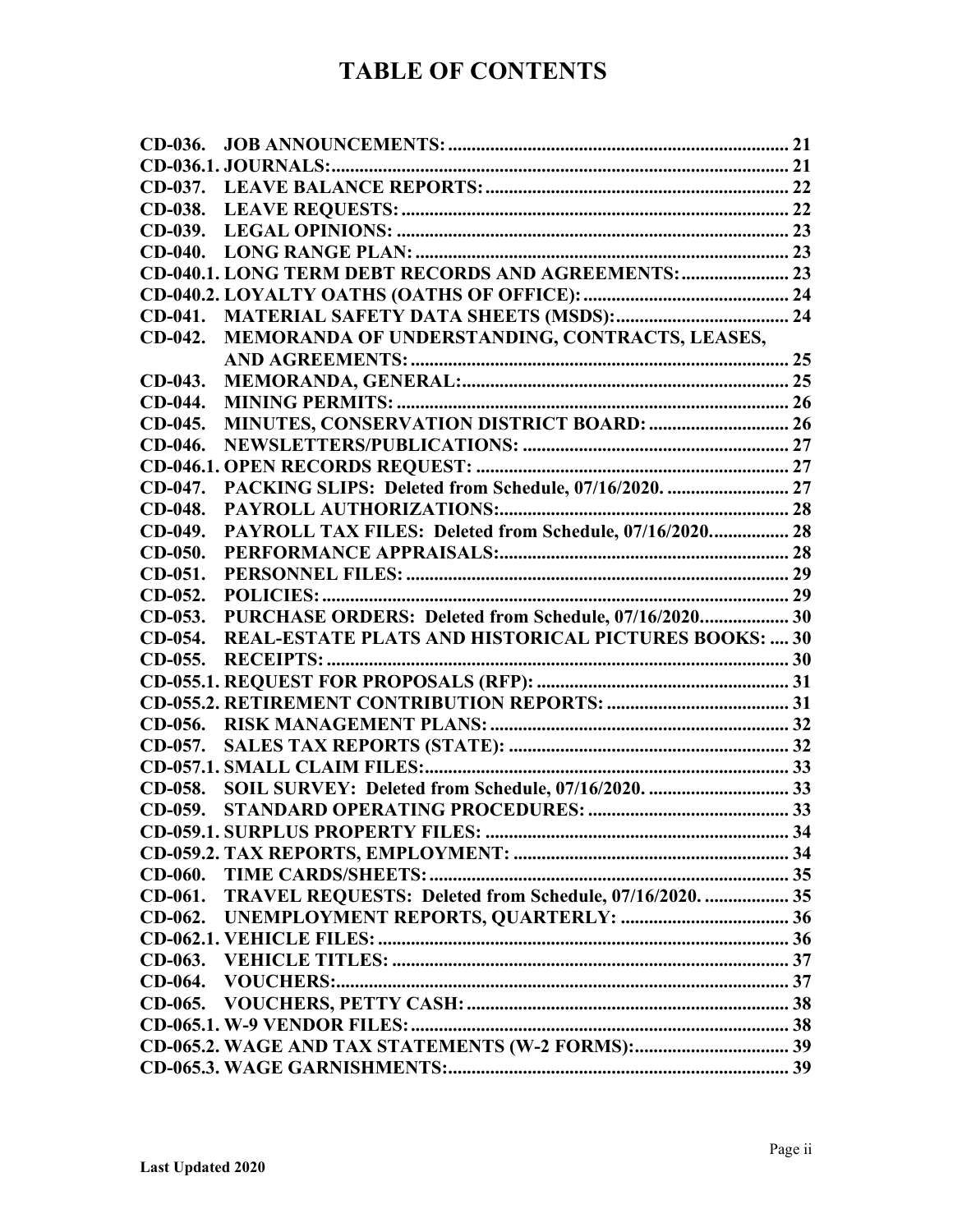### **TABLE OF CONTENTS**

| <b>CD-065.4. WITHHOLDING ALLOWANCE CERT. EMPLOYEE'S</b> |  |
|---------------------------------------------------------|--|
|                                                         |  |
|                                                         |  |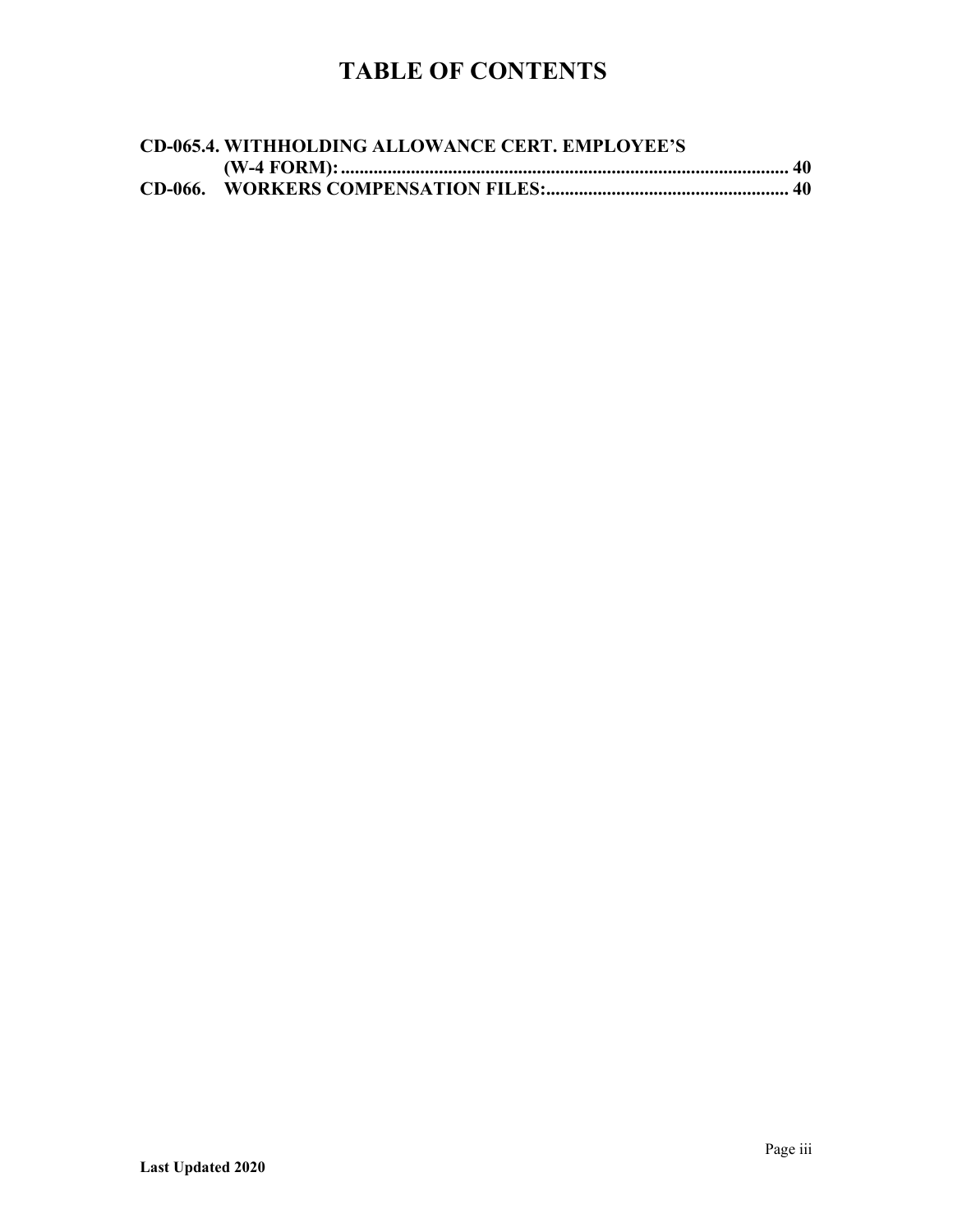**STATE OF SOUTH DAKOTA DEPARTMENT: Agriculture RECORDS RETENTION & DIVISION: Resource Cons. & Forestry DESTRUCTION SCHEDULE OFFICE: Conservation Districts AUTHORIZATION FORM PROGRAM:**

(Std Form RM-1 Rev 1/03) RECORDS OFFICER:  $\frac{\text{Kyle Holt}}{0067}$ **RM CUSTOMER#:** 

**R.D.B. RECORD AUTHORITY**

**20-008**

#### **SERIES NO. TITLE---DESCRIPTION---RETENTION AND DESTRUCTION SCHEDULE NUMBER**

#### <span id="page-8-0"></span>**CD-001A. ABSTRACT OF TITLE:**

This series contains copies of legal titles to property owned by the agency. The titles are used to provide a complete history of land ownership and chronicle passage of ownership. The original document is maintained by the County Register of Deeds. Information may include, but is not limited to: quit claim deeds, powers of attorney, maps of the area, and legal descriptions of property.

**RETENTION:** Retain current. Destroy superseded or obsolete.

#### <span id="page-8-1"></span>**CD-001. ACCIDENT AND INCIDENT REPORTS:**

This series contains accident reports involving district-owned vehicles or district-owned property. Information may include, but is not limited to: police report, accord form, correspondence, estimates, and adjustment reports. Information is maintained for administrative purposes and to satisfy the statute of limitations.

**RETENTION:** Retain current in office. Destroy 6 years after closed.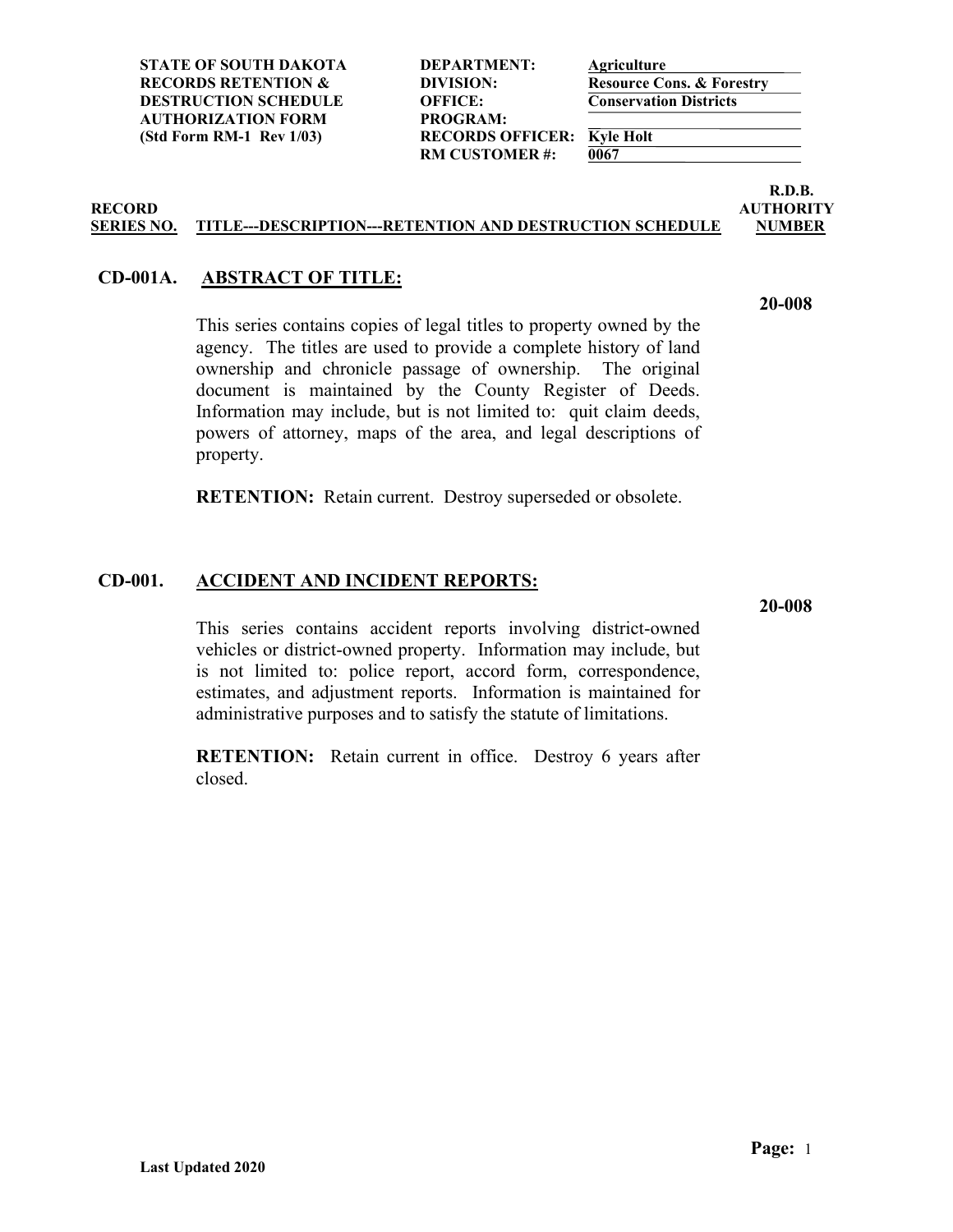**STATE OF SOUTH DAKOTA DEPARTMENT: Agriculture RECORDS RETENTION & DIVISION: Resource Cons. & Forestry DESTRUCTION SCHEDULE OFFICE: Conservation Districts AUTHORIZATION FORM PROGRAM:**

(Std Form RM-1 Rev 1/03) **RECORDS OFFICER: Kyle Holt**<br>RM CUSTOMER#: 0067 **RM CUSTOMER#:** 

**R.D.B. RECORD AUTHORITY**

**20-008**

#### **SERIES NO. TITLE---DESCRIPTION---RETENTION AND DESTRUCTION SCHEDULE NUMBER**

#### <span id="page-9-0"></span>**CD-002. ACCOUNTS PAYABLE:**

This electronic series is used to compile monthly profit and loss statements. They provide a current status of accounts payable. Data elements include: amount of invoice, date, invoice number, firm, and account number credited. The information is obtained from the vendor invoices.

**RETENTION:** Retain 4 years, then destroy provided all litigation, claims, or audit findings involving the records have been resolved and final action has been taken.

Districts that do not require audits must retain these records 4 years, then destroy provided no litigation or claim is pending.

#### <span id="page-9-1"></span>**CD-003. ACCOUNTS RECEIVABLE:**

This electronic series accounts for assets and liabilities and is used to establish a balance as of a given date, to debit billings as they are made, to credit collections as they are received, and to reconcile the unpaid balance in the control account with supporting data monthly. Information includes: date, description, debits, credits, and balance.

**RETENTION:** Retain 4 years, then destroy provided all litigation, claims, or audit findings involving the records have been resolved and final action has been taken.

Districts that do not require audits must retain these records 4 years, then destroy provided no litigation or claim is pending.

#### <span id="page-9-2"></span>**CD-004. ADMINISTRATIVE REFERENCE FILES:** Deleted from Schedule, 07/16/2020.

**20-008**

**Page:** 2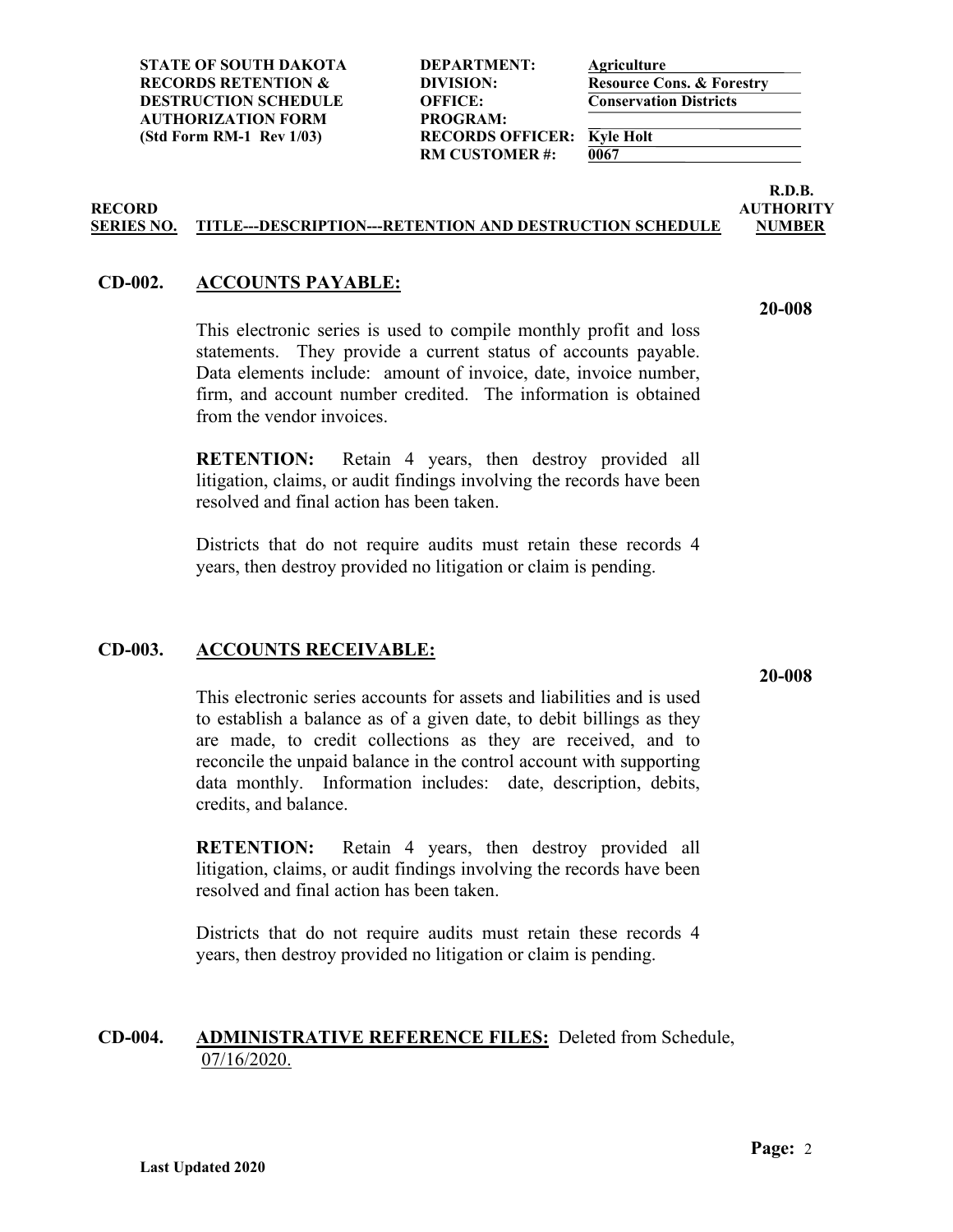**STATE OF SOUTH DAKOTA DEPARTMENT: Agriculture RECORDS RETENTION & DIVISION:**<br> **Resource Cons. & Forestry**<br> **DESTRUCTION SCHEDULE** OFFICE: **Conservation Districts DESTRUCTION SCHEDULE OFFICE: AUTHORIZATION FORM PROGRAM:**

(Std Form RM-1 Rev 1/03) **RECORDS OFFICER: Kyle Holt**<br>RM CUSTOMER #: 0067 **RM CUSTOMER#:** 

**R.D.B. RECORD AUTHORITY**

#### **SERIES NO. TITLE---DESCRIPTION---RETENTION AND DESTRUCTION SCHEDULE NUMBER**

#### <span id="page-10-0"></span>**CD-004.1. APPLICATIONS FOR EMPLOYMENT, UNSUCCESSFUL:**

**20-008**

This series contains applications completed by individuals seeking employment with the agency who were not hired. Successful applicants' applications become part of their "Personnel File".

**RETENTION:** Retain 3 years, then destroy by shredding provided all litigation, or claims involving the records have been resolved and final action has been taken.

#### <span id="page-10-1"></span>**CD-005. APPOINTMENT CALENDARS:**

This series contains appointment calendars, whether electronic or paper. Information includes: date and appointments by hour. The information is maintained to document the time and dates of meetings.

**RETENTION:** Retain 2 years in office, then destroy.

#### <span id="page-10-2"></span>**CD-006. ASSOCIATION AND ORGANIZATION FILES:**

This series is arranged alphabetically and contains current correspondence and newsletters from professional associations and organizations to which the district belongs. Information may include: minutes of the association or organization meetings, conference agendas, expense reports, participants' names, and examples of other Districts' regulations. They are used for reference purposes concerning ideas and policies suggested and used by the association or organization.

**RETENTION:** Retain 2 years in office, then destroy.

**Page:** 3

**20-008**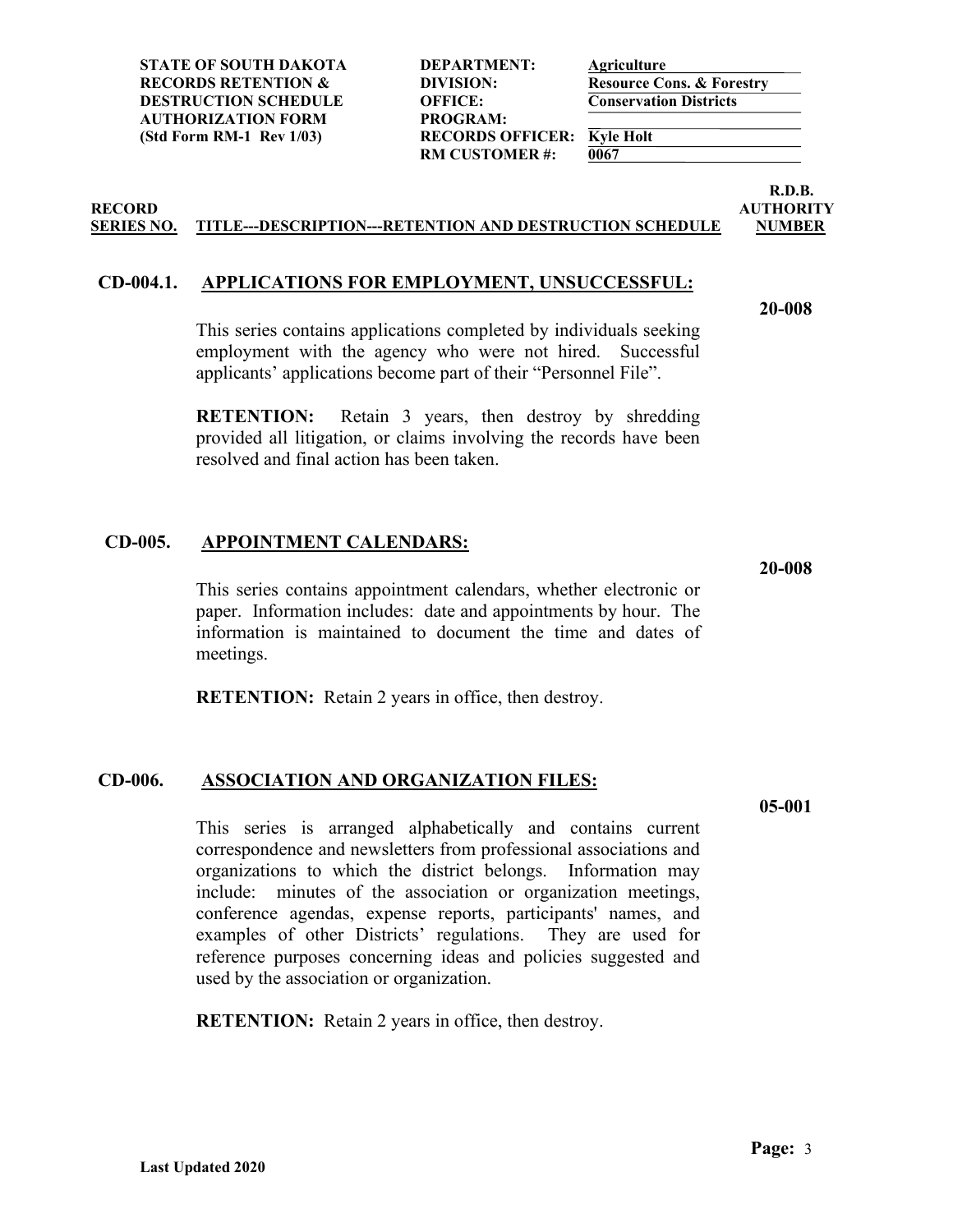| DEPARTMENT:             |
|-------------------------|
| DIVISION:               |
| <b>OFFICE:</b>          |
| PROGRAM:                |
| <b>RECORDS OFFICER:</b> |
| <b>RM CUSTOMER#:</b>    |
|                         |

 $\overline{0067}$ 

**R.D.B. RECORD AUTHORITY**

**20-008**

#### **SERIES NO. TITLE---DESCRIPTION---RETENTION AND DESTRUCTION SCHEDULE NUMBER**

#### <span id="page-11-0"></span>**CD-006.1. AUDIO/VIDEO RECORDING OF BOARD MEETINGS:**

This series may contain audio and/or video recordings of board meetings, if applicable to the district.

**RETENTION:** Retain 90 days in office after minutes have been approved, then destroy.

#### <span id="page-11-1"></span>**CD-007. AUDIT REPORTS:**

This series contains both Department of Legislative Audit and private audit reports concerning the expenditure and administration of district funds. Reports are reviewed to identify problem areas and discrepancies so that corrective measures can be implemented. The auditing agency also maintains a copy of the report. Legislative Audit maintains audits permanently on microfilm.

**RETENTION:** Retain 3 years in office, then destroy.

#### <span id="page-11-2"></span>**CD-008. AWARDS AND CONTESTS:**

This series documents any awards or contests that the district may be involved in.

**RETENTION:** Retain in office for 3 years, then destroy.

**Last Updated 2020**

**Page:** 4

**05-001**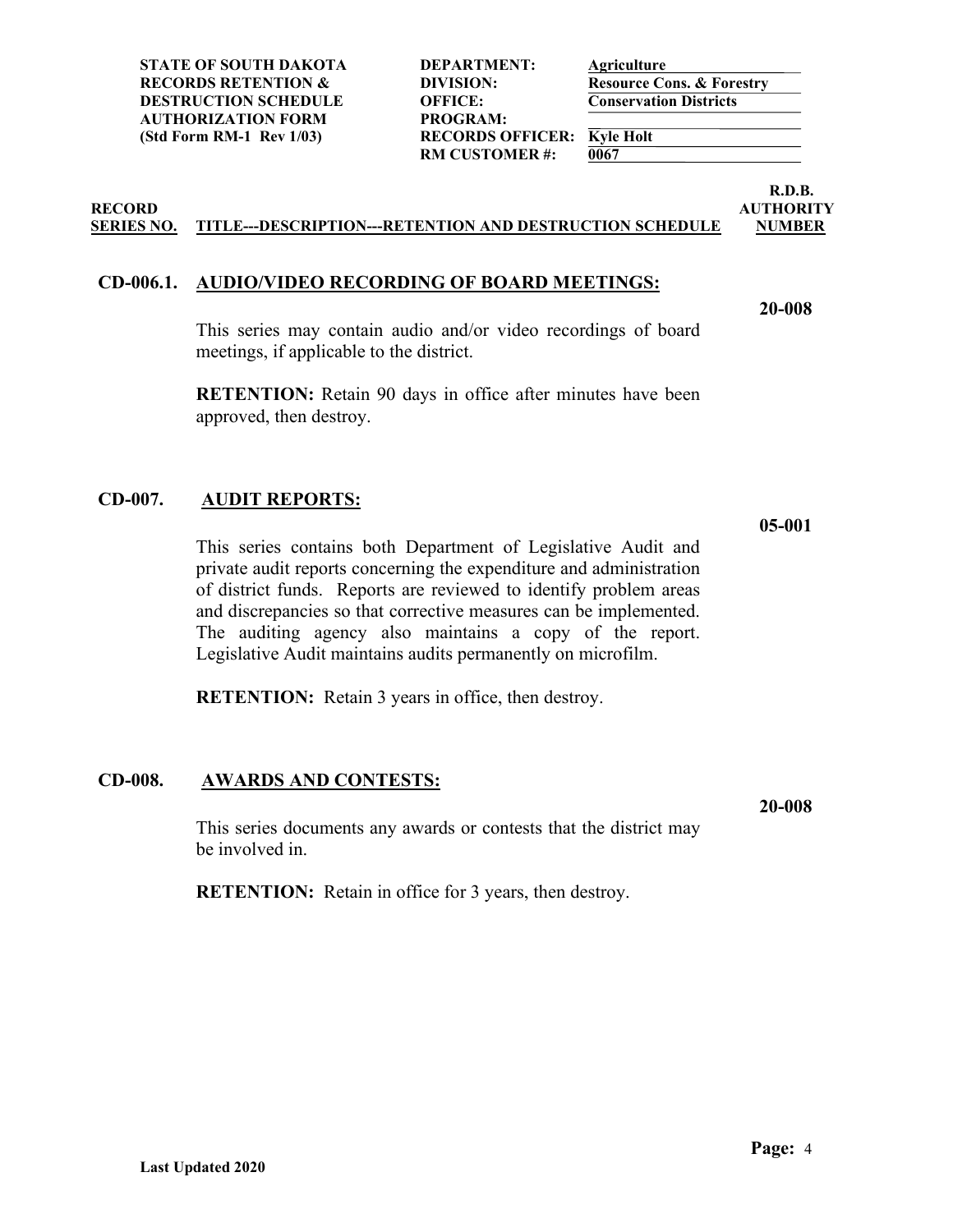**RM CUSTOMER #: 0067** 

**R.D.B. RECORD AUTHORITY**

#### **SERIES NO. TITLE---DESCRIPTION---RETENTION AND DESTRUCTION SCHEDULE NUMBER**

#### <span id="page-12-0"></span>**CD-009. BANK STATEMENTS:**

This series is arranged chronologically and contains records sent from individual banks to use for reconciliation purposes for standard checking and money market accounts. Information may include: date of statement, cancelled checks, deposit records, and bank balances. The information is used to reconcile checking accounts with bank balances and for reference and audit purposes.

**RETENTION:** Retain 4 years in office, then destroy provided all litigation, claims, or audit findings involving the records have been resolved and final action has been taken.

Districts that do not require audits must retain these records 4 years, then destroy provided no litigation or claim is pending.

#### <span id="page-12-1"></span>**CD-010. BILLS PAID LIST:**

This electronic series is maintained for convenience of reference purposes. The list is arranged chronologically by payment period and includes: account number, amount, description, invoice description, receipt number, vendor number, totals, and number of transactions. This file is kept for audit purposes.

**RETENTION:** Retain 4 years in office, then destroy provided all litigation, claims, or audit findings involving the records have been resolved and final action has been taken.

Districts that do not require audits must retain these records 4 years, then destroy provided no litigation or claim is pending.

### **20-008**

**20-008**

**Page:** 5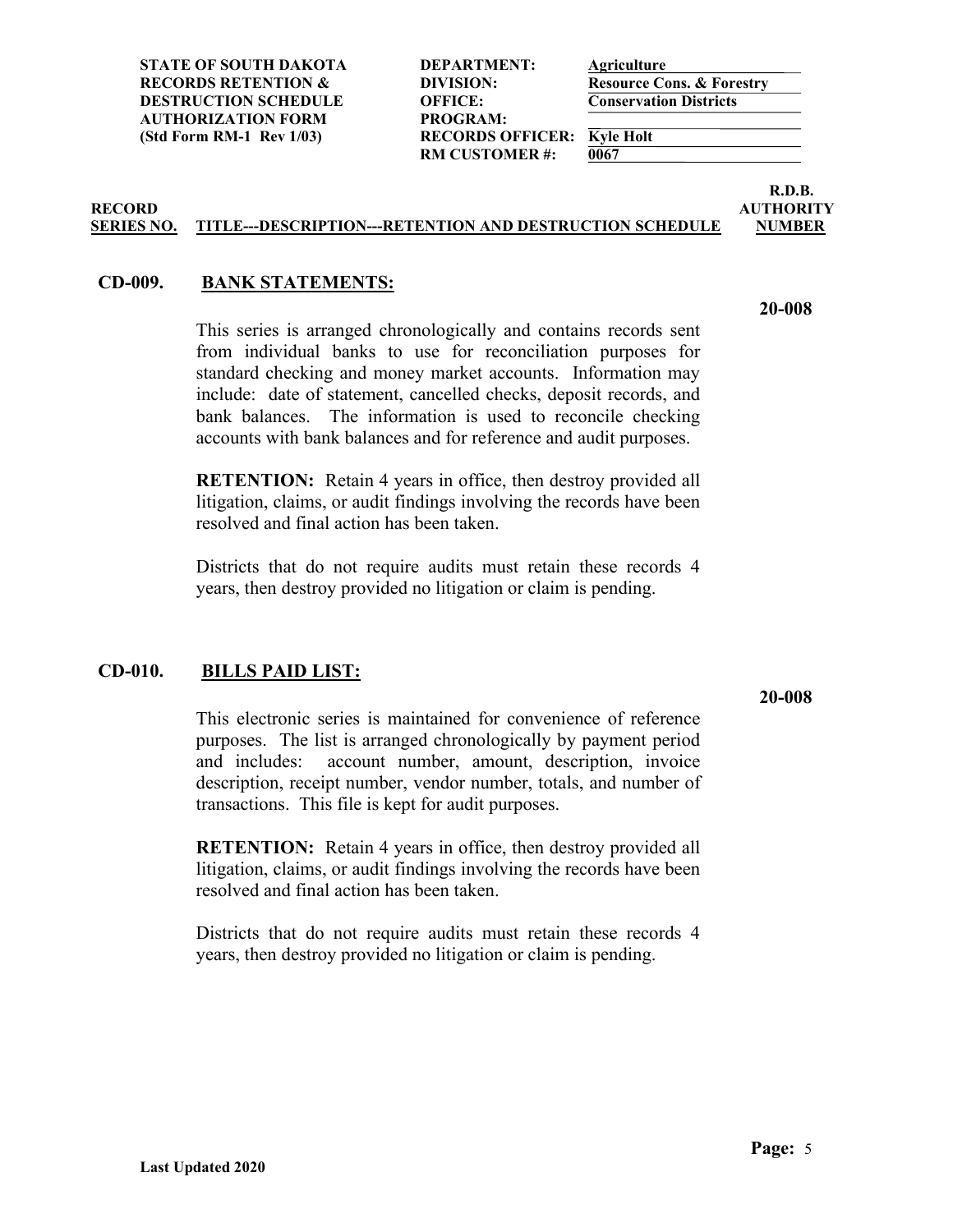**STATE OF SOUTH DAKOTA DEPARTMENT: Agriculture RECORDS RETENTION & DIVISION: Resource Cons. & Forestry DESTRUCTION SCHEDULE OFFICE: Conservation Districts AUTHORIZATION FORM PROGRAM:**

**Last Updated 2020**

(Std Form RM-1 Rev 1/03) **RECORDS OFFICER: Kyle Holt**<br>RM CUSTOMER #: 0067 **RM CUSTOMER#:** 

**R.D.B. RECORD AUTHORITY**

**05-001**

#### **SERIES NO. TITLE---DESCRIPTION---RETENTION AND DESTRUCTION SCHEDULE NUMBER**

#### <span id="page-13-0"></span>**CD-011. BUDGET REQUEST FILES:**

This series may contain budget requests, operating budgets, and related working papers. The information is used for reference throughout the year in monitoring program activities and when preparing future budget requests.

**RETENTION:** FINANCE OFFICER: Retain until budget year has ended, then destroy.

ALL OTHERS: Retain current in office. Destroy superseded or obsolete.

#### <span id="page-13-1"></span>**CD-012. CASH RECEIPTS TRANSMITTALS:**

**20-008**

Cash receipt transmittals document payments received and deposited with the district. Information may include: agency name and code, agency receipt number, date, fund, sub-fund, revenue source, description, and amount.

**RETENTION:** Retain 4 years in office, then destroy provided all litigation, claims, or audit findings involving the records have been resolved and final action has been taken.

Districts that do not require audits must retain these records 4 years, then destroy provided no litigation or claim is pending.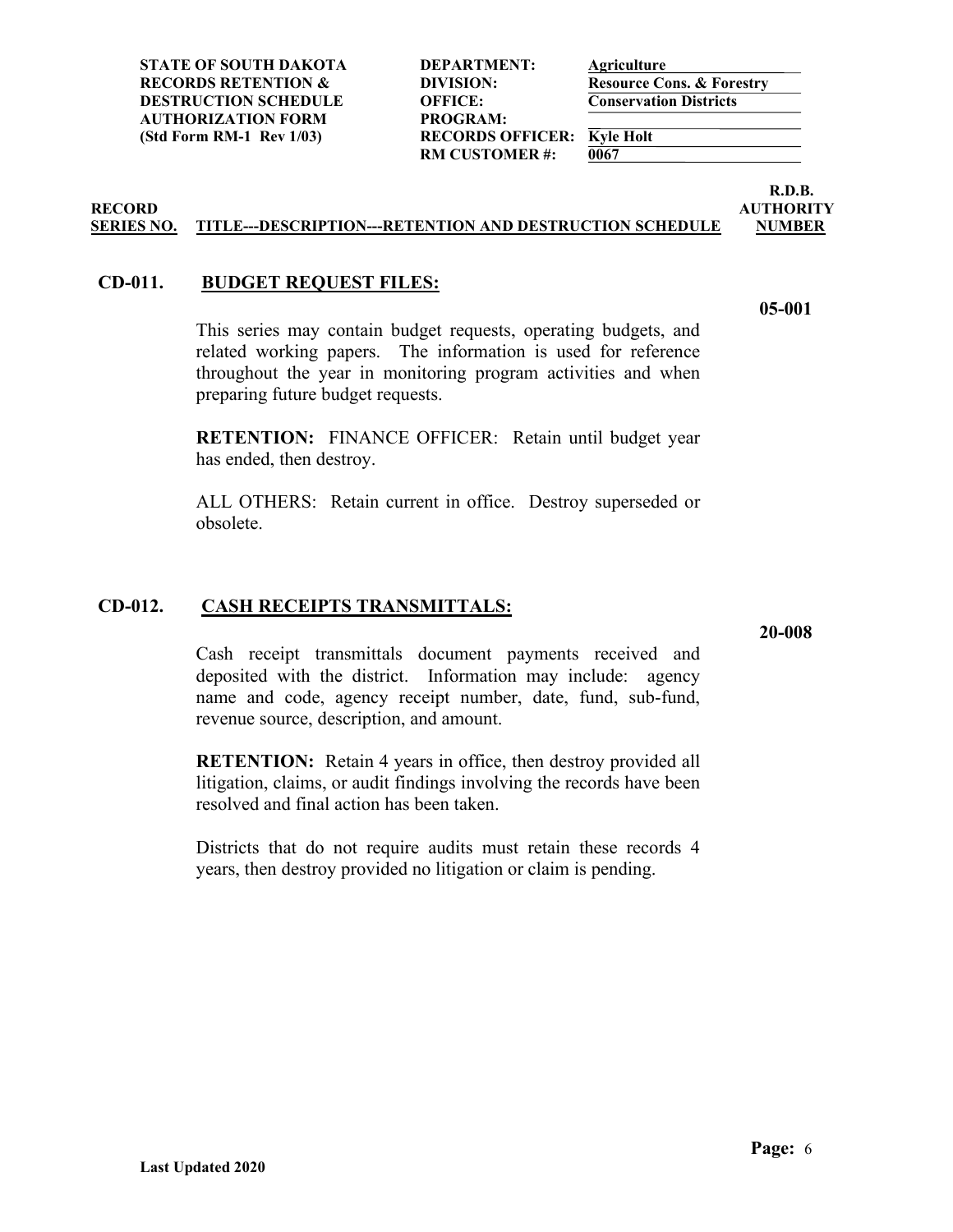**RM CUSTOMER #: 0067** 

**R.D.B. RECORD AUTHORITY**

#### **SERIES NO. TITLE---DESCRIPTION---RETENTION AND DESTRUCTION SCHEDULE NUMBER**

#### <span id="page-14-0"></span>**CD-012.1. CDL/ALCOHOL AND DRUG TESTING FILES:**

**20-008**

This series may contain CDL drug and alcohol test records. Information may include: test results, documentation of refusals, substance abuse professional (SAP) reports, follow-up tests and schedules, information obtained from previous employers, and records related to the alcohol and controlled substances collection process. This record series is maintained pursuant to 49 CFR Part 40 Subpart P.

**RETENTION:** Retain records of alcohol test results indicating an alcohol concentration of 0.02 or greater; records of verified positive drug test results; documentation of refusals to take required alcohol and/or drug tests; SAP reports, and all follow-up tests and schedules for follow-up tests for 5 years, then destroy.

Retain information obtained from previous employers under §40.25 concerning drug and alcohol test results of employees for 3 years, then destroy.

Retain records related to the alcohol and controlled substance collection process for 2 years, then destroy.

Retain records of negative and cancelled drug test results and alcohol test results with a concentration of less than 0.02 for 1 year, then destroy.

#### <span id="page-14-1"></span>**CD-013. CERTIFICATES OF DEPOSIT:**

**05-001**

This series contains original certificates of deposit used to document funds deposited in banking institutions. Information includes: number, depositor, date, amount, authorized signatures, interest rate, and length of deposit.

**RETENTION:** Retain current in office. Destroy redeemed.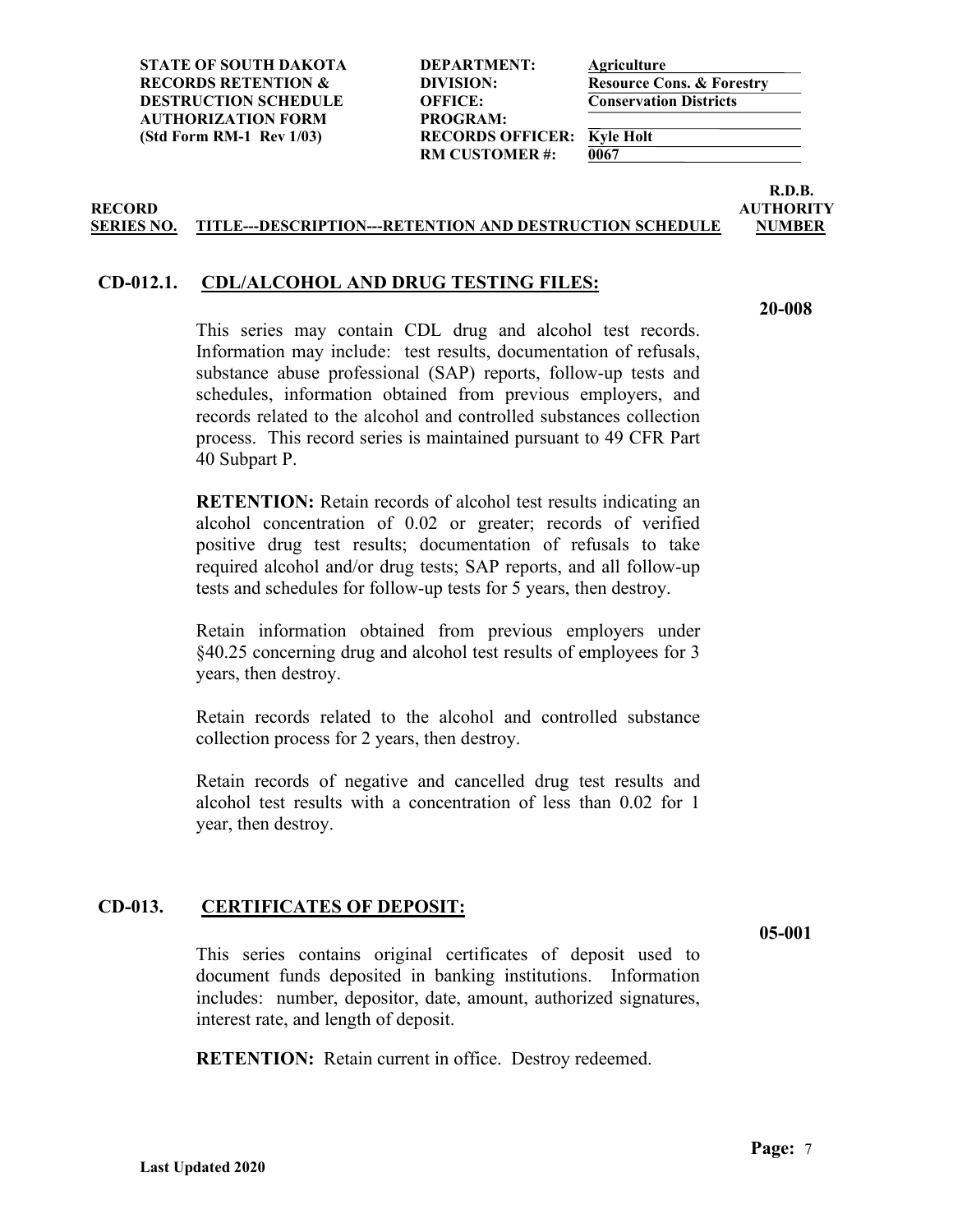**STATE OF SOUTH DAKOTA DEPARTMENT: Agriculture RECORDS RETENTION & DIVISION:**<br> **Resource Cons. & Forestry**<br> **DESTRUCTION SCHEDULE** OFFICE: **Conservation Districts DESTRUCTION SCHEDULE OFFICE: AUTHORIZATION FORM PROGRAM:**

(Std Form RM-1 Rev 1/03) **RECORDS OFFICER: Kyle Holt**<br>RM CUSTOMER#: 0067 **RM CUSTOMER#:** 

**R.D.B. RECORD AUTHORITY**

#### **SERIES NO. TITLE---DESCRIPTION---RETENTION AND DESTRUCTION SCHEDULE NUMBER**

#### <span id="page-15-0"></span>**CD-014. CHECK (WARRANT) REGISTER:**

**20-008**

This series is arranged numerically by check number and contains registers or stubs from checks issued by the agency. Information includes: check number, issue date, amount, payee, and purpose. The information is maintained for reference concerning the parties to whom checks were issued and for audit purposes.

**RETENTION:** Retain 4 years in office, then destroy provided all litigation, claims, or audit findings involving the records have been resolved and final action has been taken.

Districts that do not require audits must retain these records 4 years, then destroy provided no litigation or claim is pending.

#### <span id="page-15-1"></span>**CD-015. CLAIMS, PAID AND DISALLOWED:** Deleted from Schedule, 07/16/2020.

#### <span id="page-15-2"></span>**CD-015.1. COMPLAINT FILES:**

This series contains complaints filed against the agency. Information may include: letter of complaint, notes, investigation, findings, and corrective action. This record series is used for compliance purposes.

**RETENTION:** Retain current in office. Destroy after 6 years provided no pending litigation or claims.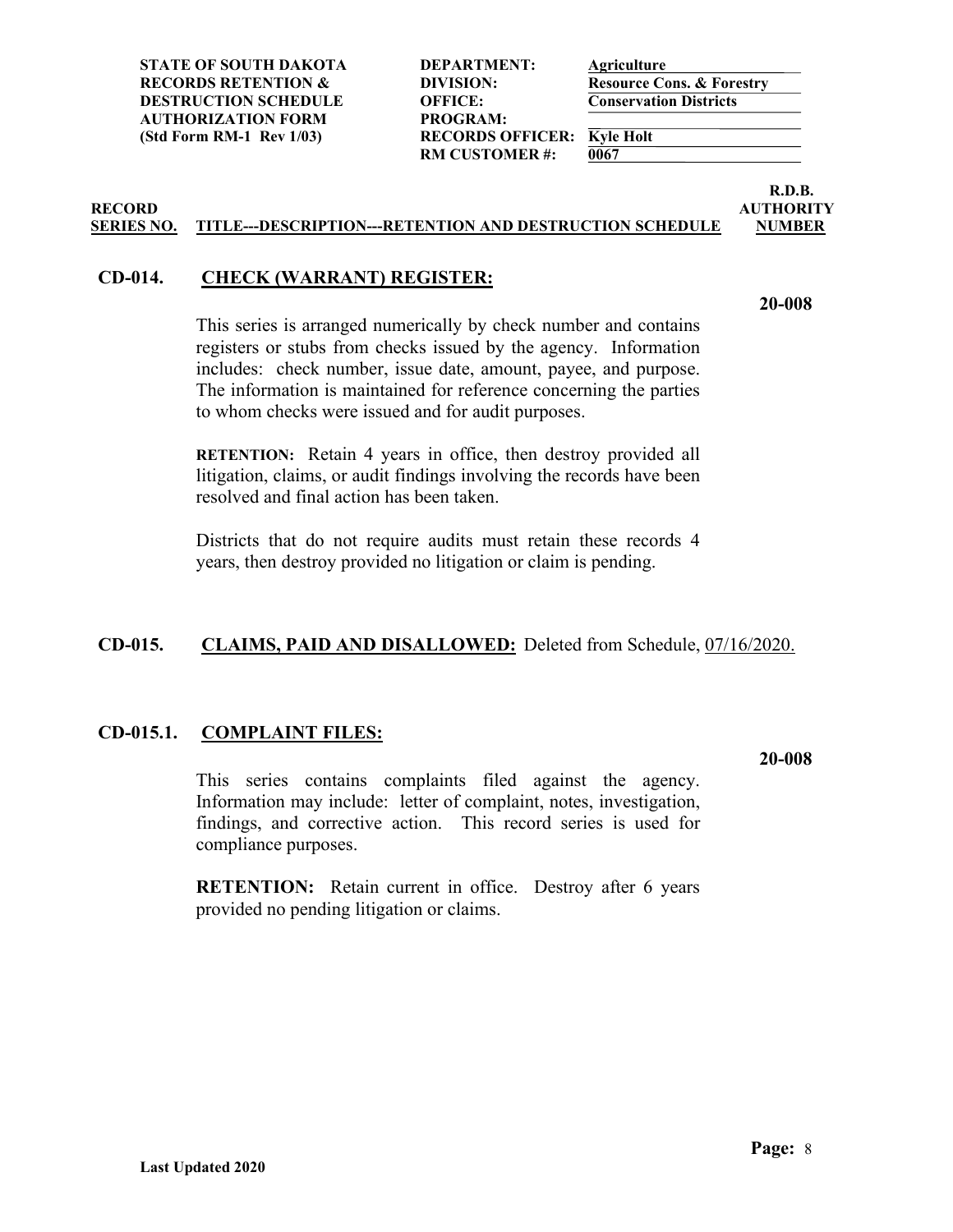| DEPARTMENT:            |
|------------------------|
| DIVISION:              |
| <b>OFFICE:</b>         |
| PROGRAM:               |
| <b>RECORDS OFFICER</b> |
| <b>RM CUSTOMER#:</b>   |
|                        |

*<u>0067</u>* 

**R.D.B. RECORD AUTHORITY**

#### **SERIES NO. TITLE---DESCRIPTION---RETENTION AND DESTRUCTION SCHEDULE NUMBER**

#### <span id="page-16-0"></span>**CD-015.2. COMPUTER HARDWARE AND LICENSE FILES:**

**20-008**

This series contains software and hardware licensing agreements and hardware files. Information may include: licensing information, certificate of authenticity, manuals; and hardware serial numbers, inventory control number, system configurations, parts' number, original disk, and warranty information. This record series is used for maintaining the computers, for copyright laws, and permissions to use the software.

**RETENTION:** HARDWARE FILES: Retain current in office. Transfer when hardware has been sold or has been declared surplus.

LICENSE FILES AND MANUALS: Retain current in office. Destroy or transfer superseded or obsolete.

#### <span id="page-16-1"></span>**CD-016. COUNTY ASSISTANCE:**

This series documents the funds the district receives from the counties for operating expenses. The funds are used to hire employees, purchase supplies, and carry out district programs. Before receiving such funds, each district must file with the county commission a financial statement for the last 3 years itemizing the amount of funds received and how they were disbursed.

**RETENTION:** Retain 4 years in office, then destroy provided all litigation, claims, or audit findings involving the records have been resolved and final action has been taken.

Districts that do not require audits must retain these records 4 years, then destroy provided no litigation or claim is pending.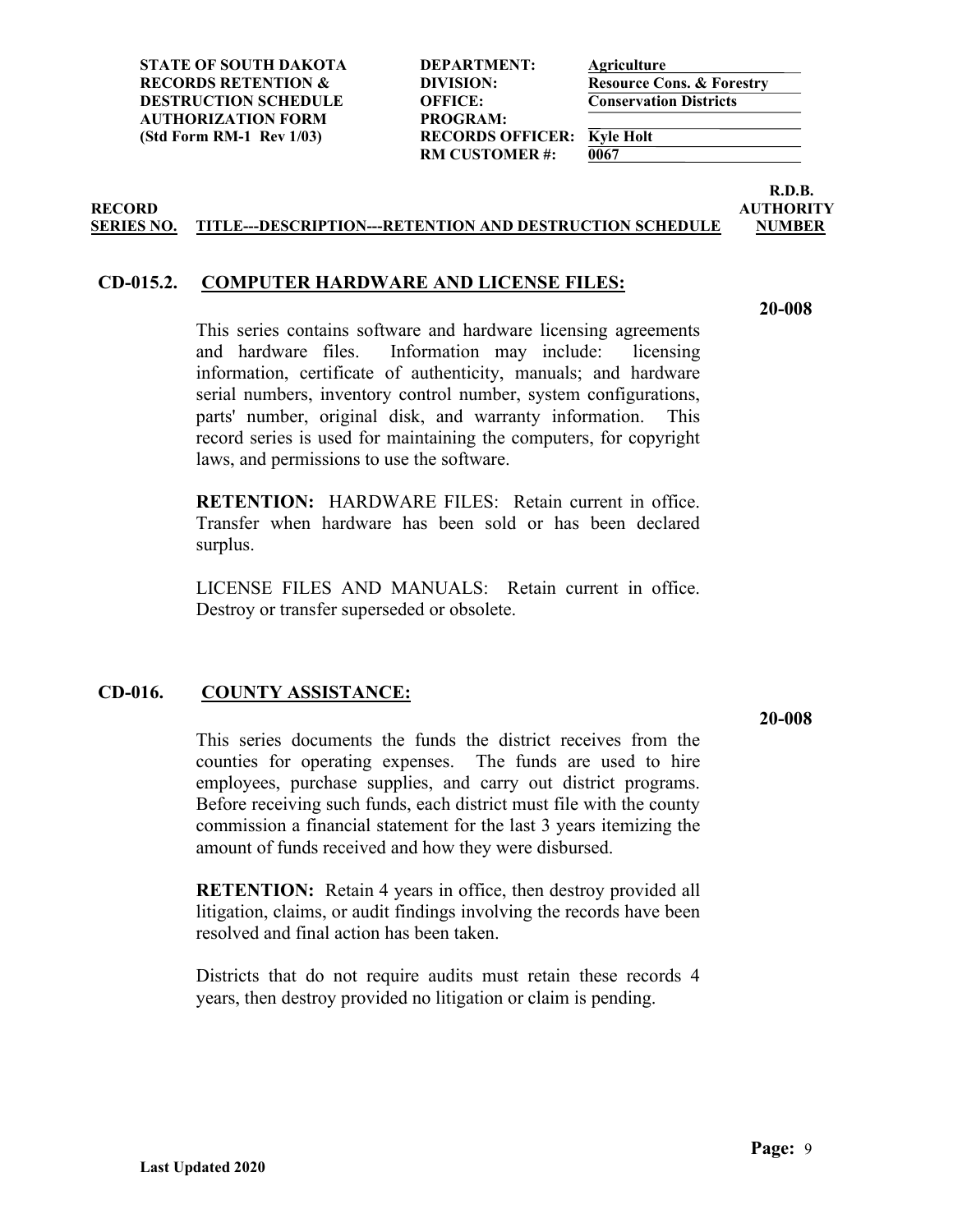**STATE OF SOUTH DAKOTA DEPARTMENT: Agriculture RECORDS RETENTION & DIVISION: Resource Cons. & Forestry DESTRUCTION SCHEDULE OFFICE: Conservation Districts AUTHORIZATION FORM PROGRAM:**

(Std Form RM-1 Rev 1/03) **RECORDS OFFICER: Kyle Holt**<br>RM CUSTOMER #: 0067 **RM CUSTOMER#:** 

**R.D.B. RECORD AUTHORITY**

#### **SERIES NO. TITLE---DESCRIPTION---RETENTION AND DESTRUCTION SCHEDULE NUMBER**

#### <span id="page-17-0"></span>**CD-017. CORRESPONDENCE, FEDERAL:**

This series is arranged chronologically and contains both copies and originals of letters and memorandums sent to and received from any federal agency. The information is maintained for reference and for possible use when federal litigation, claims, or audits are pending.

**RETENTION:** Retain 4 years in office, then destroy provided all litigation, claims, or audit findings involving the records have been resolved and final action has been taken.

Districts that do not require audits must retain these records 4 years, then destroy provided no litigation or claim is pending.

#### <span id="page-17-1"></span>**CD-018. CORRESPONDENCE, GENERAL:**

This series is arranged chronologically and contains both copies of letters sent and the originals of letters received. The information is used for occasional reference and documentation.

**RETENTION:** Retain 4 years in office, then destroy provided all litigation, claims, or audit findings involving the records have been resolved and final action has been taken.

Districts that do not require audits must retain these records 4 years, then destroy provided no litigation or claim is pending.

**20-008**

**20-008**

**Page:** 10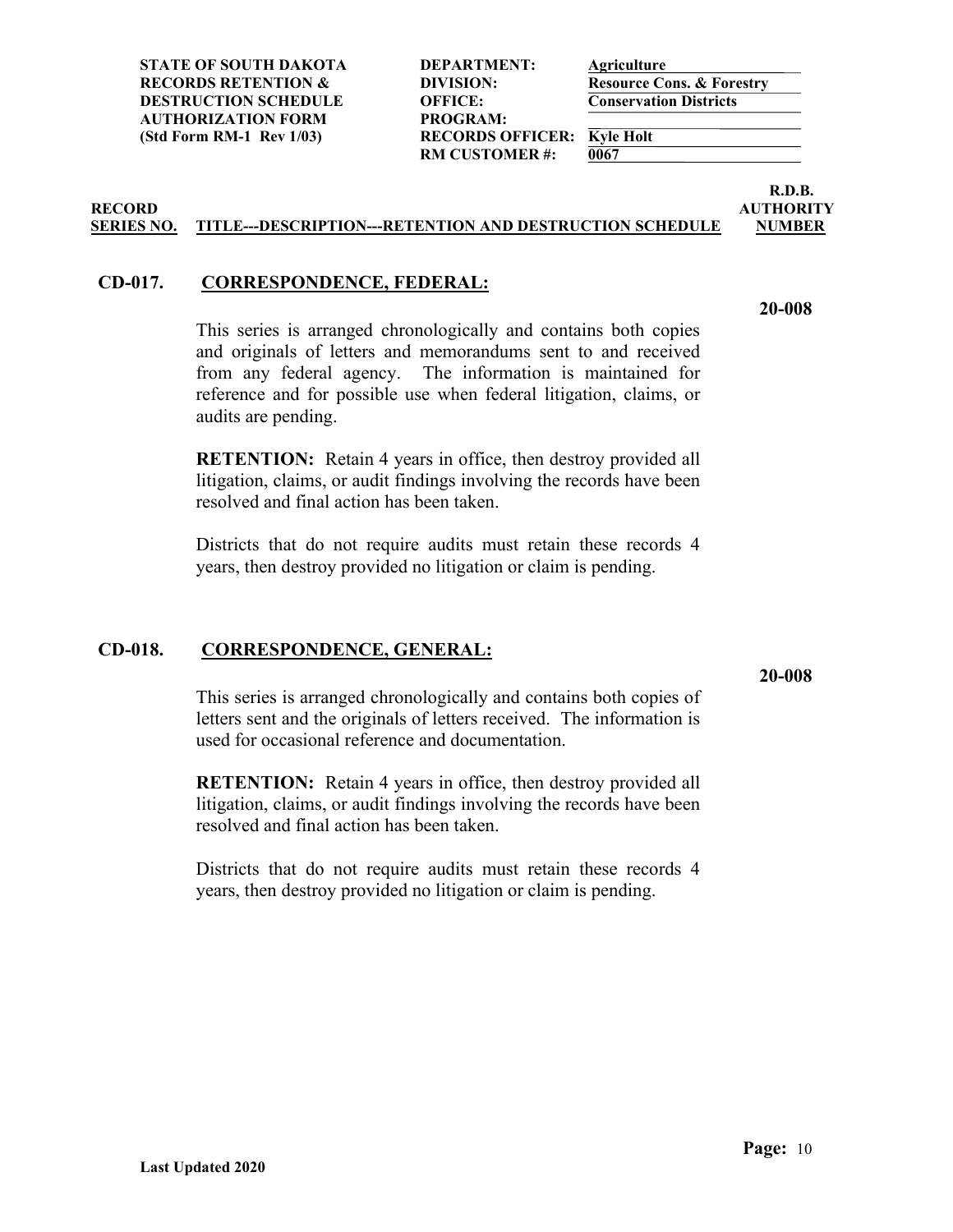**RM CUSTOMER #: 0067** 

**R.D.B. RECORD AUTHORITY**

#### **SERIES NO. TITLE---DESCRIPTION---RETENTION AND DESTRUCTION SCHEDULE NUMBER**

#### <span id="page-18-0"></span>**CD-019. DEPOSITS REGISTER:**

This series documents the receipt of deposits and the return of the same. Information on the register includes: customer name, account, deposit, amount, and date. The deposit is refunded when a service is terminated and the final bill is paid.

**RETENTION:** Retain 4 years in office, then destroy provided all litigation, claims, or audit findings involving the records have been resolved and final action has been taken.

Districts that do not require audits must retain these records 4 years, then destroy provided no litigation or claim is pending.

#### <span id="page-18-1"></span>**CD-020. DEPRECIATION SCHEDULE:**

This series contains schedules of depreciation for each piece of depreciable property and a master list of property, including assets which may be held for resale.

**RETENTION:** Retain 4 years in office, then destroy provided all litigation, claims, or audit findings involving the records have been resolved and final action has been taken.

Districts that do not require audits must retain these records 4 years, then destroy provided no litigation or claim is pending.

**20-008**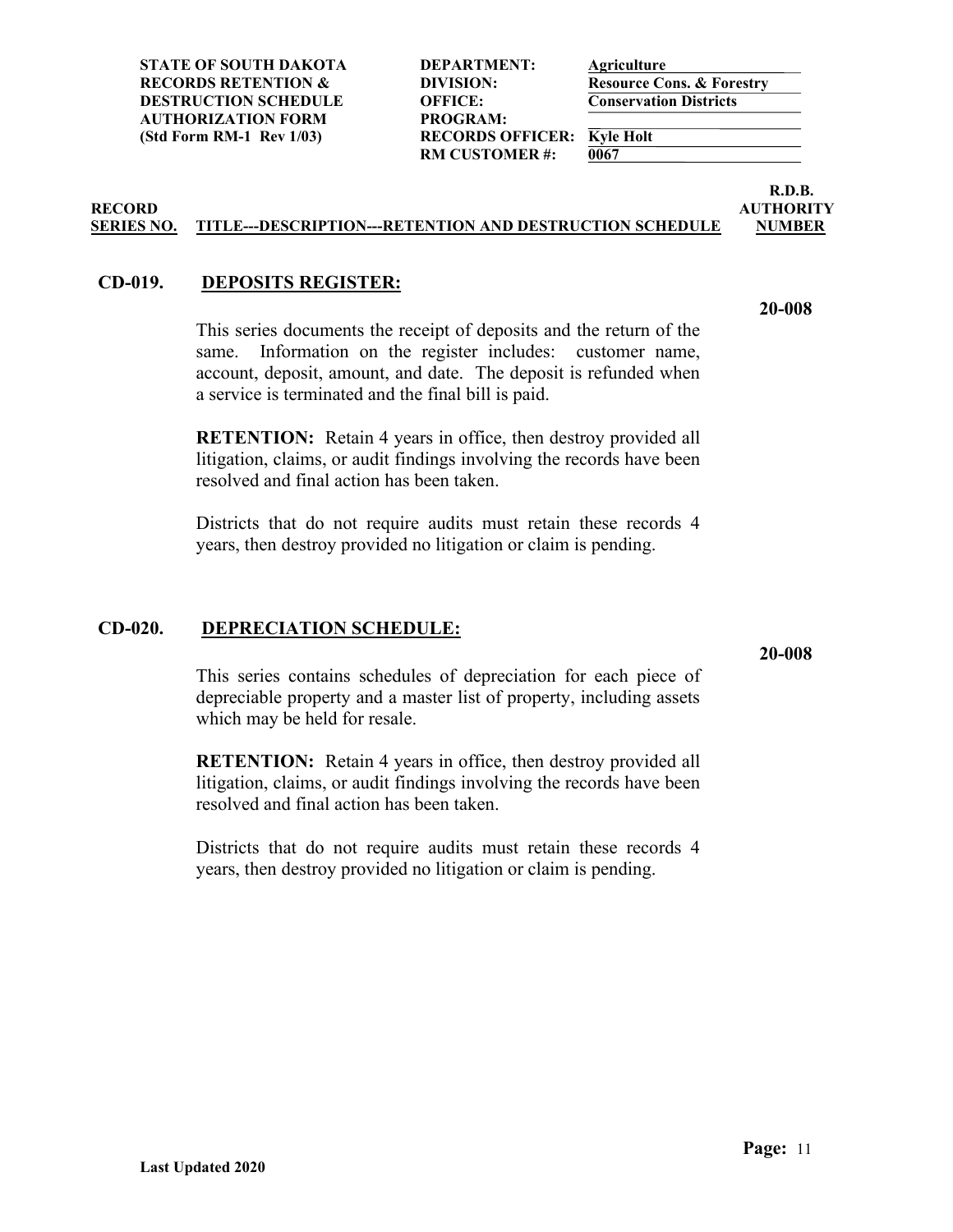| DEPARTMENT:             |
|-------------------------|
| DIVISION:               |
| <b>OFFICE:</b>          |
| PROGRAM:                |
| <b>RECORDS OFFICER:</b> |
| <b>RM CUSTOMER #:</b>   |
|                         |

 $\overline{0067}$ 

**R.D.B. RECORD AUTHORITY**

#### **SERIES NO. TITLE---DESCRIPTION---RETENTION AND DESTRUCTION SCHEDULE NUMBER**

#### <span id="page-19-0"></span>**CD-021. DISTRICT ORGANIZATION DOCUMENTATION:**

**05-001**

This series contains information surrounding the creation of the conservation district, including the original and subsequent certificates of organization covering addition of territory, change in district names, etc.

**RETENTION:** Retain permanently.

(NOTE: Consider microfilming to provide dispersal protection of these vital records.)

#### <span id="page-19-1"></span>**CD-022. ELECTION NOTICES:**

**05-001**

This series serves to notify the public of a conservation district election. Information on the notices includes: list of offices to be filled or ballot issues being considered, list of candidates, and signature.

**RETENTION:** Retain 60 days in office after election, then destroy.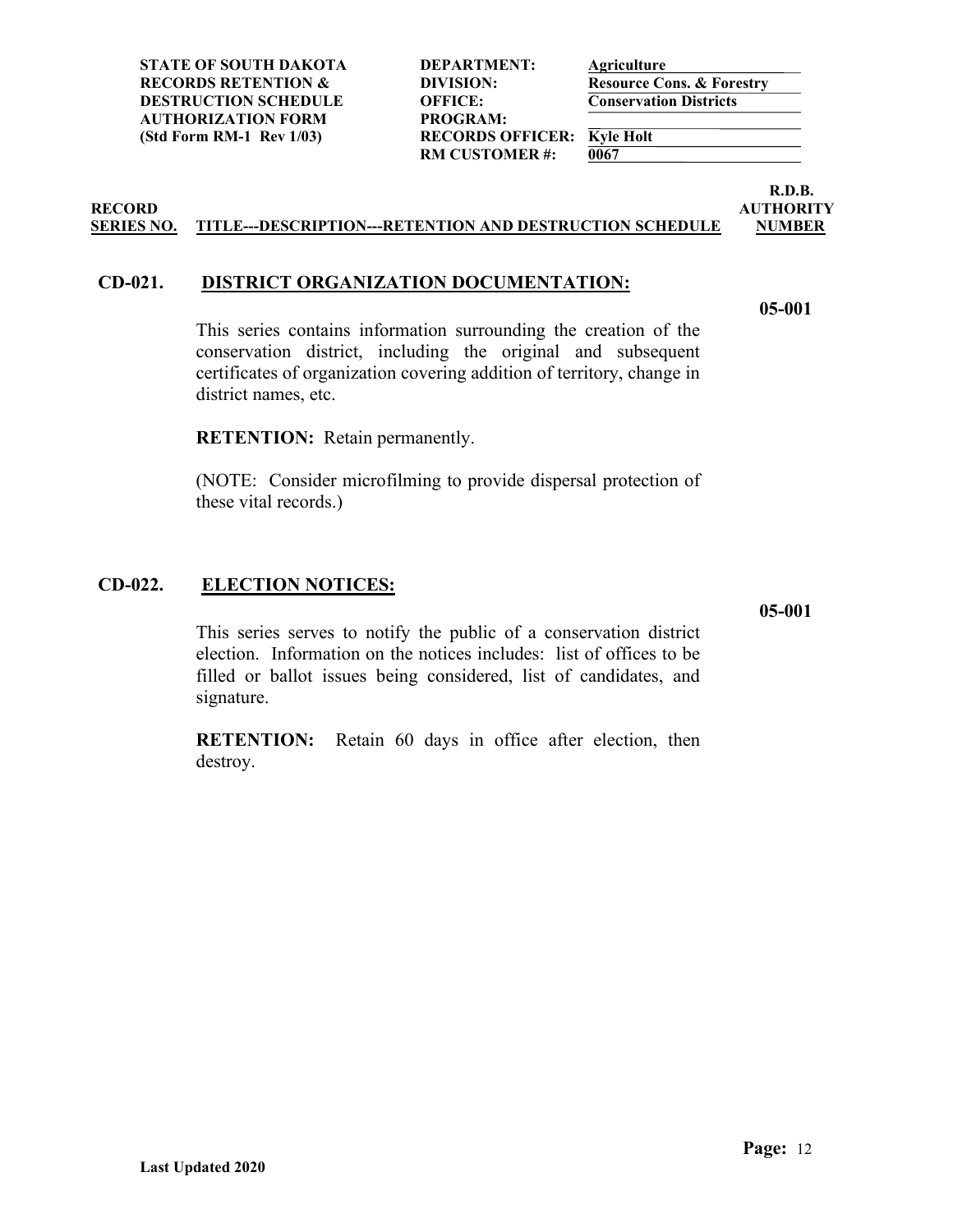**RM CUSTOMER #: 0067** 

**R.D.B. RECORD AUTHORITY**

#### **SERIES NO. TITLE---DESCRIPTION---RETENTION AND DESTRUCTION SCHEDULE NUMBER**

#### <span id="page-20-0"></span>**CD-022.1. ELECTION RECORDS:**

This series contains documentation pertaining to elections. Information may include, but is not limited to: calendars, maps, worker and candidate instruction booklets, absentee precinct forms and documents, ballot distribution receipts, ballots, election returns, nominating petitions, and poll books.

**RETENTION:** Retain election returns 10 years in office, then transfer to State Archives for final disposition.

Retain contested ballots, nominating petitions, and recount petitions 1 year in office after recount, if any, then destroy provided all remedies provided by SDCL Chapters 12-21 and 12- 22 have been exhausted.

Retain all other election information 60 days after election and/or recount, then destroy provided no litigation is pending.

#### <span id="page-20-1"></span>**CD-023. ELECTRONIC COMMUNICATION RECORDS:**

**20-008**

This series may contain e-mail messages, voicemail messages, recorded telephone conversations, instant messages, etc. created or received by employees of the agency.

**RETENTION:** Determine the record status of the message based on the content. If the message is an official record made or received pursuant to law or in connection with the transaction of official business, the retention period should be covered by an existing record series in the respective agency's retention manual. It is permissible to print record e-mails and file them with like paper records.

NON-RECORD MESSAGES: Retain until action has been taken, then destroy or delete.

**Page:** 13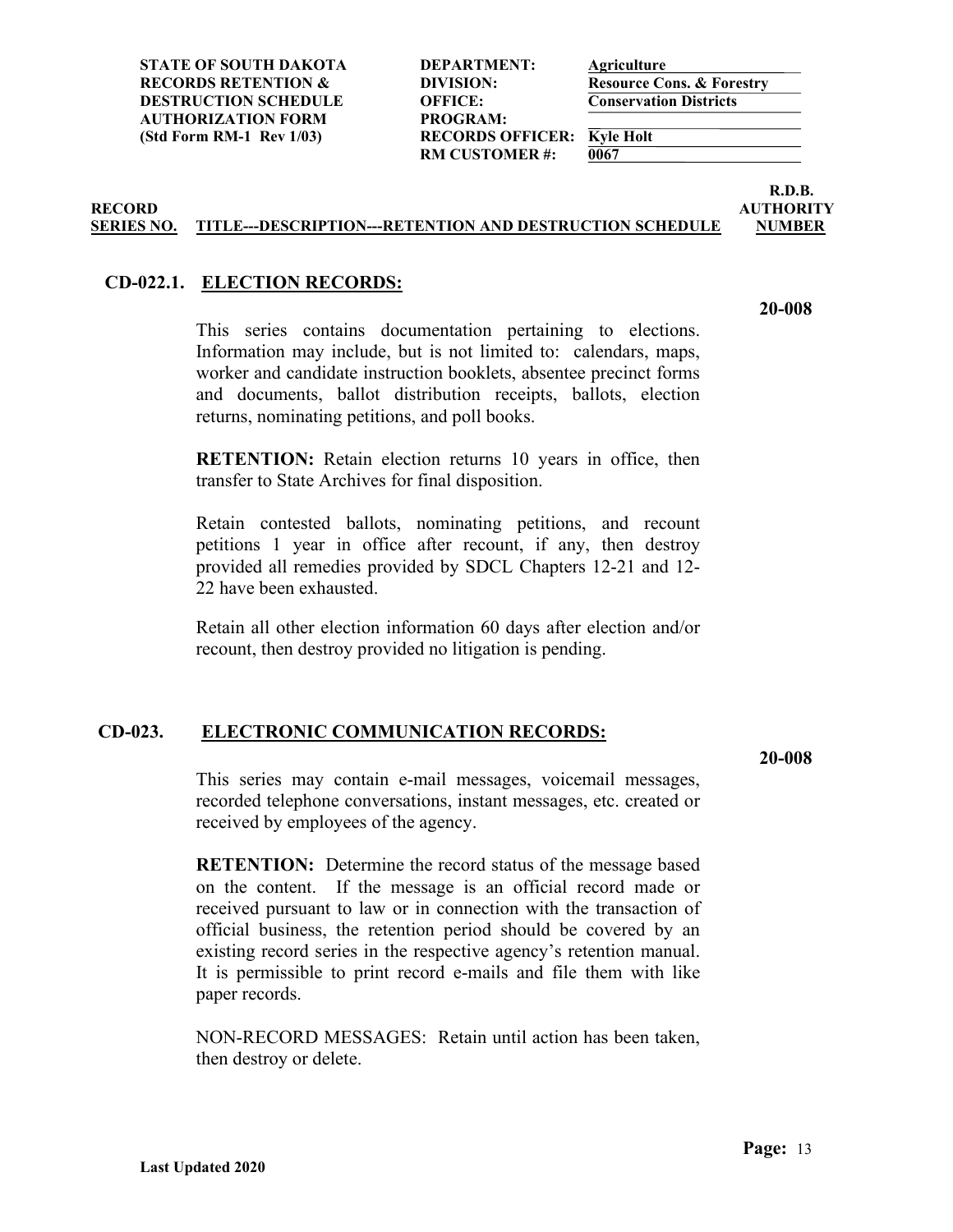**STATE OF SOUTH DAKOTA DEPARTMENT: Agriculture RECORDS RETENTION & DIVISION: Resource Cons. & Forestry DESTRUCTION SCHEDULE OFFICE: Conservation Districts AUTHORIZATION FORM PROGRAM:**

(Std Form RM-1 Rev 1/03) **RECORDS OFFICER: Kyle Holt**<br>RM CUSTOMER #: 0067 **RM CUSTOMER#:** 

**R.D.B. RECORD AUTHORITY**

#### **SERIES NO. TITLE---DESCRIPTION---RETENTION AND DESTRUCTION SCHEDULE NUMBER**

#### <span id="page-21-0"></span>**CD-024. EQUIPMENT MASTER FILES:**

This series contains all related information for equipment owned by the district. Information includes: vehicle identification, vehicle title, purchase information, dealer's invoice, registration information, maintenance records, etc. The information is used to provide a history of all repairs made to each vehicle, to document proof of ownership, and to determine cost efficiencies of reconditioning.

**RETENTION:** Retain vehicle title current in office. Transfer when respective vehicle has been sold or declared surplus.

Retain all other records 1 year in office, then destroy.

#### <span id="page-21-1"></span>**CD-025. FEDERAL GRANT AWARD FILES:**

This series is arranged alphabetically by grant name and contains information concerning the award of federal grants. Information includes: grant name, number, time period, amount, and legal reference. The information is used for reference when requesting federal cash, federal financial reports, and for audit purposes.

**RETENTION:** Retain 5 years in office, then destroy provided all litigation, claims, or audit findings involving the records have been resolved and final action has been taken.

Districts that do not require audits must retain these records 5 years, then destroy provided no litigation or claim is pending.

ALL OTHER PROGRAMS: Retain current in office. Destroy superseded or obsolete, provided the finance office maintains the record copy.

**05-001**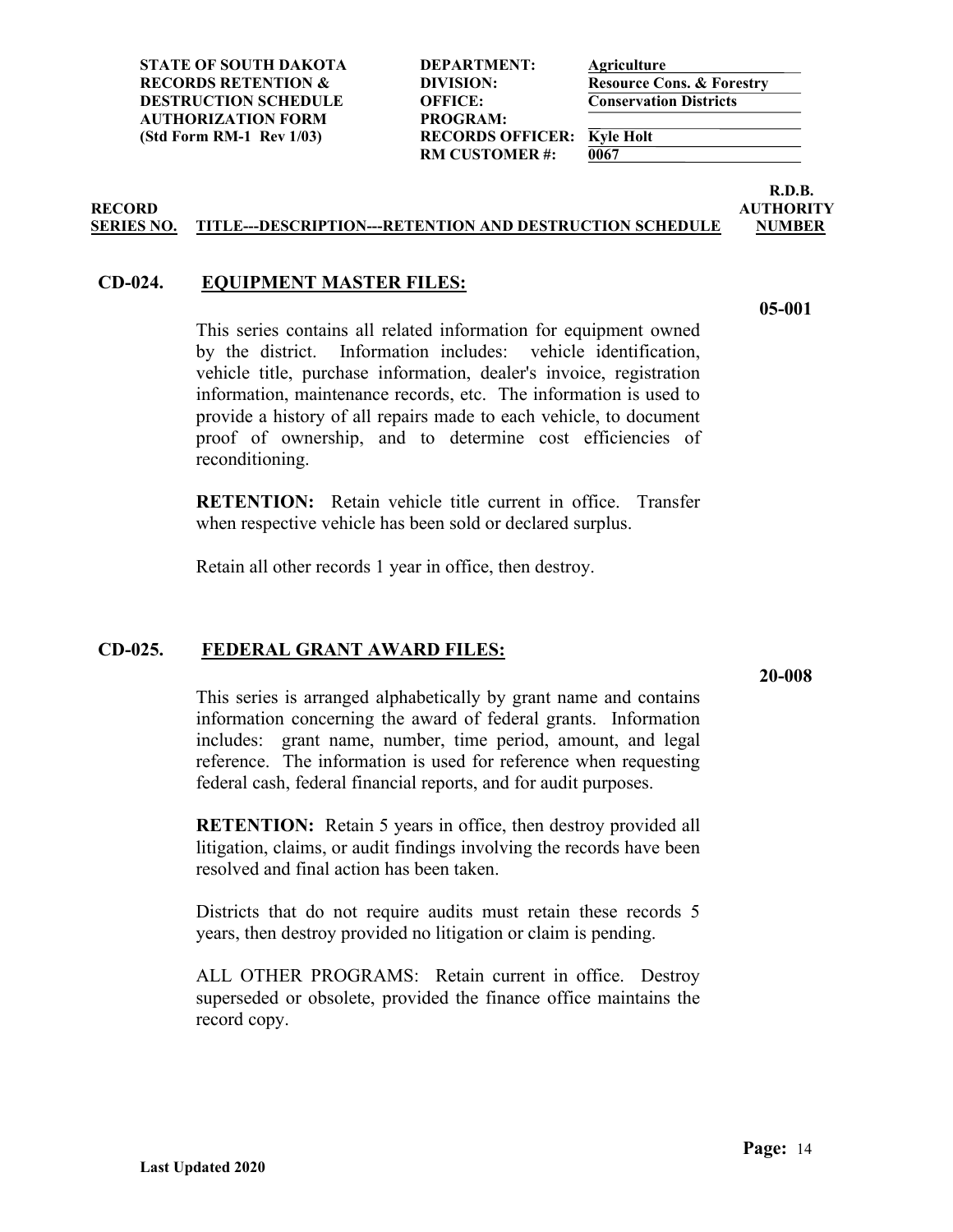**RM CUSTOMER #: 0067** 

**R.D.B. RECORD AUTHORITY**

**05-001**

#### **SERIES NO. TITLE---DESCRIPTION---RETENTION AND DESTRUCTION SCHEDULE NUMBER**

#### <span id="page-22-0"></span>**CD-026. FINANCIAL REPORT, ANNUAL:**

Conservation districts are required to complete an annual financial report. The report consists of a balance sheet and a profit/loss statement. An itemized annual financial report is submitted to the county commission if the conservation district receives county funds.

**RETENTION:** Retain permanently.

(NOTE: Consider microfilming when volume warrants to provide dispersal protection for these vital records.)

#### <span id="page-22-1"></span>**CD-027. FINANCIAL STATEMENTS:**

Financial statements provide an overview of the agency's financial condition for a given year. Information may include, but is not limited to: balance sheets; statement of revenue, expenditures, and changes in fund balances--budgeted and actual; statement of fixed assets; summary of significant accounting procedures; supplemental information; and working papers. The statements are maintained for reference and audit purposes.

**RETENTION:** FINANCE OFFICER: Retain 4 years, then destroy provided all litigation, claims, or audit findings involving the records have been resolved and final action has been taken.

Districts that do not require audits must retain these records 4 years, then destroy provided no litigation or claim is pending.

ALL OTHER PROGRAMS: Retain current in office. Destroy superseded or obsolete.

**20-008**

**Page:** 15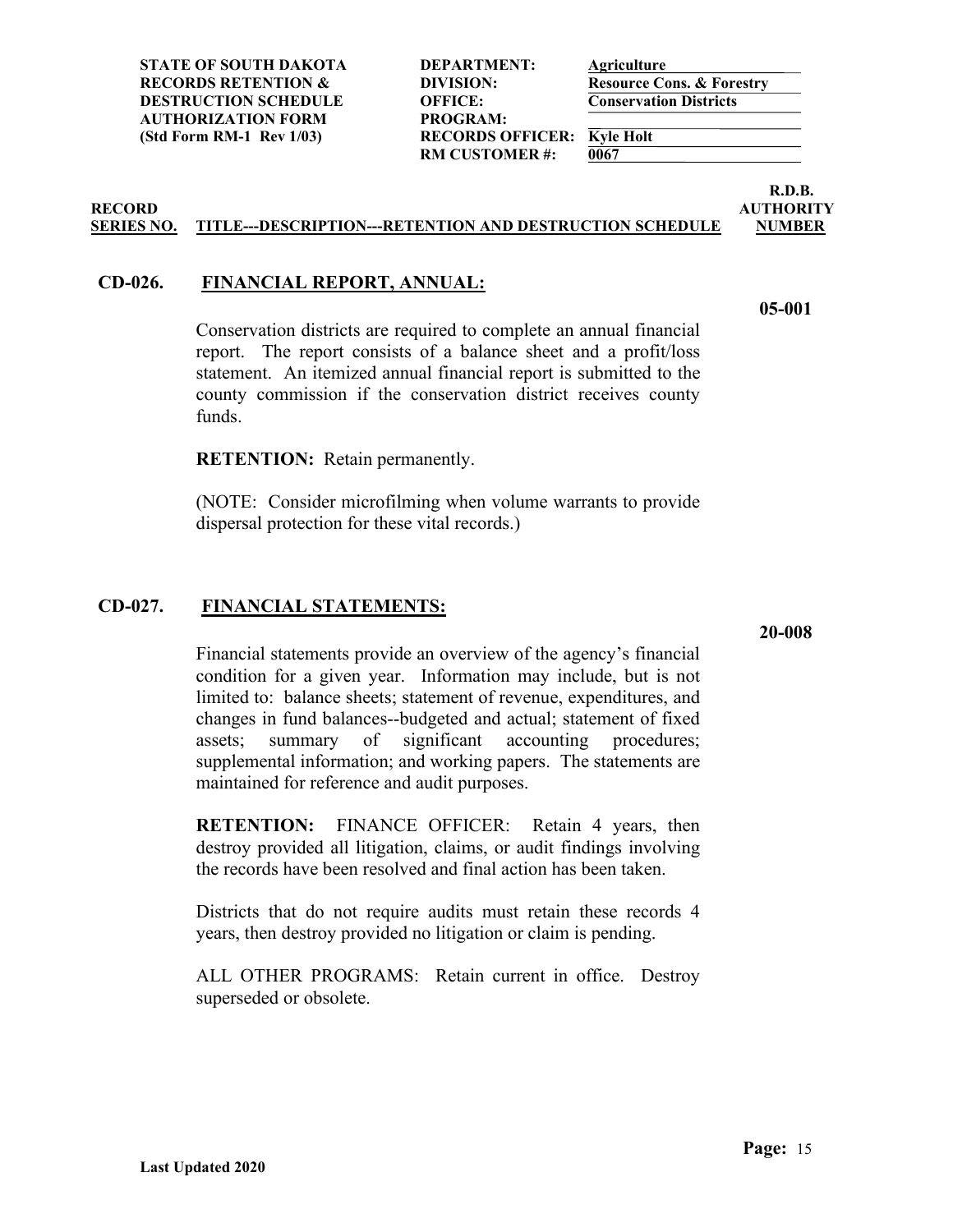**STATE OF SOUTH DAKOTA DEPARTMENT: Agriculture RECORDS RETENTION & DIVISION: Resource Cons. & Forestry DESTRUCTION SCHEDULE OFFICE: Conservation Districts AUTHORIZATION FORM PROGRAM:**

(Std Form RM-1 Rev 1/03) **RECORDS OFFICER: Kyle Holt**<br>RM CUSTOMER #: 0067 **RM CUSTOMER#:** 

**R.D.B. RECORD AUTHORITY**

#### **SERIES NO. TITLE---DESCRIPTION---RETENTION AND DESTRUCTION SCHEDULE NUMBER**

#### <span id="page-23-0"></span>**CD-028. FIRST REPORT OF INJURY FILE:**

This form series fulfills Worker's Compensation and Occupational Safety and Health Administration (OSHA) requirements for filing reports of occupational injuries and illnesses. Information in the report includes: background information on employer and employee, occupational injury or illness information, and medical care required. The information is duplicated in the Department of Labor and Regulation, Division of Labor and Management. Federal law mandates that this record be kept for five years.

**RETENTION:** Retain 5 years in office, then destroy.

#### <span id="page-23-1"></span>**CD-029. GENERAL LEDGER:**

This series may contain computer generated or handwritten general ledgers which is a listing of all account balances for a given fund at the end of the year. The general ledger is referred to as the book of final entry that summarizes and controls all detailed records and transactions. Accounts may include: assets, liabilities, equity, revenues, and expenditure. Information in the ledger may include, but is not limited to: account number, account name, debit and credit balances, fund, sub-fund, receipt amounts, transfer amounts, refund amounts, and totals. This record series is used to facilitate the completion of year-end financial reports, for fund accountability, reconciliation with other accounting reports, and audit purposes.

**RETENTION:** Retain 20 years in office, then destroy provided all litigation, claims, and audit findings involving the records have been resolved and final action has been taken.

**20-008**

**20-008**

**Last Updated 2020**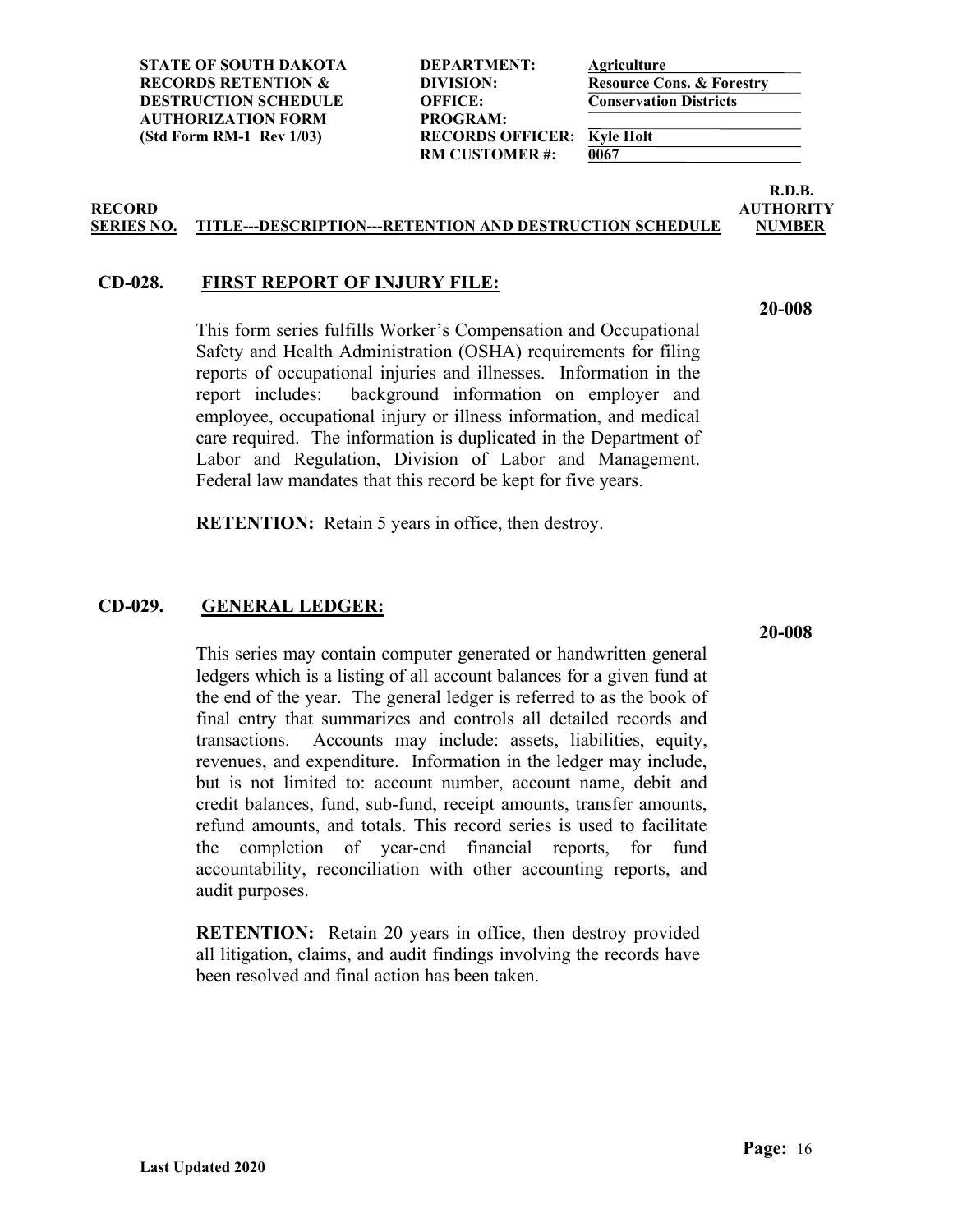**RM CUSTOMER #: 0067** 

**R.D.B.**

#### **RECORD AUTHORITY SERIES NO. TITLE---DESCRIPTION---RETENTION AND DESTRUCTION SCHEDULE NUMBER**

#### <span id="page-24-0"></span>**CD-030. GRANT FILES:**

This series is arranged alphabetically by grant name and contains information concerning the administration of funded grants. Information includes: grant application, working papers, grant documentation, and monitoring and accounting records. The information is used for administering current grants, for reference when requesting new grants, and for audit purposes.

**RETENTION:** Retain current in office. Destroy 5 years after terminated provided all litigation, claims, or audit findings involving the records have been resolved and final action has been taken.

Districts that do not require audits must retain these records 5 years after terminated, then destroy provided no litigation or claim is pending.

#### <span id="page-24-1"></span>**CD-031. GRIEVANCE FILES:**

This series is arranged alphabetically by name of employee and contains grievance complaints filed against department employees. Information may include: correspondence, follow-up notes, hearing results, investigation data, and findings (if applicable). The information is used to investigate grievances, to determine if a mutually agreeable solution is available, or to document reasons for actions taken.

**RETENTION:** Retain current in office. Destroy 3 years after closed provided no litigation is pending.

**20-008**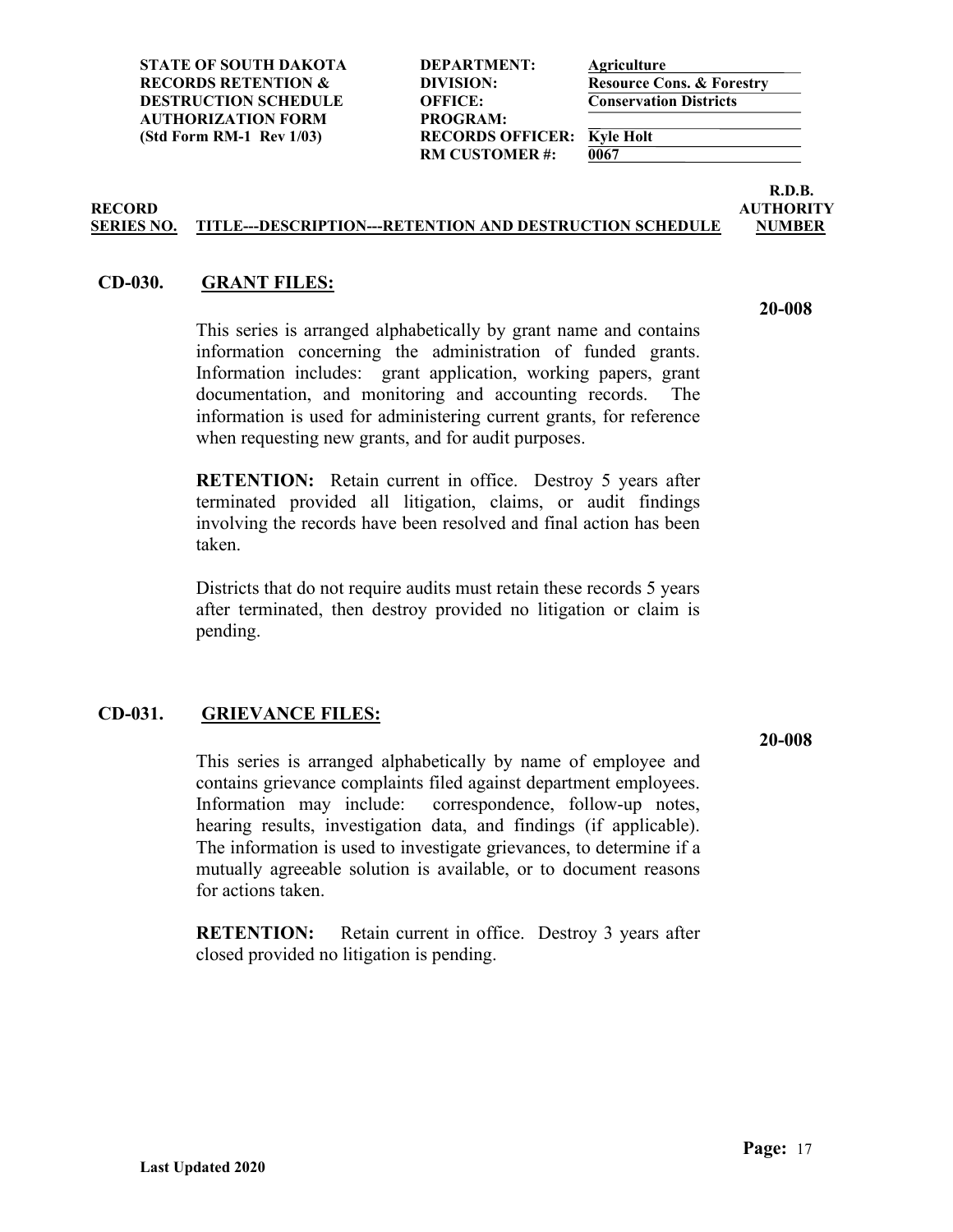**Last Updated 2020**

**RM CUSTOMER #: 0067** 

## **SERIES NO. TITLE---DESCRIPTION---RETENTION AND DESTRUCTION SCHEDULE NUMBER**

#### <span id="page-25-0"></span>**CD-032. INSURANCE FILE:**

This series contains information used for both reference and documentation concerning various insurance policies of the district. Topics in the file may include but are not limited to: type of insurance, company, policies and numbers, declarations, policy conditions, forms and endorsements, and related material. Information may be used as documentation of insurance coverage and for reference to policy terms and conditions.

**RETENTION:** Retain current in office. Destroy 6 years after superseded or obsolete provided no litigation or claims are pending.

Retain "Declaration Page" of any "occurrence liability policies" in office 21 years after expiration. Destroy 21 years after expiration.

#### <span id="page-25-1"></span>**CD-033. INVENTORY, FIXED ASSETS:**

This series may include: land inventory, equipment inventory, purchase date and price, type of depreciation, amount of depreciation, location number, fund number, department number, insurance code, current book values, and current replacement costs. The file is maintained for property management and accountability purposes.

**RETENTION:** Retain 4 years in office, then destroy provided all litigation, claims, or audit findings involving the records have been resolved and final action has been taken.

Districts that do not require audits must retain these records 4 years, then destroy provided no litigation or claim is pending.

**R.D.B. RECORD AUTHORITY**

**20-008**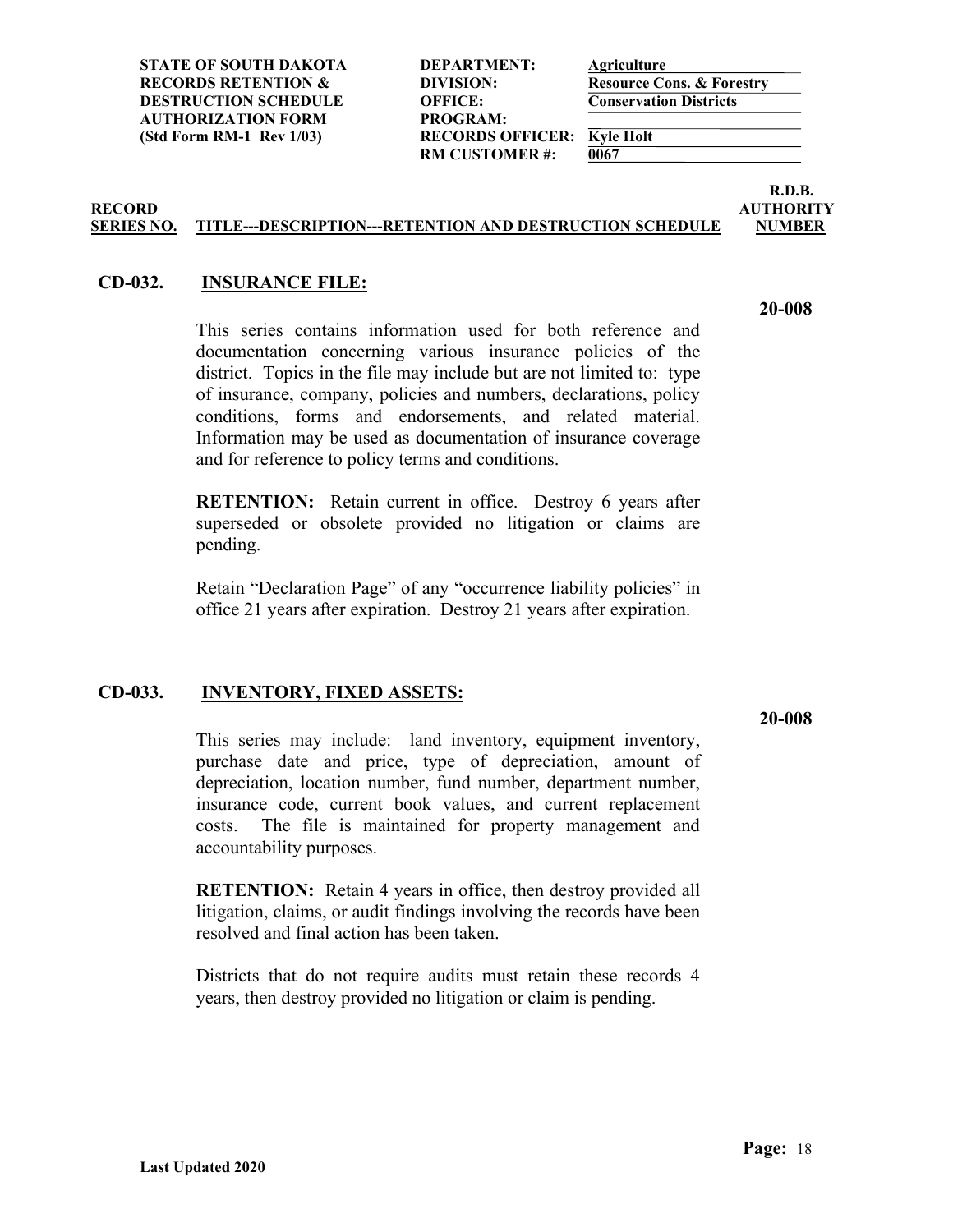| DEPARTMENT:            |
|------------------------|
| DIVISION:              |
| <b>OFFICE:</b>         |
| PROGRAM:               |
| <b>RECORDS OFFICER</b> |
| <b>RM CUSTOMER#:</b>   |
|                        |

 $\overline{0067}$ 

**R.D.B. RECORD AUTHORITY**

#### **SERIES NO. TITLE---DESCRIPTION---RETENTION AND DESTRUCTION SCHEDULE NUMBER**

#### <span id="page-26-0"></span>**CD-034. INVENTORY, SUPPLIES AND MATERIALS:**

**20-008**

This series contains inventories of supplies and materials used by the district. It is maintained as an accounting of supplies on hand and for information when ordering supplies. Information may include but is not limited to: date, beginning inventory, purchases, year-to-date use, amount used, and amount on hand. Inventories are kept for audit purposes.

**RETENTION:** Retain 4 years in office, then destroy provided all litigation, claims, or audit findings involving the records have been resolved and final action has been taken.

Districts that do not require audits must retain these records 4 years, then destroy provided no litigation or claim is pending.

#### <span id="page-26-1"></span>**CD-034.1. INVESTMENT RECORDS:**

**20-008**

This series contains investment records. Information may include: type of interest bearing deposit or investment, identifying number, date purchased, maturity date, cost, face value if different than cost, amount of discount or premium, fund, interest rate, interest payment periods, amount of interest received or credited, receipt number, dates interest was received, amount received when sold, and date sold or redeemed. This subsidiary record serves as a control for interest bearing deposits and investment.

**RETENTION:** Retain in office until sold or redeemed. Destroy 4 years after sold or redeemed provided all litigation, claims, and audit findings involving the records have been resolved and final action has been taken.

Districts that do not require audits must retain these records 4 years, then destroy provided no litigation or claim is pending.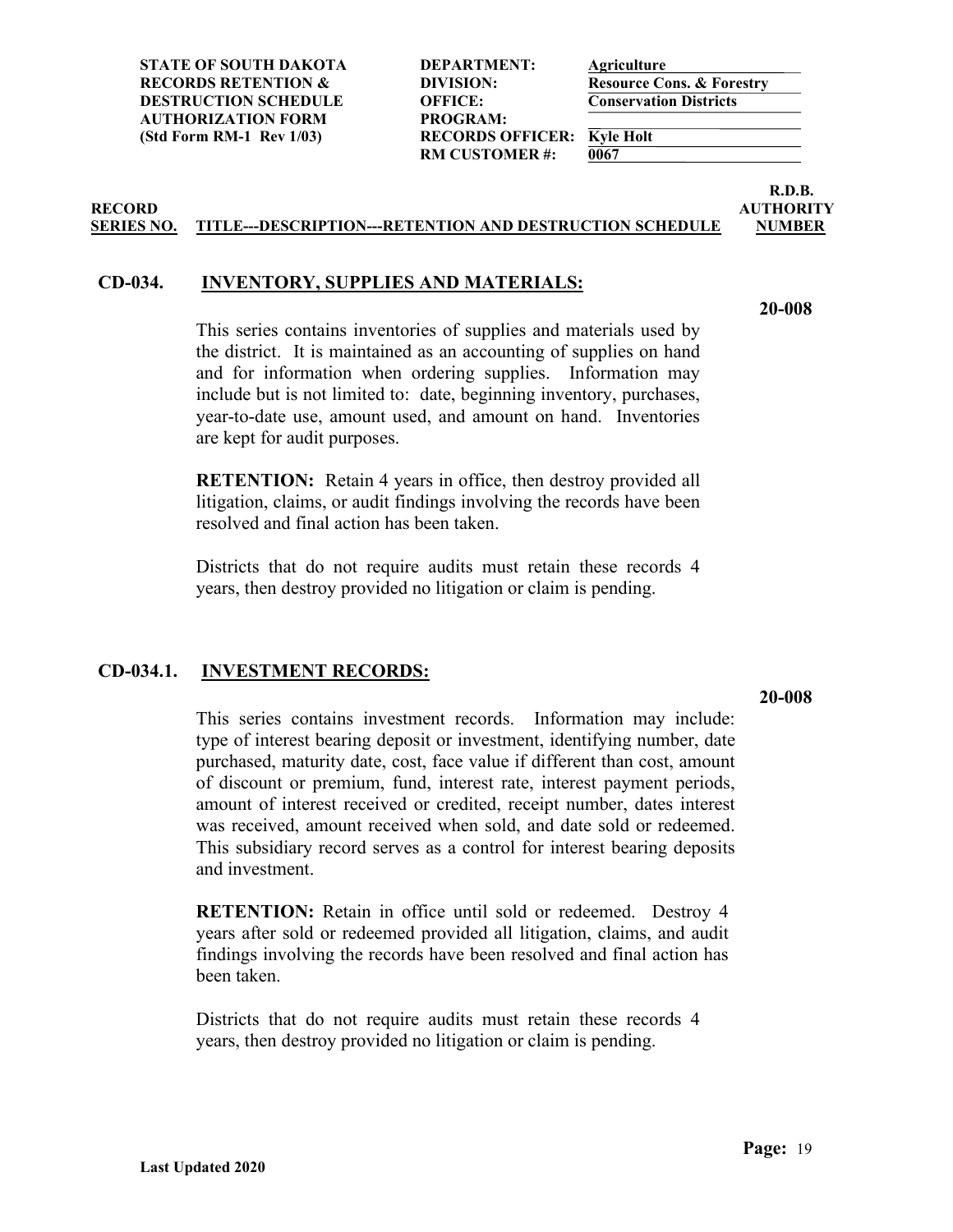**RM CUSTOMER #: 0067** 

**R.D.B. RECORD AUTHORITY**

#### **SERIES NO. TITLE---DESCRIPTION---RETENTION AND DESTRUCTION SCHEDULE NUMBER**

#### <span id="page-27-0"></span>**CD-035. INVOICES:**

This series constitutes the billing instrument used by vendors to petition for payment. Information in the file may include but is not limited to: vendor number, company name, date the order was received, ship date, invoice date, invoice number, quantity, description, unit price, amount, terms, credit memo, and total. It is submitted to the appropriate department for approval, then to the District Commission for approval; finally, it is attached to a voucher, a warrant is issued, and it is retained for audit purposes.

**RETENTION:** Retain 4 years in office, then destroy provided all litigation, claims, or audit findings involving the records have been resolved and final action has been taken.

Districts that do not require audits must retain these records 4 years, then destroy provided no litigation or claim is pending.

#### <span id="page-27-1"></span>**CD-035.1. IRS 1099 FORMS:**

This series contains a copy of each IRS Form 1099 submitted to persons to whom were paid more than \$600 per year for services. Information may include: name, social security or business identification number, and amount paid. The information is maintained to document which notices were sent. The recipients send their copy to the IRS long with their Federal Income Tax Returns to document yearly income. This record series is maintained for audit purposes.

**RETENTION:** Retain 7 years, then destroy provided all litigation, claims, and audit findings involving the records have been resolved and final action has been taken.

**20-008**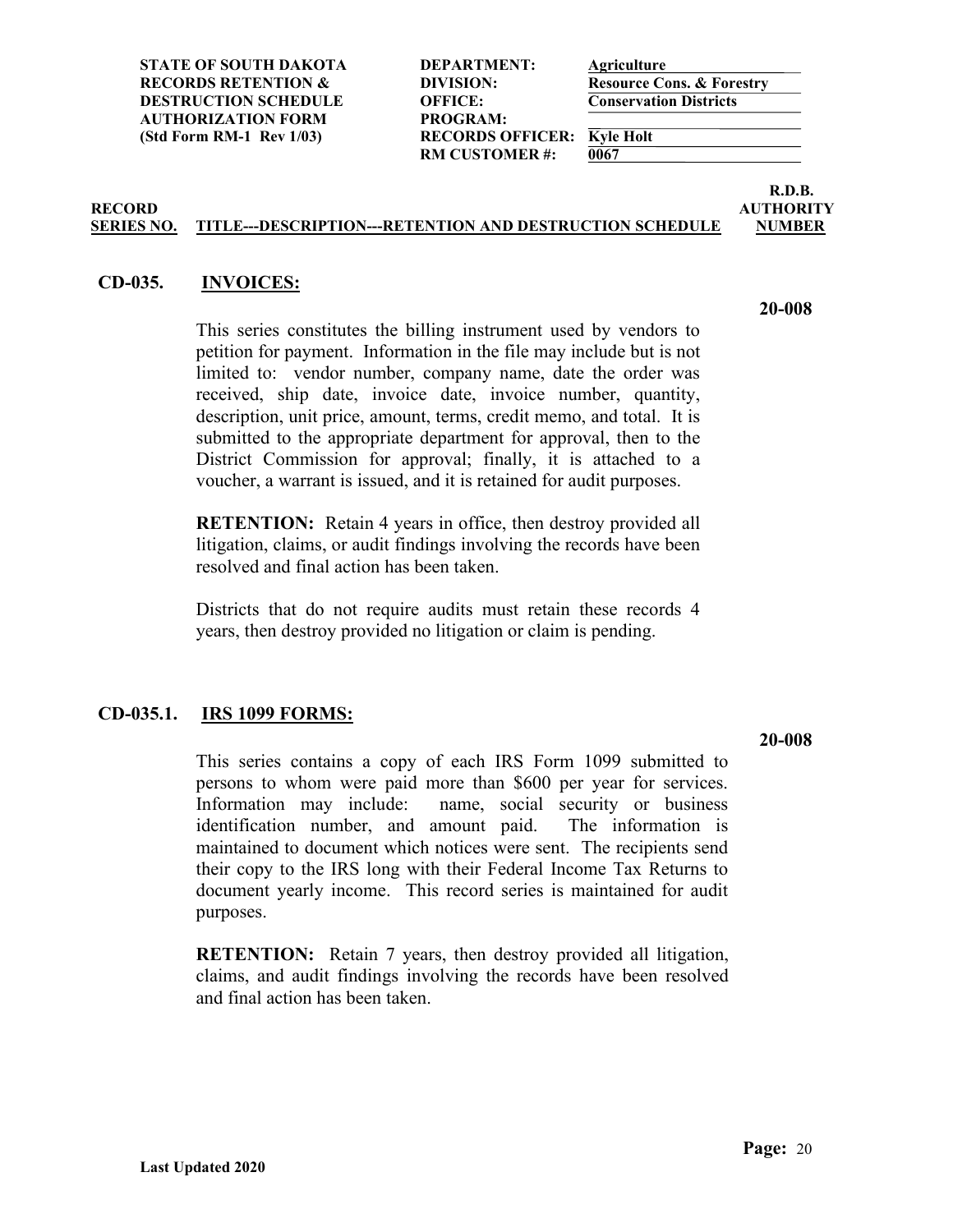**RM CUSTOMER #: 0067** 

**R.D.B. RECORD AUTHORITY**

#### **SERIES NO. TITLE---DESCRIPTION---RETENTION AND DESTRUCTION SCHEDULE NUMBER**

#### <span id="page-28-0"></span>**CD-036. JOB ANNOUNCEMENTS:**

This series is arranged chronologically by date of announcement and contains standard job announcements. Information includes: job title, salary range, list of job duties, listing of experience, listing of education, and comments. The information is used to inform agency personnel of job openings throughout the district.

**RETENTION:** Retain 4 years in office, then destroy provided all litigation, claims, or audit findings involving the records have been resolved and final action has been taken.

Districts that do not require audits must retain these records 4 years, then destroy provided no litigation or claim is pending.

#### <span id="page-28-1"></span>**CD-036.1. JOURNALS:**

This series documents daily transactions concerning the receipts and disbursement of funds. Journals may include, but are not limited to: revenue journals, expense journals, general journals, special funds journals, cash receipts journals, cash disbursement journals, payroll journals, fee books, day books, and cash books. Information may include: entry number, date, account, amount, activity, invoice number, transaction description, project, and debit and credit. This series is maintained for audit and reference purposes.

**RETENTION:** Retain 4 years, then destroy provided all litigation, claims, and audit findings involving the records have been resolved and final action has been taken.

Districts that do not require audits must retain these records 4 years, then destroy provided no litigation or claim is pending.

**20-008**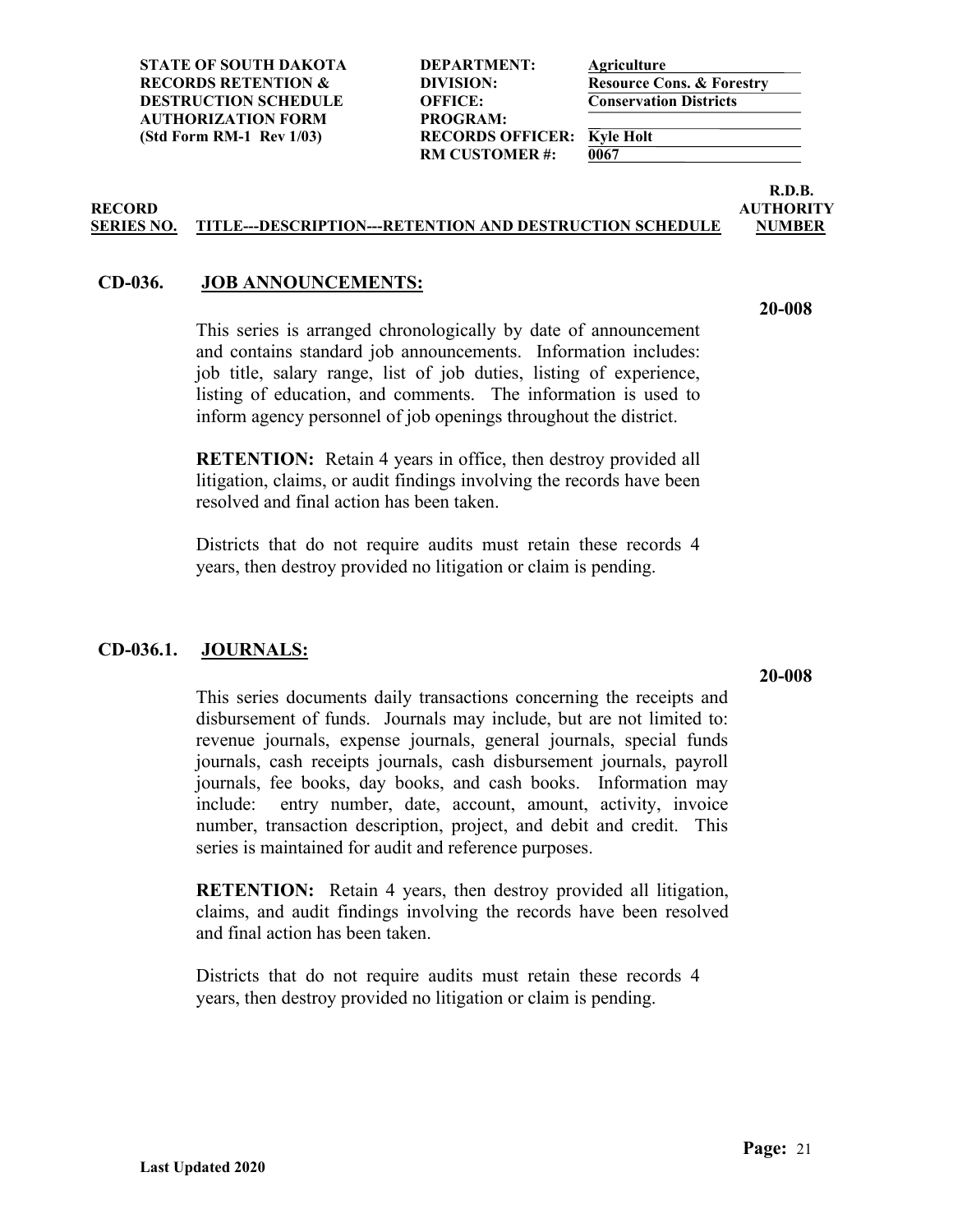**RM CUSTOMER #: 0067** 

**R.D.B. RECORD AUTHORITY**

#### **SERIES NO. TITLE---DESCRIPTION---RETENTION AND DESTRUCTION SCHEDULE NUMBER**

#### <span id="page-29-0"></span>**CD-037. LEAVE BALANCE REPORTS:**

This report contains employees' names, social security numbers, number of hours of leave earned, hours of leave used, and the balance of leave hours still available for use. The information is used for reference to determine if an employee can be granted leave permission for the number of hours he/she has requested.

**RETENTION:** Retain 4 years in office, then destroy provided all litigation, claims, or audit findings involving the records have been resolved and final action has been taken.

Districts that do not require audits must retain these records 4 years, then destroy provided no litigation or claim is pending.

#### <span id="page-29-1"></span>**CD-038. LEAVE REQUESTS:**

This series is arranged alphabetically by name of employee and contains the standard forms used to request annual and sick leave. Information includes: name of employee, leave days requested, hours requested, purpose, type of leave, and employee's and supervisor's signatures. Leave requests are used for payroll and audit purposes.

**RETENTION:** Retain 4 years in office, then destroy provided all litigation, claims, or audit findings involving the records have been resolved and final action has been taken.

Districts that do not require audits must retain these records 4 years, then destroy provided no litigation or claim is pending.

### **20-008**

**20-008**

**Page:** 22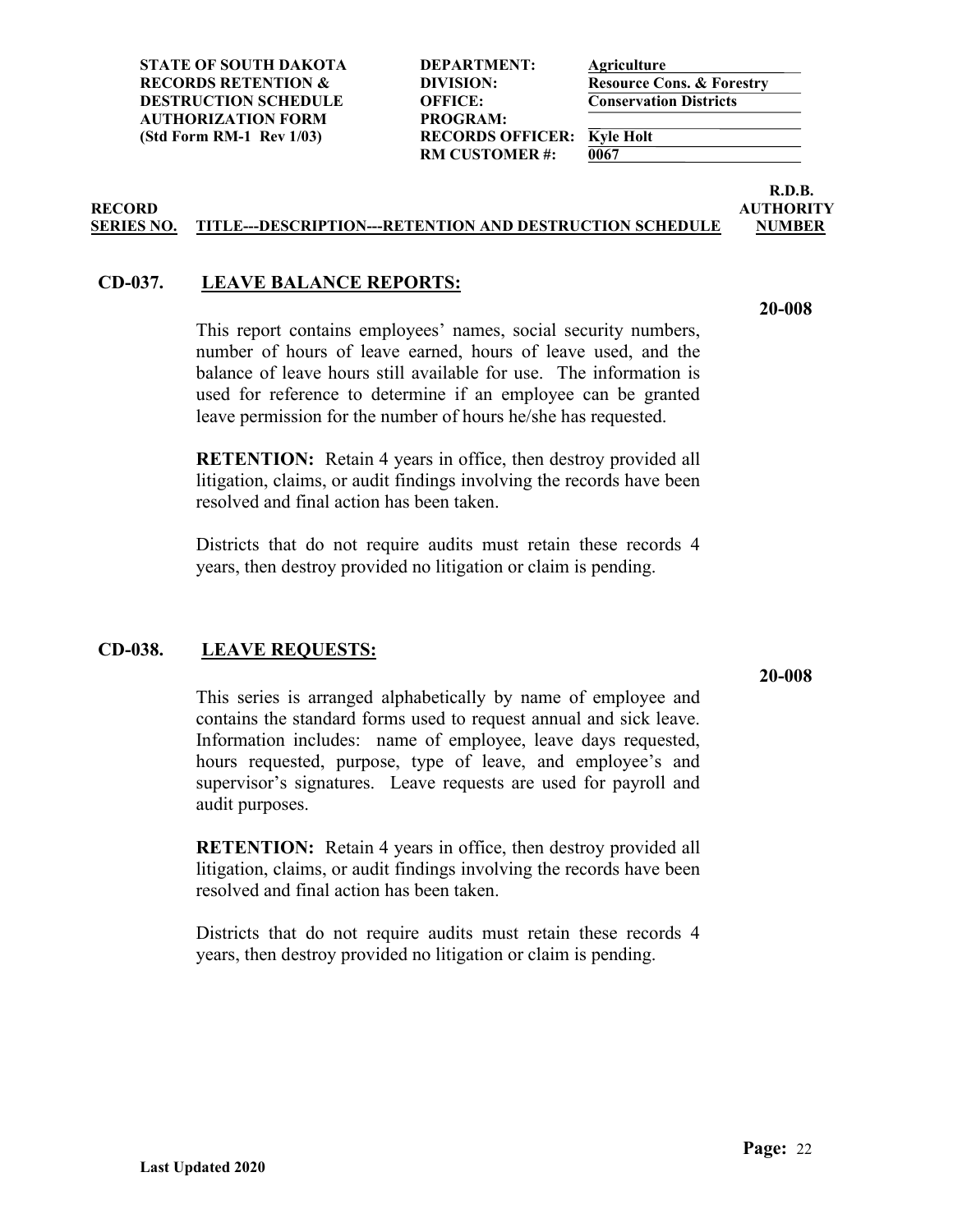**Last Updated 2020**

This series identifies long-term goals and missions of the district. purpose.

#### <span id="page-30-2"></span>**CD-040.1. LONG TERM DEBT RECORDS AND AGREEMENTS:**

This series contains long term debt records and agreements. Types of debt may include, but are not limited to: Capital Outlay Certificates, General Obligation Bonds, Capital Lease Agreements, and other debt entered into or incurred. Information may include: the original documents constituting the establishment of debt, debt repayment schedule showing principal amount, interest rates, interest amounts, dates of redemption, and other general terms of debt. This record series is maintained for audit purposes.

**RETENTION:** Retain in office as long as debt is outstanding. Destroy 5 years after debt has been cancelled provided all litigation, claims, and audit findings involving the records have been resolved and final action has been taken.

### <span id="page-30-1"></span>**CD-040. LONG RANGE PLAN:**

Information contained in the plan includes the mission statement, statements of intent, goals and priorities, budgets, and natural resources issues. These records are maintained for reference

**RETENTION:** Retain current in office. Destroy superseded or obsolete.

This series contains legal opinions issued at the request of the district to address various issues the district confronts. They are maintained for reference purposes.

**RETENTION:** Retain current in office. Destroy superseded or obsolete.

# **SERIES NO. TITLE---DESCRIPTION---RETENTION AND DESTRUCTION SCHEDULE NUMBER**

### <span id="page-30-0"></span>**CD-039. LEGAL OPINIONS:**

**RECORD AUTHORITY**

**RM CUSTOMER#:** 

**R.D.B.**

**05-001**

**05-001**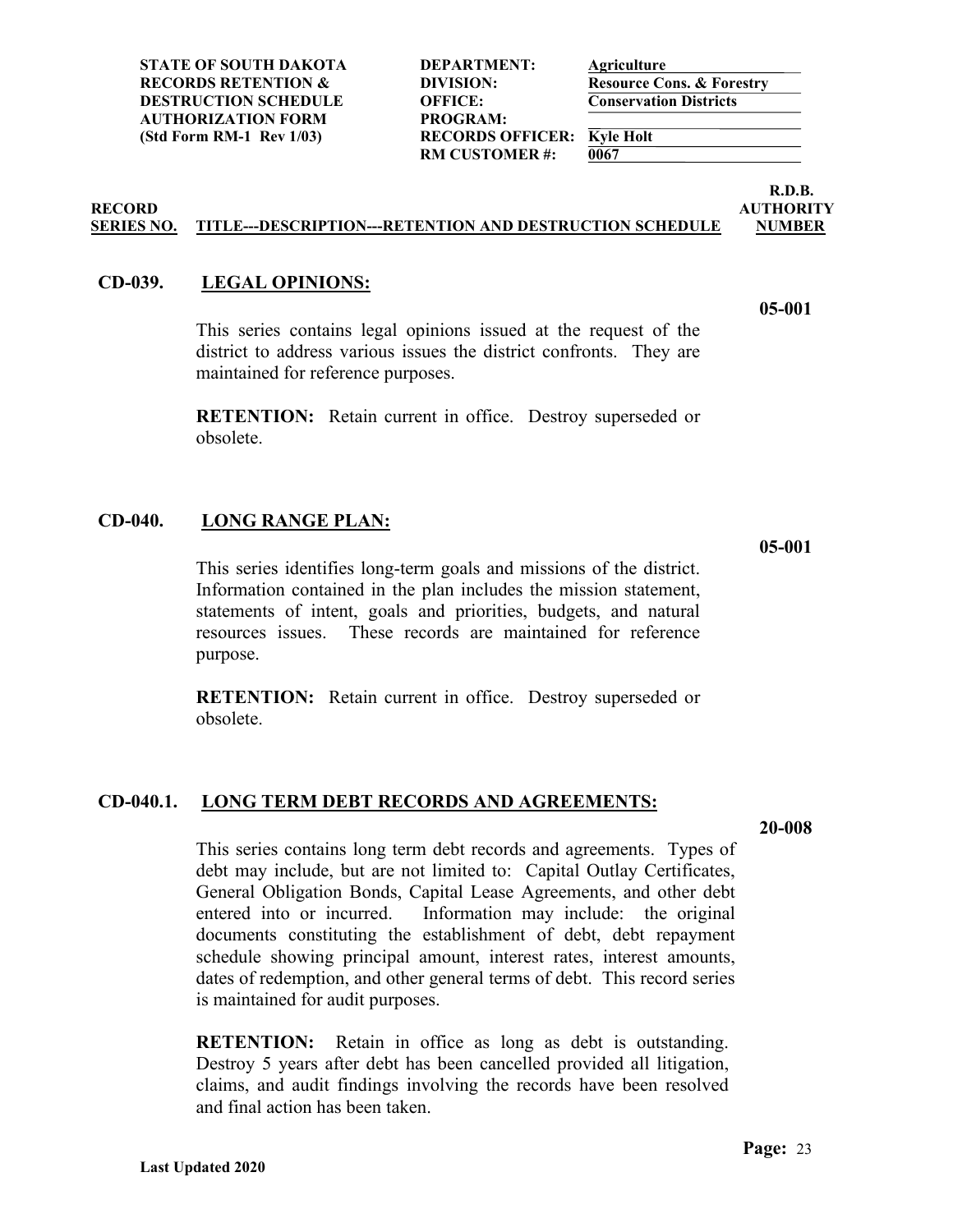| DEPARTMENT:            |
|------------------------|
| DIVISION:              |
| <b>OFFICE:</b>         |
| PROGRAM:               |
| <b>RECORDS OFFICER</b> |
| <b>RM CUSTOMER#:</b>   |
|                        |

 $\overline{0067}$ 

**R.D.B. RECORD AUTHORITY**

**20-008**

#### **SERIES NO. TITLE---DESCRIPTION---RETENTION AND DESTRUCTION SCHEDULE NUMBER**

#### <span id="page-31-0"></span>**CD-040.2. LOYALTY OATHS (OATHS OF OFFICE):**

This series contains the original signed oath of various elected and/or appointed officials. Information includes: state, county, name of person being sworn, text of oath, signature, date, signature of judge or notary, and seal. The oaths have little value after the respective officials have left office.

**RETENTION:** Retain current in office. Destroy when respective official has left office.

#### <span id="page-31-1"></span>**CD-041. MATERIAL SAFETY DATA SHEETS (MSDS):**

**05-001**

This series contains the standard MSDS issued to alert of hazardous material in various products and how to handle it, including contact information for the manufacturer and what to do in case of exposure.

**RETENTION:** Retain current in office. Destroy superseded or obsolete.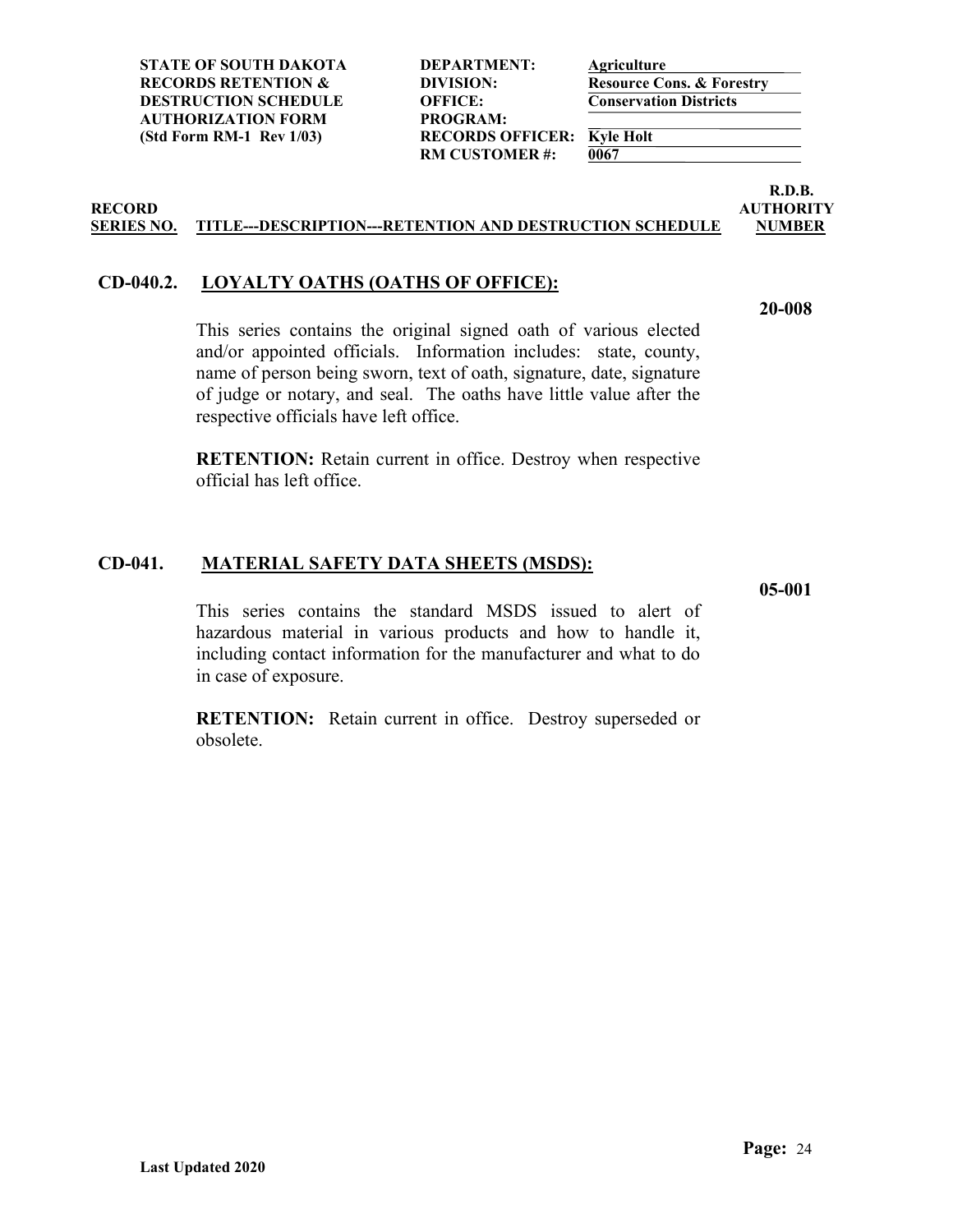**RM CUSTOMER #: 0067** 

**R.D.B. RECORD AUTHORITY**

#### **SERIES NO. TITLE---DESCRIPTION---RETENTION AND DESTRUCTION SCHEDULE NUMBER**

#### <span id="page-32-0"></span>**CD-042. MEMORANDA OF UNDERSTANDING, CONTRACTS, LEASES, AND AGREEMENTS:**

**20-008**

This series contains originals (copies of record) and reference copies of cooperative working agreements, mutual agreements with USDA-NRCS, contracts, leases, and agreements between the entity and other parties. Information includes: terms and conditions of the agreements, effective dates, costs, and funding sources. They are kept for reference and audit purposes.

**RETENTION:** Retain originals (copies of record) current in office. Destroy 6 years after terminated, provided all litigation, claims, or audit findings involving the records have been resolved and final action has been taken.

Districts that do not require audits must retain these records 6 years after terminated, provided all litigation and claims involving the records have been resolved and final action has been taken. Destroy after 6 years.

Retain reference copies current in office. Destroy terminated.

#### <span id="page-32-1"></span>**CD-043. MEMORANDA, GENERAL:**

These records are generally filed chronologically. Information includes: events, dates, and general directions intended to inform staff and assure their assistance and cooperation when necessary.

**RETENTION:** Retain current plus 1 year in office. Destroy 3 years after superseded or obsolete.

**20-008**

**Last Updated 2020**

**Page:** 25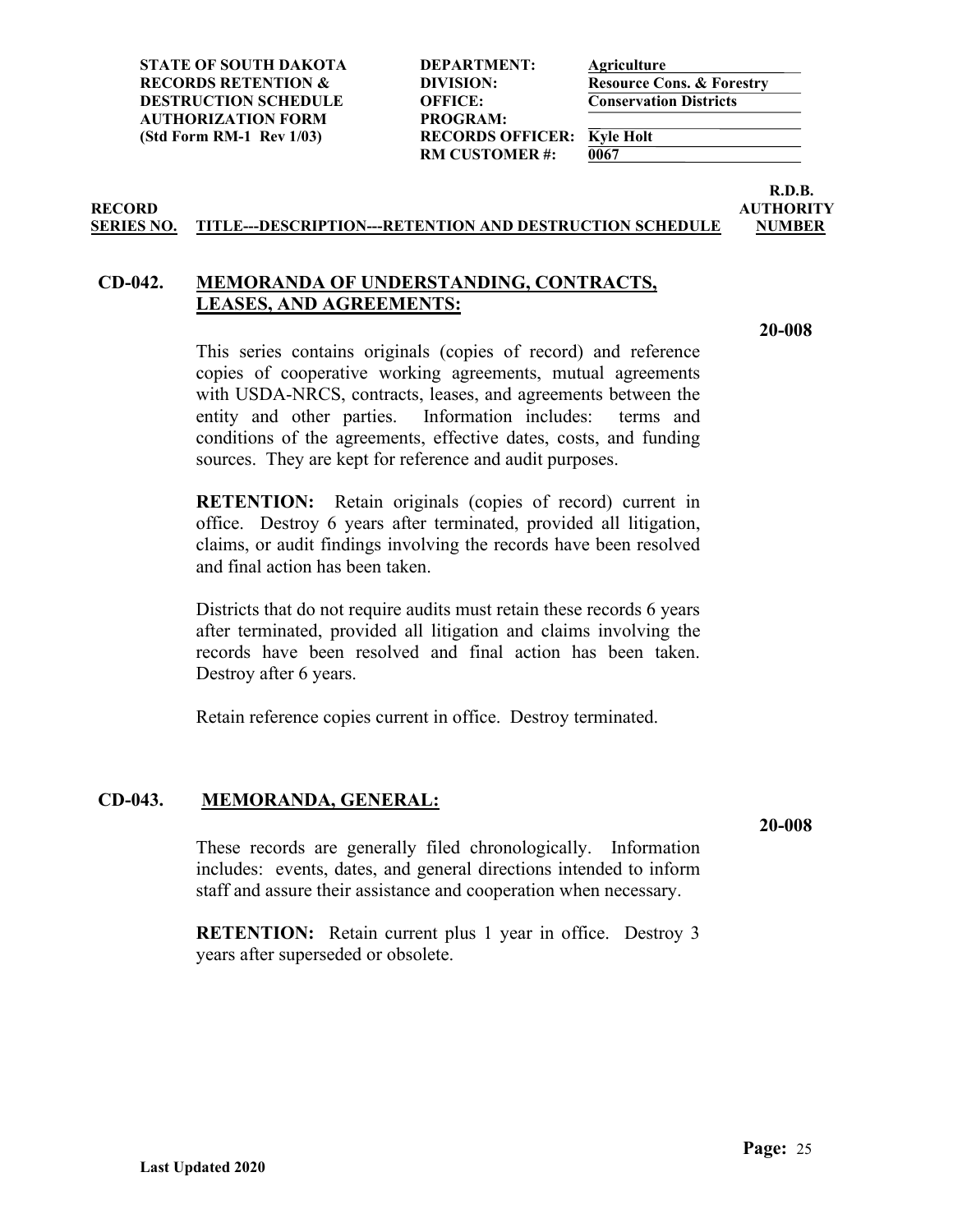**STATE OF SOUTH DAKOTA DEPARTMENT: Agriculture RECORDS RETENTION & DIVISION:**<br> **Resource Cons. & Forestry**<br> **DESTRUCTION SCHEDULE** OFFICE: **Conservation Districts DESTRUCTION SCHEDULE OFFICE: AUTHORIZATION FORM PROGRAM:**

(Std Form RM-1 Rev 1/03) **RECORDS OFFICER: Kyle Holt**<br>RM CUSTOMER #: 0067 **RM CUSTOMER#:** 

**R.D.B. RECORD AUTHORITY**

#### **SERIES NO. TITLE---DESCRIPTION---RETENTION AND DESTRUCTION SCHEDULE NUMBER**

#### <span id="page-33-0"></span>**CD-044. MINING PERMITS:**

This series contains the "Notice of Intent to Mine" and accompanying documentation submitted when an individual begins the process of establishing a gravel pit. The State Department of Environment and Natural Resources maintains Mining Permits on microfilm for 5 years past file closure.

**RETENTION:** Retain current in office. Destroy 1 year after reclamation is complete.

#### <span id="page-33-1"></span>**CD-045. MINUTES, CONSERVATION DISTRICT BOARD:**

**20-008**

This series contains original minutes from the conservation district board meetings. They are used to document board actions and may include: roll call, approval of claims for payment, travel requests, gross payroll, policy statements, etc. The file constitutes a history of district actions and policies promulgated.

**RETENTION:** Retain permanently in office.

(NOTE: These minutes are submitted to the State Department of Agriculture, which in turn files them with the State Archives.)

(NOTE: Consider microfilming when volume warrants and maintaining on film instead of paper.)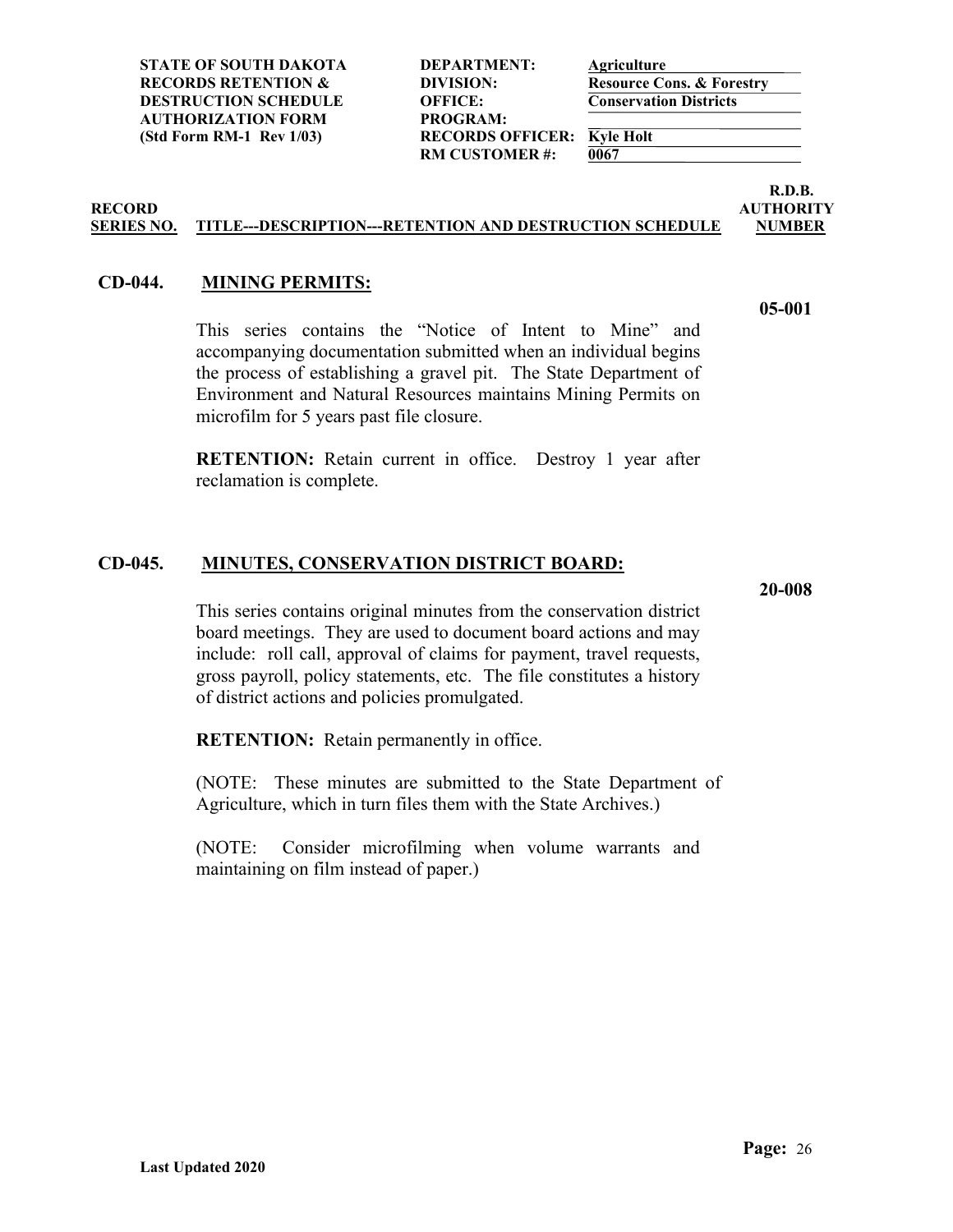**STATE OF SOUTH DAKOTA DEPARTMENT: Agriculture RECORDS RETENTION & DIVISION: Resource Cons. & Forestry DESTRUCTION SCHEDULE OFFICE: Conservation Districts AUTHORIZATION FORM PROGRAM:**

(Std Form RM-1 Rev 1/03) **RECORDS OFFICER: Kyle Holt**<br>RM CUSTOMER #: 0067 **RM CUSTOMER#:** 

**R.D.B. RECORD AUTHORITY**

**20-008**

#### **SERIES NO. TITLE---DESCRIPTION---RETENTION AND DESTRUCTION SCHEDULE NUMBER**

#### <span id="page-34-0"></span>**CD-046. NEWSLETTERS/PUBLICATIONS:**

This series may contain newsletters, brochures, or other publications prepared by the agency for general public distribution.

**RETENTION:** Retain current in office. Destroy superseded or obsolete.

#### <span id="page-34-1"></span>**CD-046.1. OPEN RECORDS REQUEST:**

**20-008**

This series contains open record requests received by the agency. Information may include: open records request, correspondence, denial letters, and supporting documentation. This series is maintained to document the outcome of requests and for reference purposes. Denial letters are maintained pursuant to SDCL 1-27- 1.4.

**RETENTION:** DENIAL LETTERS: Retain permanently.

ALL OTHER INFORMATION: Retain 4 years, then destroy provided all litigation, claims, and audit findings involving the records have been resolved and final action has been taken.

#### <span id="page-34-2"></span>**CD-047. PACKING SLIPS:** Deleted from Schedule, 07/16/2020.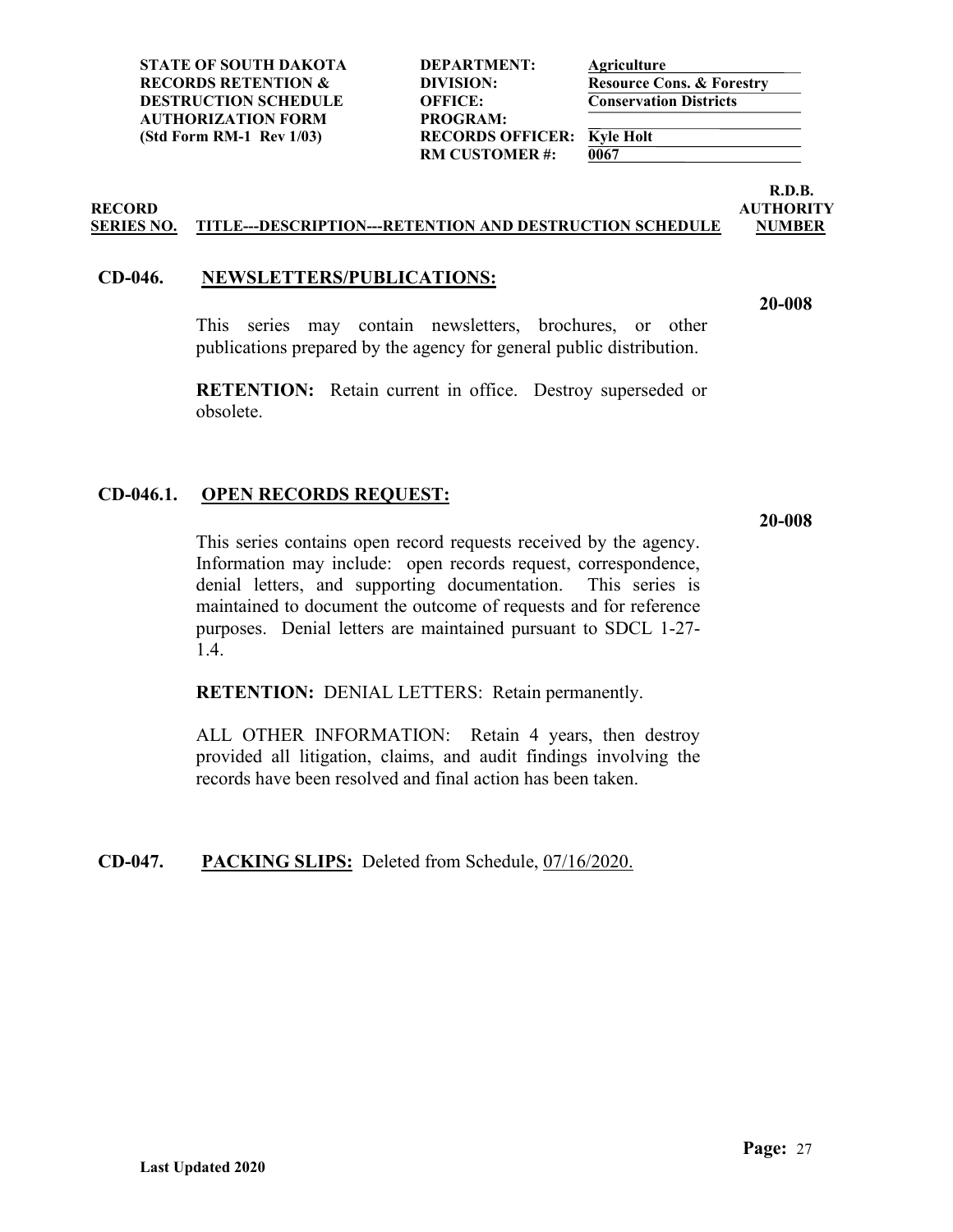**STATE OF SOUTH DAKOTA DEPARTMENT: Agriculture RECORDS RETENTION & DIVISION:**<br> **Resource Cons. & Forestry**<br> **DESTRUCTION SCHEDULE** OFFICE: **Conservation Districts DESTRUCTION SCHEDULE OFFICE: AUTHORIZATION FORM PROGRAM:**

(Std Form RM-1 Rev 1/03) **RECORDS OFFICER: Kyle Holt**<br>RM CUSTOMER #: 0067 **RM CUSTOMER#:** 

**R.D.B. RECORD AUTHORITY**

#### **SERIES NO. TITLE---DESCRIPTION---RETENTION AND DESTRUCTION SCHEDULE NUMBER**

#### <span id="page-35-0"></span>**CD-048. PAYROLL AUTHORIZATIONS:**

This series is completed by the respective departments for submission to the finance department for disbursement. Information in the series includes: name, vacation, hours worked, sick leave, overtime, department, and rate of pay. The information is compiled from time cards/sheets.

**RETENTION:** Retain 4 years in office, then destroy provided all litigation, claims, or audit findings involving the records have been resolved and final action has been taken.

Districts that do not require audits must retain these records 4 years, then destroy provided no litigation or claim is pending.

#### <span id="page-35-1"></span>**CD-049. PAYROLL TAX FILES:** Deleted from Schedule, 07/16/2020.

#### <span id="page-35-2"></span>**CD-050. PERFORMANCE APPRAISALS:**

This series contains performance appraisal forms showing a statement of standards and responsibilities for each employee and the immediate supervisor's evaluation of the employee's performance. Performance appraisals are used for justifying merit increases in salary, for commending deserving employees, and as documentation supporting the dismissal of employees for unsatisfactory job performance.

**RETENTION:** Retain 3 years in office, then destroy by shredding provided no grievance is pending

**05-001**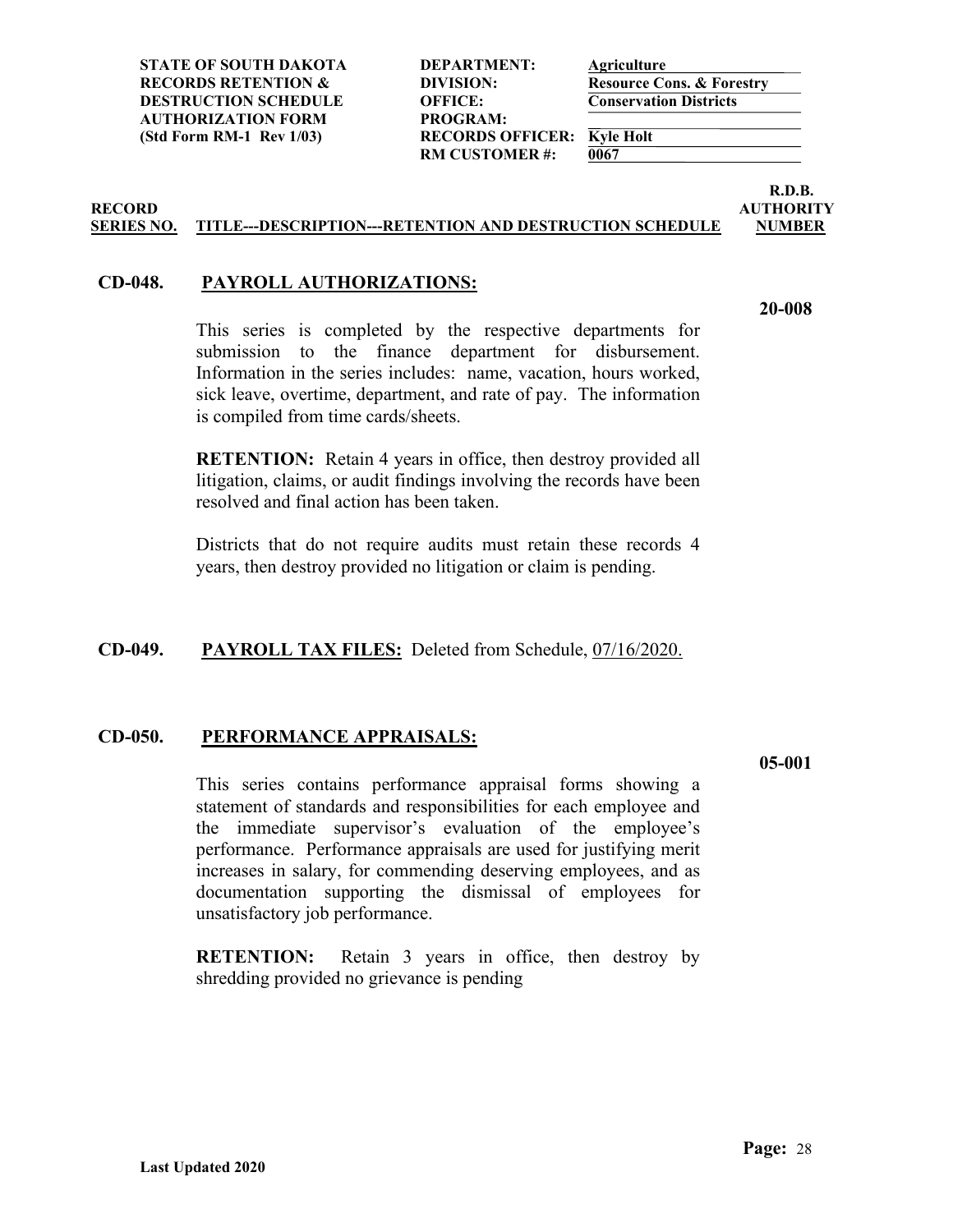**RM CUSTOMER #: 0067** 

**R.D.B.**

#### **SERIES NO. TITLE---DESCRIPTION---RETENTION AND DESTRUCTION SCHEDULE NUMBER**

#### <span id="page-36-0"></span>**CD-051. PERSONNEL FILES:**

This series is arranged alphabetically by name and contains a folder for each full time, part time, or seasonal employee in the district. Information may include but is not limited to: applications for employment, personal data sheets, personnel action notices, position description questionnaires, authorizations for payroll deductions, letters of reprimand and commendation, resumes, service records, notices of resignation, W-4 forms, training records, and supervisors' reports of employee separation. These files serve as a history of the employees' service and training with the facility and provide payroll information. They are maintained to review work history of former employees who apply for work and for audit purposes.

**RETENTION:** Retain active in office. Destroy by shredding 3 years after terminated provided sufficient data on hours worked and compensation received have been maintained by the Department of Labor, Division of Retirement and Insurance.

#### <span id="page-36-1"></span>**CD-052. POLICIES:**

This series documents official policy adopted by the district and may include the Conservation District Handbook and policy and/or procedural directives issued by various administrative office/personnel within the district. The information is used to determine the proper course of action to be taken in the management of the district's business.

**RETENTION:** ORIGINATOR: Retain current plus 3 years in office. Destroy 10 years after superseded or obsolete.

**20-008**

**20-008**

**RECORD AUTHORITY**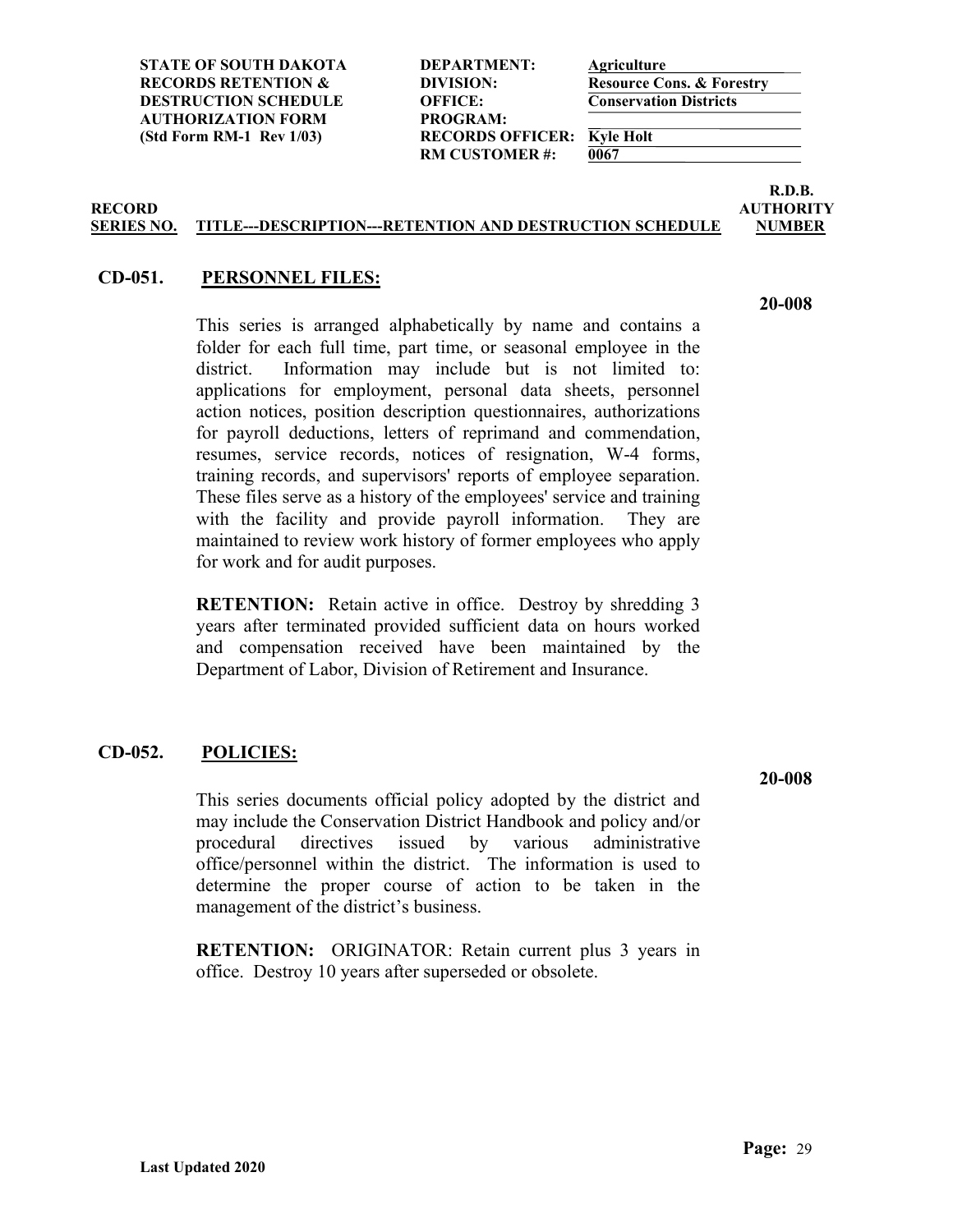| DEPARTMENT:             |
|-------------------------|
| DIVISION:               |
| <b>OFFICE:</b>          |
| PROGRAM:                |
| <b>RECORDS OFFICER:</b> |
| <b>RM CUSTOMER #:</b>   |
|                         |

 $\overline{0067}$ 

**R.D.B. RECORD AUTHORITY**

#### **SERIES NO. TITLE---DESCRIPTION---RETENTION AND DESTRUCTION SCHEDULE NUMBER**

#### <span id="page-37-0"></span>**CD-053. PURCHASE ORDERS:** Deleted from Schedule, 07/16/2020.

#### <span id="page-37-1"></span>**CD-054. REAL-ESTATE PLATS AND HISTORICAL PICTURES BOOKS:**

**20-008**

This series contains original plats and historical photographs of the district and books or brochures covering areas of the district through its history. The plat file defines and documents district property ownership by section, township, range, and county.

**RETENTION:** Retain plats permanently in office.

Retain photographs, books, and brochures current in office. Destroy superseded or obsolete.

(NOTE: Photographs, book, and brochures are subject to screening by State Archives prior to disposal.)

#### <span id="page-37-2"></span>**CD-055. RECEIPTS:**

This series contains forms issued to document the receipt of money. Receipts may be prenumbered and include: date money was received, amount received, funds and accounts credited, the amount to be credited, and signature of the person receiving money. The information is maintained for audit purposes.

**RETENTION:** Retain 4 years in office, then destroy provided all litigation, claims, or audit findings involving the records have been resolved and final action has been taken.

Districts that do not require audits must retain these records 4 years, then destroy provided no litigation or claim is pending.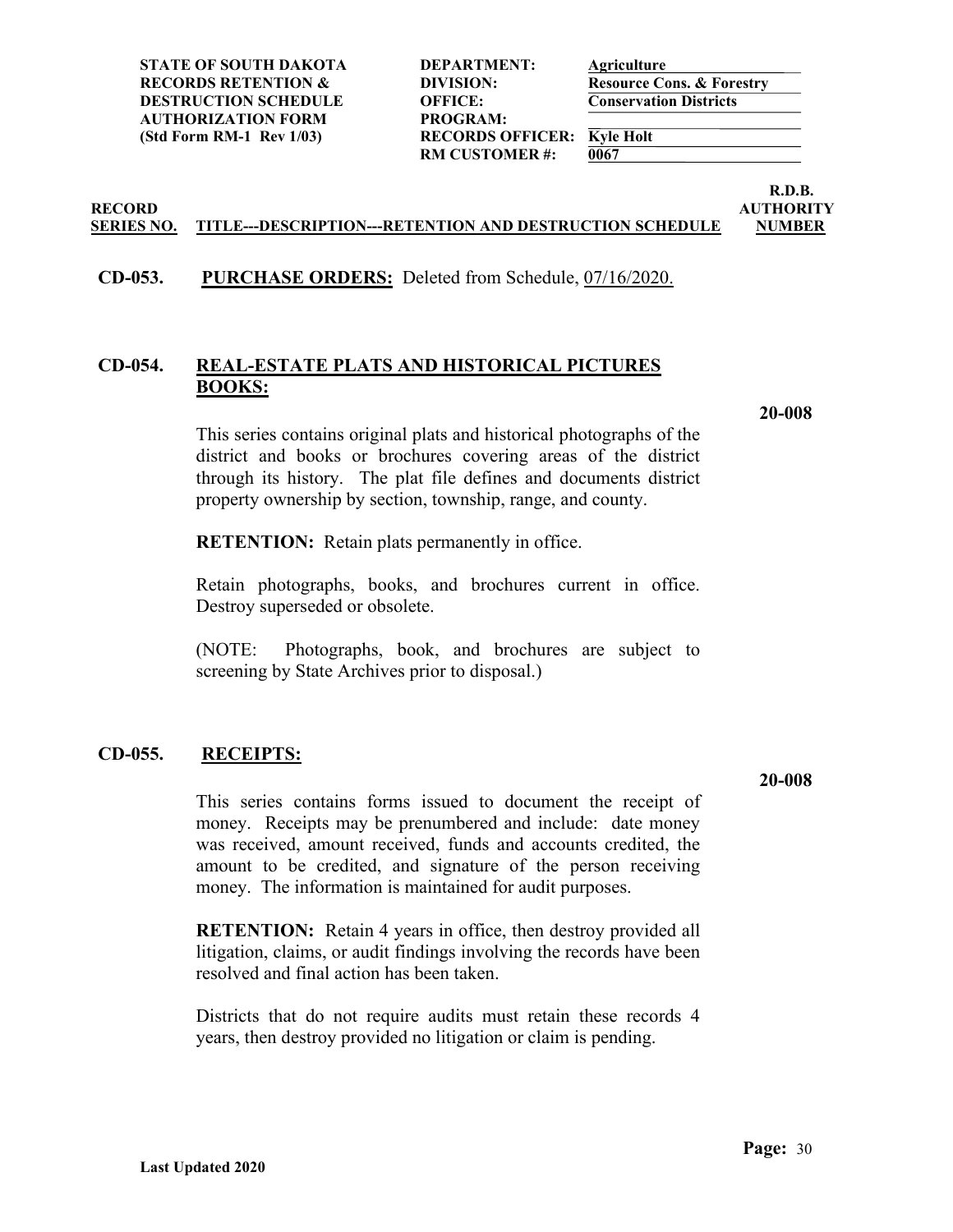**RM CUSTOMER #: 0067** 

**R.D.B. RECORD AUTHORITY**

#### **SERIES NO. TITLE---DESCRIPTION---RETENTION AND DESTRUCTION SCHEDULE NUMBER**

#### <span id="page-38-0"></span>**CD-055.1. REQUEST FOR PROPOSALS (RFP):**

This series may contain RFPs for professional and non-professional services. Information may include: title of solicitation; proposal due date; RFP #; buyer's name and email address; agency name and address; primary contact information; vendor information; purpose of RFP; schedule of activities; number of copies to be submitted; offeror inquires; length of contract; terms and conditions of contracts; scope of work; proposal requirements and company qualifications; cost proposal; criteria for award selection, and authorized signatures. This record series is maintained for reference and audit purposes.

**RETENTION:** Retain 6 years, then destroy provided all litigation, claims, and audit findings involving the records have been resolved and final action has been taken.

#### <span id="page-38-1"></span>**CD-055.2. RETIREMENT CONTRIBUTION REPORTS:**

**20-008**

This report is used to document employee and employer contributions to retirement systems. Information may include, but is not limited to: employer name, employee name, billing date, current report totals, employer matching totals, outstanding balance, delinquency payments, total, and authorized signatures. This record series is used to document proper contributions.

**RETENTION:** Retain 4 years, then destroy provided all litigation, claims, and audit findings involving the records have been resolved and final action has been taken.

Districts that do not require audits must retain these records 4 years, then destroy provided no litigation or claim is pending.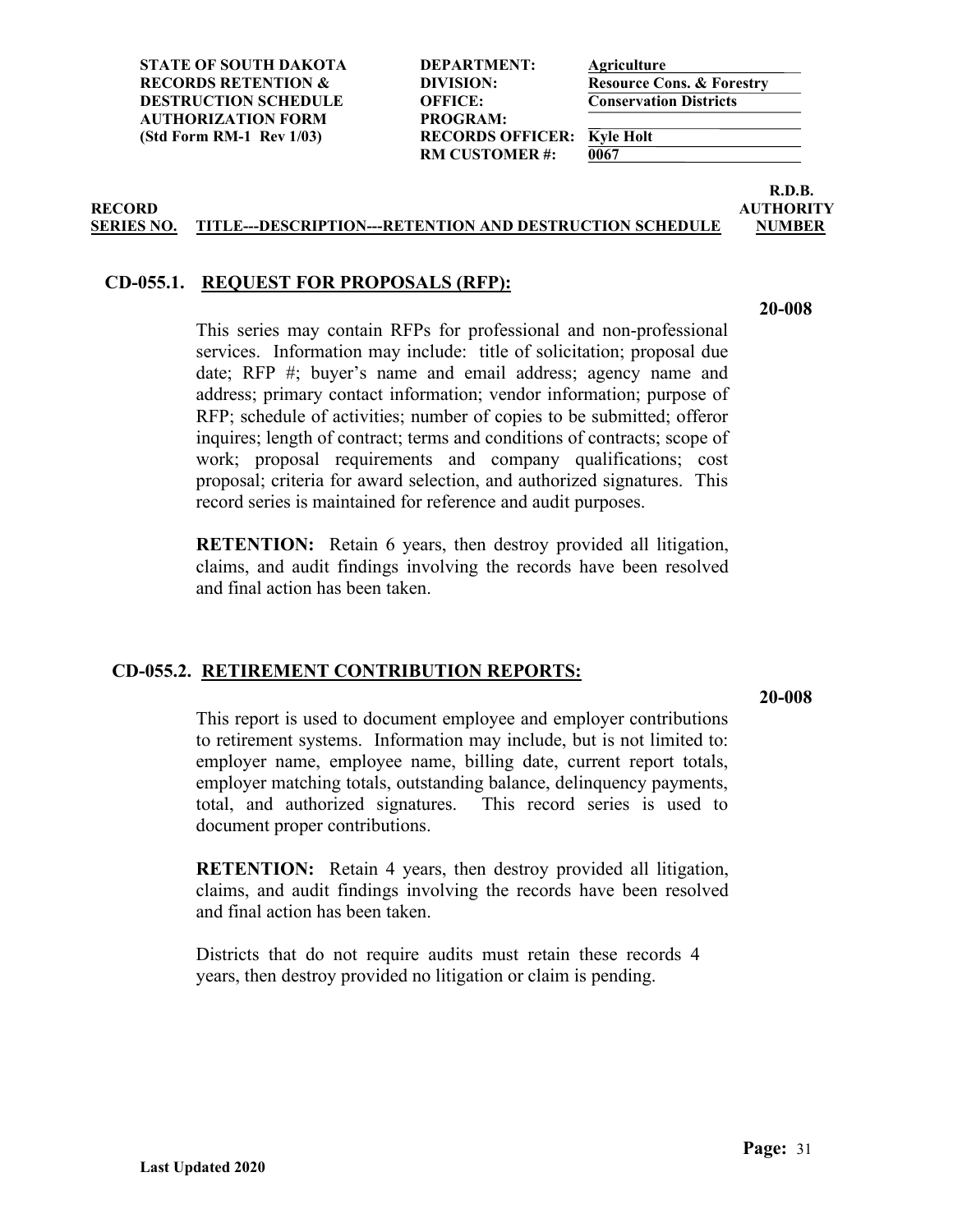| DEPARTMENT:            |
|------------------------|
| DIVISION:              |
| <b>OFFICE:</b>         |
| PROGRAM:               |
| <b>RECORDS OFFICER</b> |
| <b>RM CUSTOMER#:</b>   |
|                        |

 $\overline{0067}$ 

**R.D.B. RECORD AUTHORITY**

**20-008**

#### **SERIES NO. TITLE---DESCRIPTION---RETENTION AND DESTRUCTION SCHEDULE NUMBER**

#### <span id="page-39-0"></span>**CD-056. RISK MANAGEMENT PLANS:**

This series contains the risk management plans formulated to protect the public and environment.

**RETENTION:** Retain current in office. Destroy 5 years after superseded or obsolete.

#### <span id="page-39-1"></span>**CD-057. SALES TAX REPORTS (STATE):**

**20-008**

This series contains a copy of the report filed bimonthly with the state Department of Revenue, Sales Tax Division. It is used to document payments made for state sales taxes collected by the district. The reports are arranged chronologically by date and include: net taxable revenues, rate, reporting period, license number, gross sales, totals, state taxes, city taxes, penalties and interest, and amount remitted. The Department of Revenue also maintains the original report.

**RETENTION:** Retain 4 years in office, then destroy provided all litigation, claims, or audit findings involving the records have been resolved and final action has been taken.

Districts that do not require audits must retain these records 4 years, then destroy provided no litigation or claim is pending.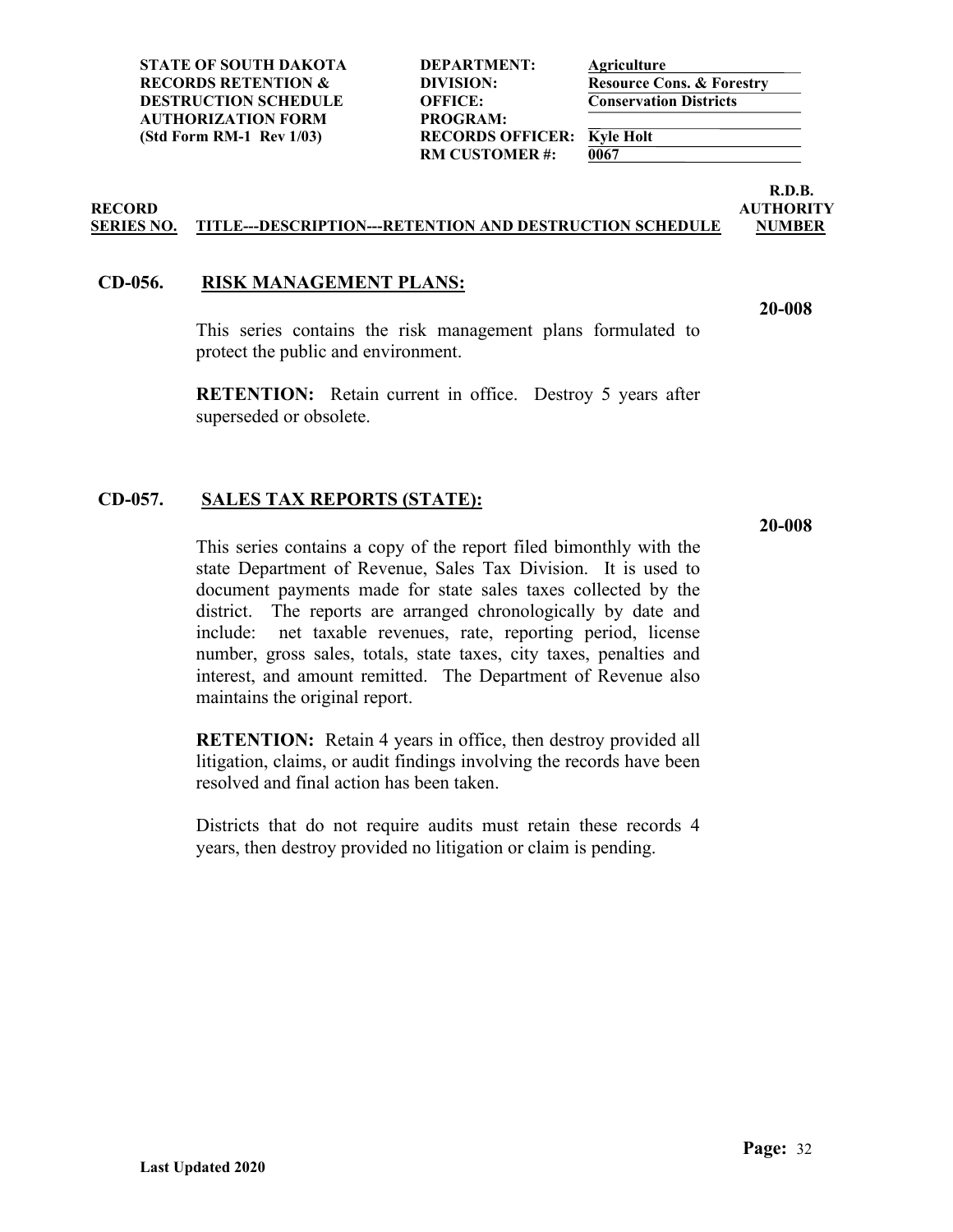**STATE OF SOUTH DAKOTA DEPARTMENT: Agriculture RECORDS RETENTION & DIVISION: Resource Cons. & Forestry DESTRUCTION SCHEDULE OFFICE: Conservation Districts AUTHORIZATION FORM PROGRAM:**

(Std Form RM-1 Rev 1/03) **RECORDS OFFICER: Kyle Holt**<br>RM CUSTOMER #: 0067 **RM CUSTOMER#:** 

**R.D.B. RECORD AUTHORITY**

#### **SERIES NO. TITLE---DESCRIPTION---RETENTION AND DESTRUCTION SCHEDULE NUMBER**

#### <span id="page-40-0"></span>**CD-057.1. SMALL CLAIM FILES:**

This series is arranged numerically and contains small claims files. Information may include: defendant's name and address, plaintiff's name, finding and judgment, and an envelope used to file small claims related records. This record series is maintained for reference and audit purposes.

**RETENTION:** SATISFIED: Retain 2 years after judgement has been disposed of (settled, dismissed, satisfied, or vacated, then destroy.

UNSATISFIED: Retain 7 years, then destroy provided no pending litigation.

#### <span id="page-40-1"></span>**CD-058. SOIL SURVEY:** Deleted from Schedule, 07/16/2020.

#### <span id="page-40-2"></span>**CD-059. STANDARD OPERATING PROCEDURES:**

**20-008**

This series contains the operating procedures established for the various district entities.

**RETENTION:** Retain current in office. Destroy 2 years after superseded or obsolete.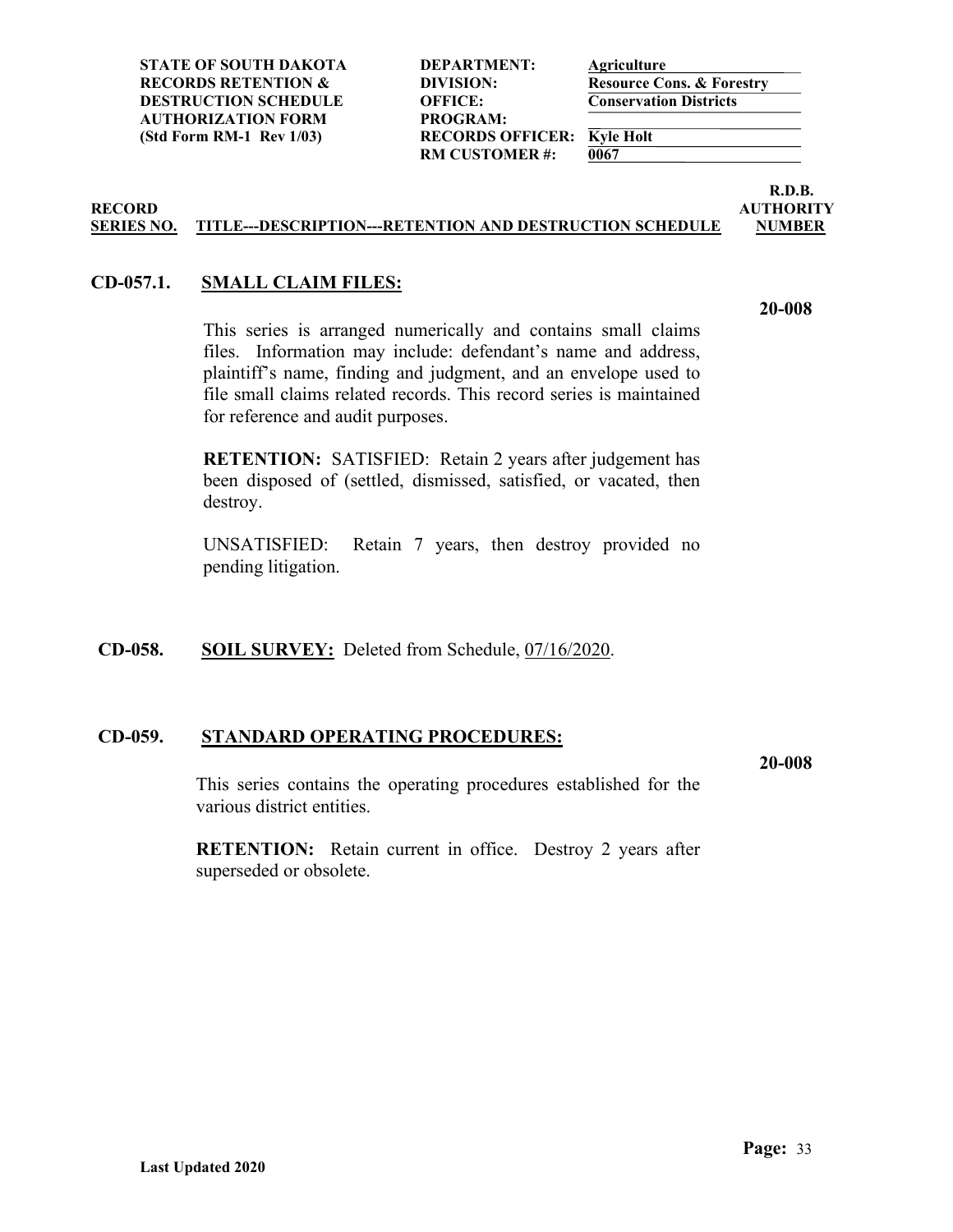**RM CUSTOMER #: 0067** 

**R.D.B. RECORD AUTHORITY**

#### **SERIES NO. TITLE---DESCRIPTION---RETENTION AND DESTRUCTION SCHEDULE NUMBER**

#### <span id="page-41-0"></span>**CD-059.1. SURPLUS PROPERTY FILES:**

This series contains the form submitted to the director of South Dakota Property Management for approval to dispose of State-owned personal property and the written notification received from Property Management designating the manner of disposal. Information may include: agency name; date; address or location of property; phone number; name of individual requesting; Property Management Officer's name; description of item(s); quantity; serial number; equipment number; desired method of disposal as authorized; reason for declaring property as surplus; estimate of current value; suggested selling price; minimum acceptable price; statement of content; fixed asset number, if applicable; and any other information deemed necessary. This record series is maintained pursuant to SDCL 5-24A.

**RETENTION:** Retain 4 years in office, then destroy provided all litigation, claims, and audit findings involving the records have been resolved and final action has been taken.

Districts that do not require audits must retain these records 4 years, then destroy provided no litigation or claim is pending.

#### <span id="page-41-1"></span>**CD-059.2. TAX REPORTS, EMPLOYMENT:**

This series contain the audit copies of reports payments of quarterly and annual federal and state employment taxes. Reports may include, but are not limited to: IRS form 941, Department of Labor unemployment, O.A.S.I. (social security), F.I.T. (federal withholding), E.I.C. (earned income credit), and various other state and federal employment reports. This series is maintained for reference and for audit purposes

**RETENTION:** Retain 7 years, then destroy provided all litigation, claims, and audit findings involving the records have been resolved and final action has been taken.

**20-008**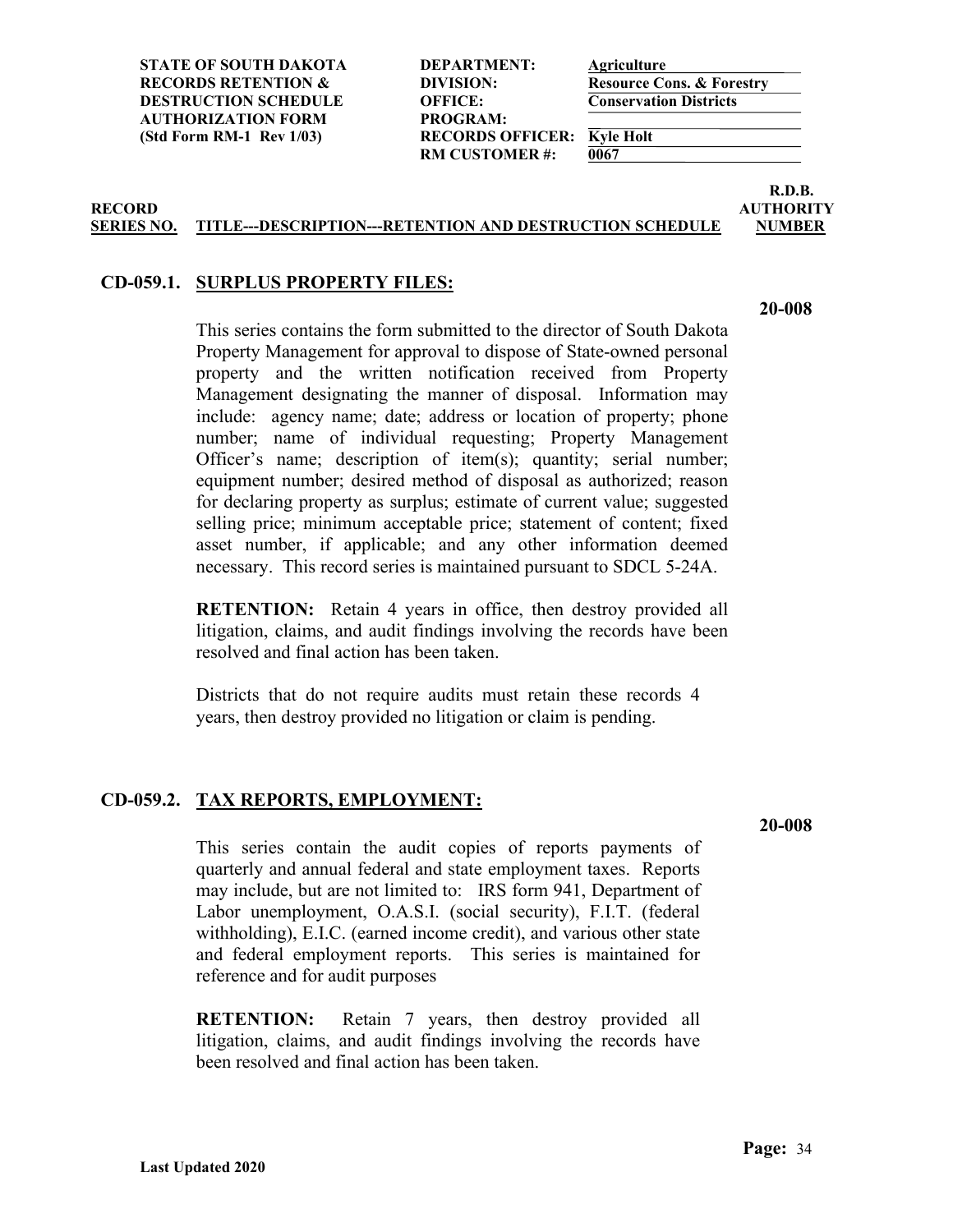**STATE OF SOUTH DAKOTA DEPARTMENT: Agriculture RECORDS RETENTION & DIVISION: Resource Cons. & Forestry DESTRUCTION SCHEDULE OFFICE: Conservation Districts AUTHORIZATION FORM PROGRAM:**

(Std Form RM-1 Rev 1/03) **RECORDS OFFICER: Kyle Holt**<br>RM CUSTOMER #: 0067 **RM CUSTOMER#:** 

**R.D.B. RECORD AUTHORITY**

#### **SERIES NO. TITLE---DESCRIPTION---RETENTION AND DESTRUCTION SCHEDULE NUMBER**

#### <span id="page-42-0"></span>**CD-060. TIME CARDS/SHEETS:**

This series is arranged chronologically and contains completed time sheets or cards submitted by district employees. Information includes: name, social security number, pay period ending date, days worked, days off, hours worked, hours off, total hours for the period, and signatures of employees and the supervisor. They initiate the payroll process and document hours worked by program employees.

**RETENTION:** Retain 4 years in office, then destroy provided all litigation, claims, or audit findings involving the records have been resolved and final action has been taken.

Districts that do not require audits must retain these records 4 years, then destroy provided no litigation or claim is pending.

<span id="page-42-1"></span>**CD-061. TRAVEL REQUESTS:** Deleted from Schedule, 07/16/2020.

**Page:** 35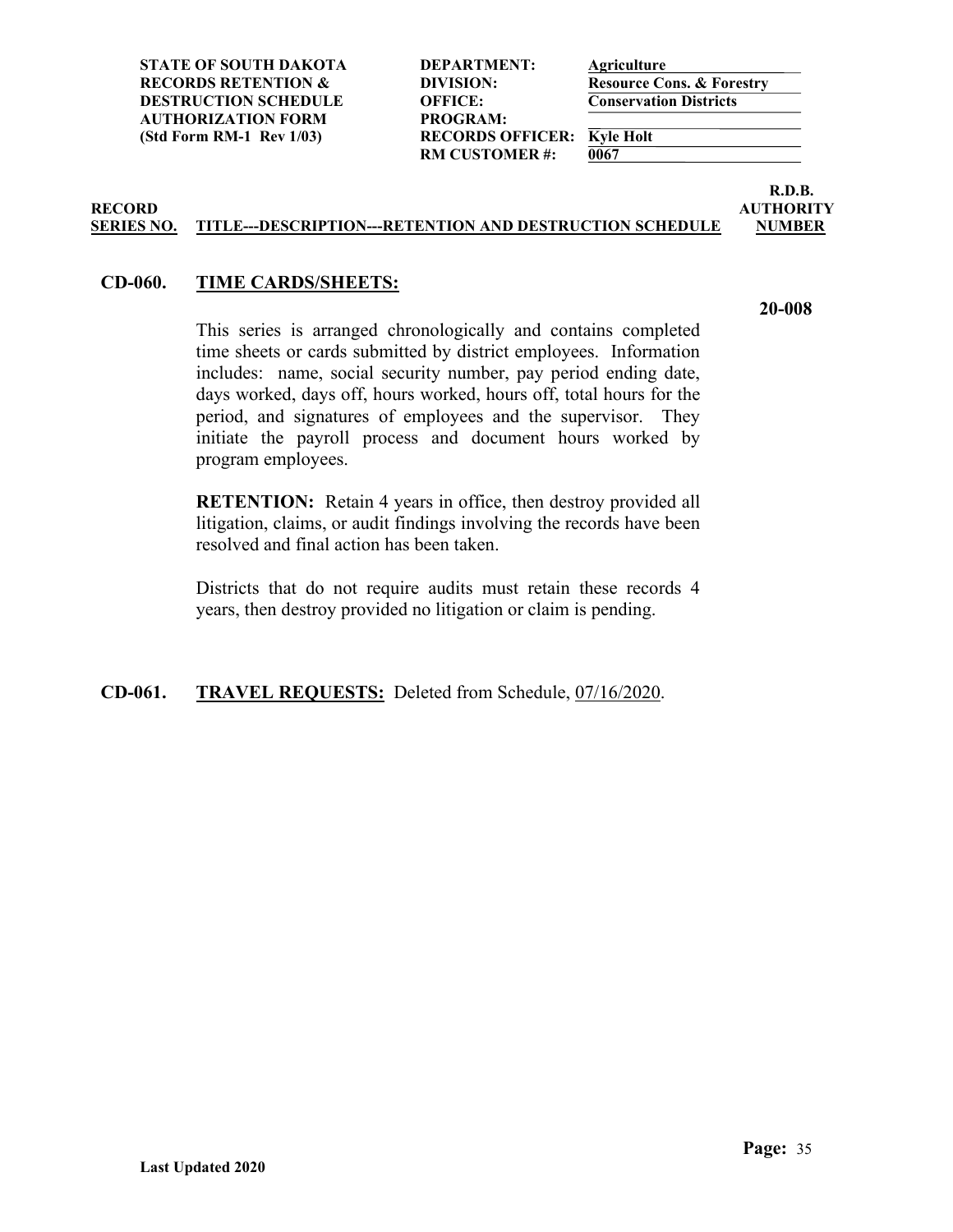| <b>DEPARTMENT:</b>    |
|-----------------------|
| DIVISION:             |
| <b>OFFICE:</b>        |
| PROGRAM:              |
| <b>RECORDS OFFICE</b> |
| <b>RM CUSTOMER#:</b>  |
|                       |

 $\overline{0067}$ 

**R.D.B. RECORD AUTHORITY**

#### **SERIES NO. TITLE---DESCRIPTION---RETENTION AND DESTRUCTION SCHEDULE NUMBER**

#### <span id="page-43-0"></span>**CD-062. UNEMPLOYMENT REPORTS, QUARTERLY:**

**20-008**

This form series (DOL-UID-21) contains a copy of the standard report submitted quarterly to the State Department of Labor, Unemployment Insurance Division. It is used to document employer contributions for unemployment insurance liability. They are arranged chronologically by reporting date and include: account number, name and address, rate, date quarter ended, employees, computation of payments due, signatures, titles, and date. Information on the report is generated from the payroll register.

**RETENTION:** Retain 4 years in office, then destroy provided all litigation, claims, or audit findings involving the records have been resolved and final action has been taken.

Districts that do not require audits must retain these records 4 years provided no litigation or claim is pending.

#### <span id="page-43-1"></span>**CD-062.1. VEHICLE FILES:**

This series contains information regarding each vehicle. Information may, but is not limited to: trip data including vehicle identification number, sign-out sheets for each vehicle, sign-out dates and times, driver, return dates and times, beginning and ending odometer readings, and purposes of travel, fuel/oil usage data, and summaries of maintenance performed on each vehicle. This record series is maintained to document usage of each vehicle, to justify the sale of old vehicles and purchase of new vehicles, and for audit purposes.

**RETENTION:** Retain 4 years, then destroy provided all litigation, claims, and audit findings involving the records have been resolved and final action has been taken.

Districts that do not require audits must retain these records 4 years provided no litigation or claim is pending.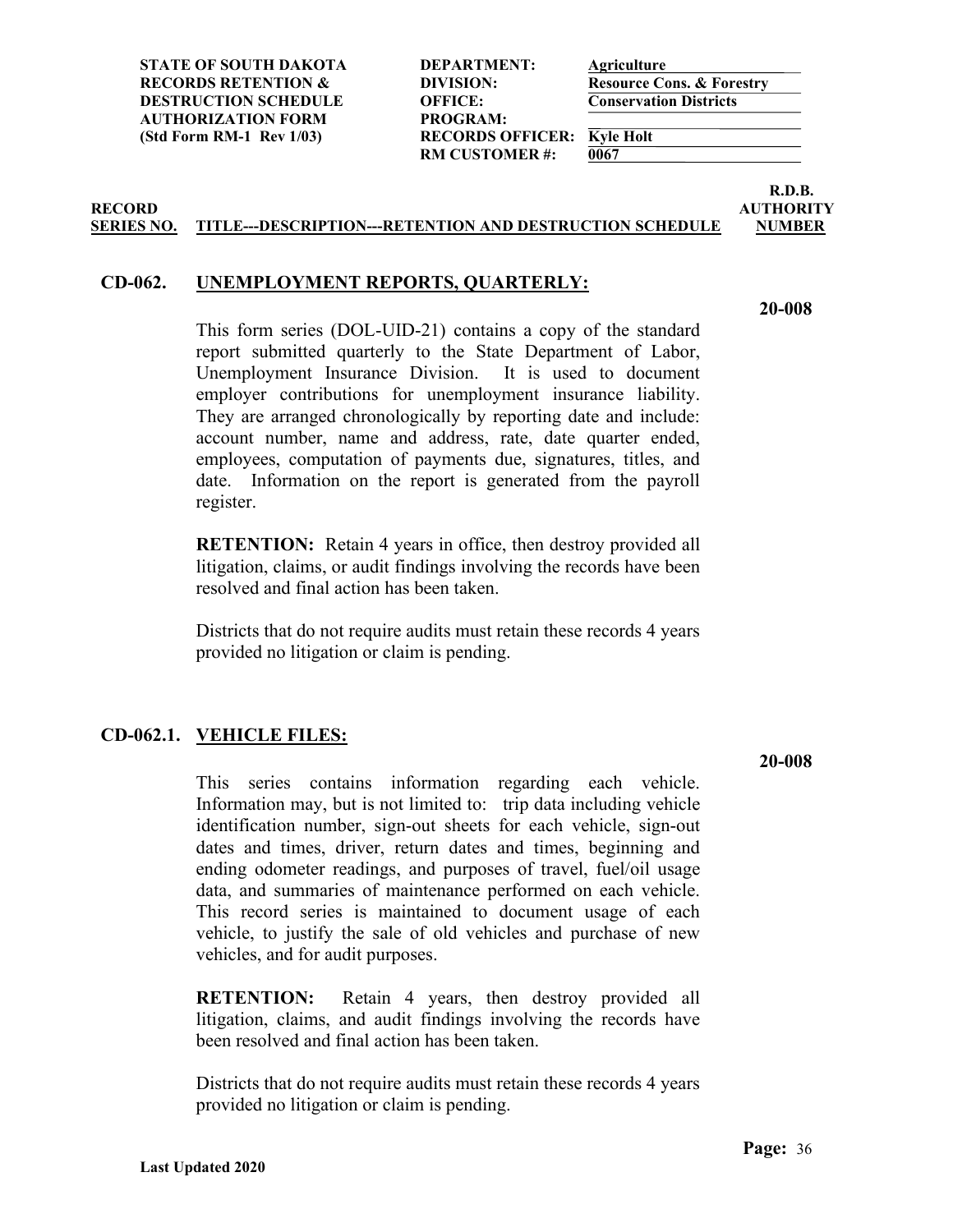**RM CUSTOMER #: 0067** 

**R.D.B. RECORD AUTHORITY**

**05-001**

#### **SERIES NO. TITLE---DESCRIPTION---RETENTION AND DESTRUCTION SCHEDULE NUMBER**

#### <span id="page-44-0"></span>**CD-063. VEHICLE TITLES:**

This series contains the owner's copy of the vehicle titles issued by the State Division of Motor Vehicles. It is used as documentation of vehicle ownership and includes: owner name and address, description of the vehicle, and lien holder information. The State Division of Motor Vehicles maintains the original titles on microfilm.

**RETENTION:** Retain current in office. Transfer when respective vehicle has been sold or declared surplus.

#### <span id="page-44-1"></span>**CD-064. VOUCHERS:**

This series may contain copies of travel, non-cash, direct, receiving, and journal vouchers. Each voucher includes: purpose of expenditure, amount, account code credited, date, to whom or to what account the funds are transferred, and authorized signatures. Vouchers are used for reference to determine quantities and descriptions of supplies and services ordered, for vendor information, and for audit purposes. Audit copies of vouchers may also include attachments such as purchase orders, requisitions, invoices, and packing slips.

**RETENTION:** Retain 4 years in office, then destroy provided all litigation, claims, or audit findings involving the records have been resolved and final action has been taken.

Districts that do not require audits must retain these records 4 years, then destroy provided no litigation or claim is pending.

**20-008**

**Page:** 37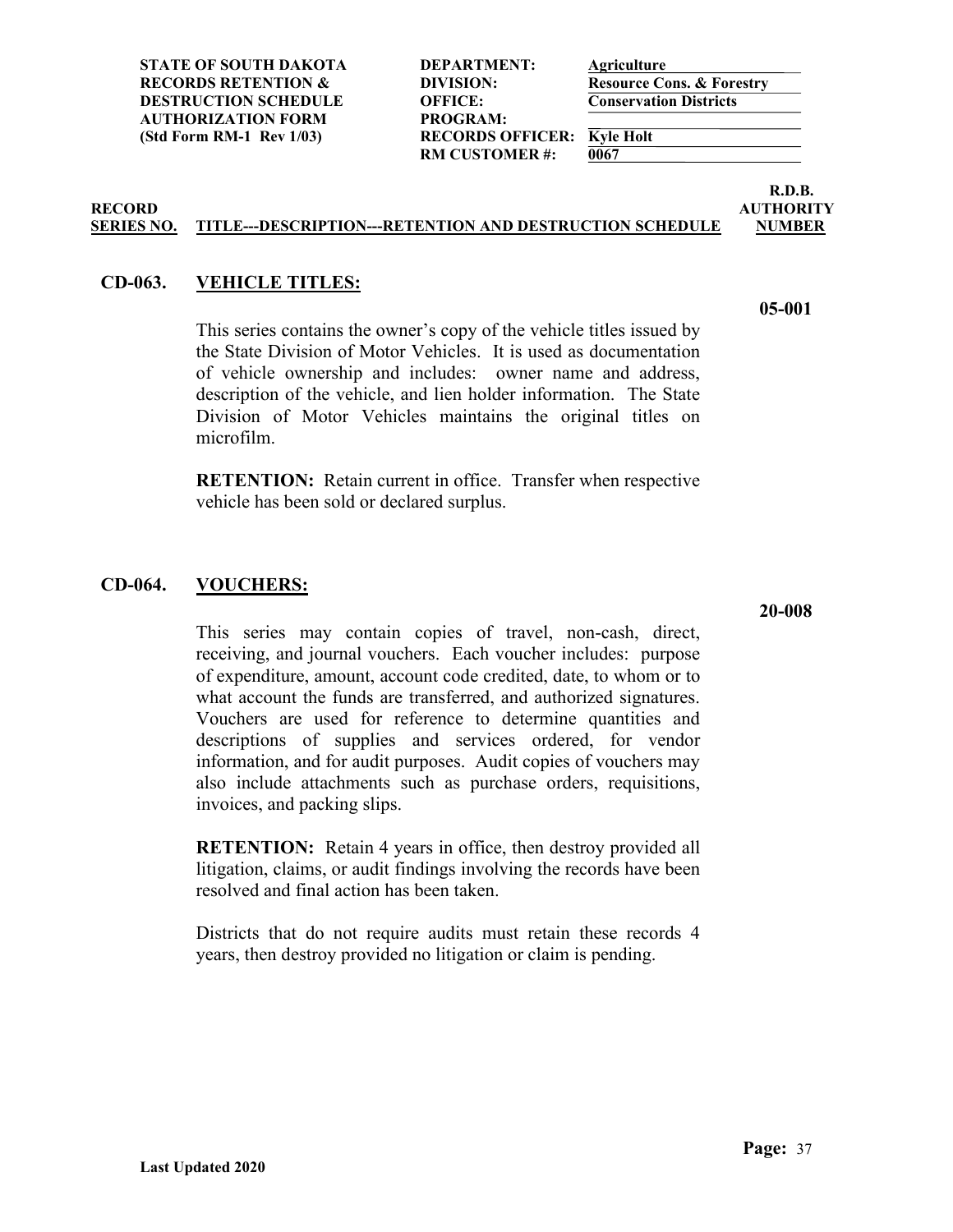**RM CUSTOMER #: 0067** 

**R.D.B. RECORD AUTHORITY**

#### **SERIES NO. TITLE---DESCRIPTION---RETENTION AND DESTRUCTION SCHEDULE NUMBER**

#### <span id="page-45-0"></span>**CD-065. VOUCHERS, PETTY CASH:**

This series contains copies of completed vouchers used for the issuance of cash from the petty cash fund. Each voucher includes: the reason for which the money was expended, the amount, date, payee, and authorized signatures. They are used for reference and audit purposes.

**RETENTION:** Retain 4 years. Destroy after 4 years provided all litigation, claims, or audit findings involving the records have been resolved and final action has been taken.

Districts that do not require audits must retain these records 4 years, then destroy provided no litigation or claim is pending.

#### <span id="page-45-1"></span>**CD-065.1. W-9 VENDOR FILES:**

This series is arranged alphabetically by vendor name and contains W-9 Vendor Registration Forms. Information may include: vendors legal name, address, telephone number, FAX number, legal business designation, taxpayer identification number, registered vendor with Small Business Administration, authorized signatures, date signed, and telephone number of the authorized individual signing the form. This record series is required by the federal government to be maintained for income tax reporting purposes.

**RETENTION:** Retain current in office. Destroy superseded or obsolete.

**20-008**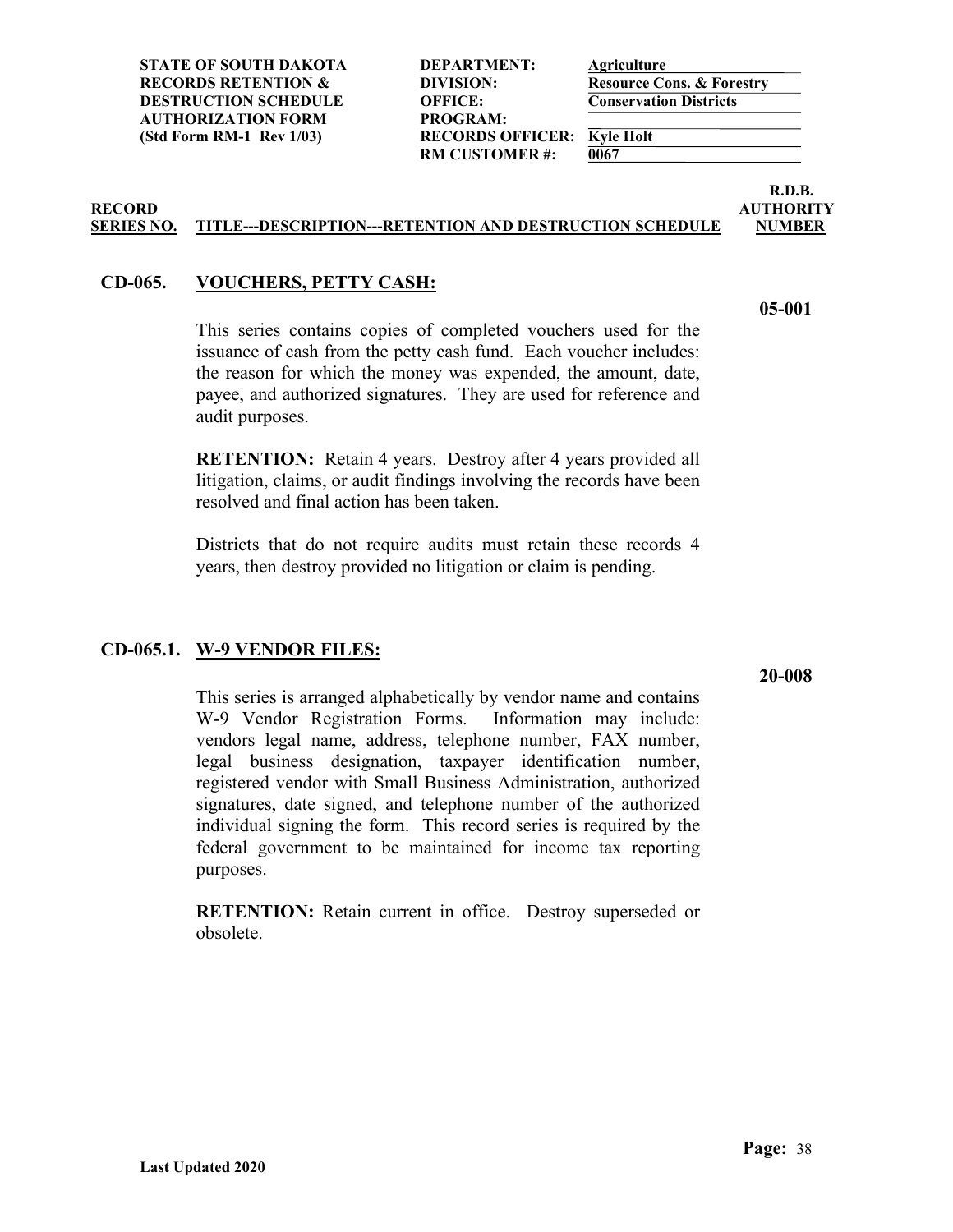**STATE OF SOUTH DAKOTA DEPARTMENT: Agriculture RECORDS RETENTION & DIVISION:**<br> **Resource Cons. & Forestry**<br> **DESTRUCTION SCHEDULE** OFFICE: **Conservation Districts DESTRUCTION SCHEDULE OFFICE: AUTHORIZATION FORM PROGRAM:**

(Std Form RM-1 Rev 1/03) **RECORDS OFFICER: Kyle Holt**<br>RM CUSTOMER #: 0067 **RM CUSTOMER#:** 

**R.D.B. RECORD AUTHORITY**

#### **SERIES NO. TITLE---DESCRIPTION---RETENTION AND DESTRUCTION SCHEDULE NUMBER**

#### <span id="page-46-0"></span>**CD-065.2. WAGE AND TAX STATEMENTS (W-2 FORMS):**

**20-008**

This form is generated annually and contains: name, social security number, number of exemptions, federal tax withheld, FICA tax withheld, total wages earned, state tax withheld, employer identification number, and employer's name and address. The original is retained by the employer and duplicates are mailed to the employee.

**RETENTION:** Retain 4 years, then destroy provided all litigation, claims, and audit findings involving the records have been resolved and final action has been taken.

Districts that do not require audits must retain these records 4 years, then destroy provided no litigation or claim is pending.

#### <span id="page-46-1"></span>**CD-065.3. WAGE GARNISHMENTS:**

This series contains the legal instruments from the courts used to support the wage garnishment of an employee of the district. Garnishment of debts and property is provided for under SDCL 21- 18.

**RETENTION:** Retain in office through satisfaction of garnishment. Destroy 4 years after satisfied provided all litigation, claim, and audit findings involving the records have been resolved and final action has been taken.